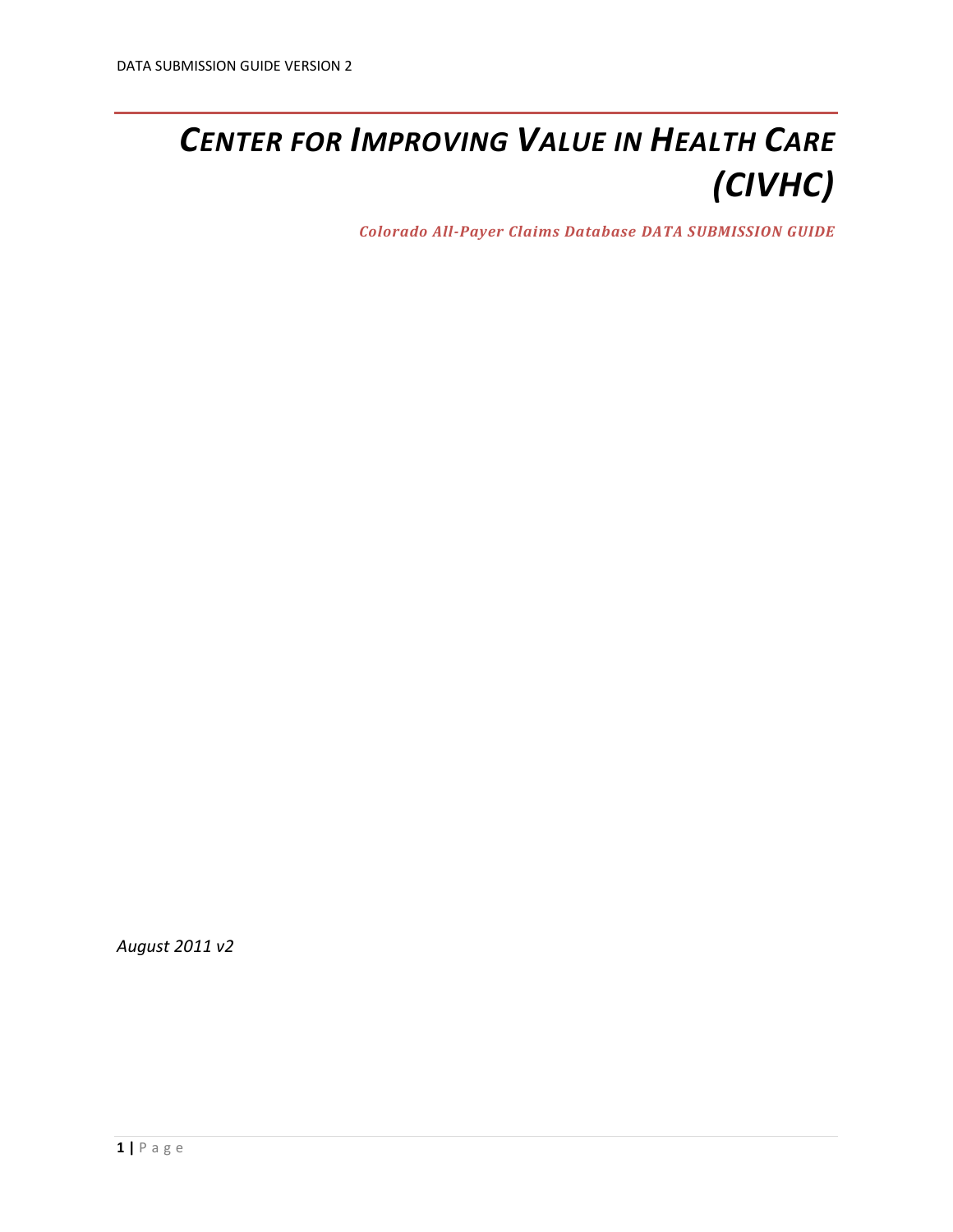## <span id="page-1-0"></span>REVISION HISTORY

| <b>Date</b> | <b>Version</b> | <b>Description</b>                                                                                                                                                                                                                                           | <b>Author</b> |
|-------------|----------------|--------------------------------------------------------------------------------------------------------------------------------------------------------------------------------------------------------------------------------------------------------------|---------------|
| 2/1/2011    | A              | Initial draft                                                                                                                                                                                                                                                | A. Graziano   |
| 2/2/2011    | B              | Added<br>section<br>Data<br>Quality<br>on<br>Requirements and added Employer Name<br>to the Eligibility Data File. Added Provider<br>File and Pharmacy Eligibility File, with<br>placeholder for Plan Details File.                                          | A. Graziano   |
| 3/1/2011    | $\mathsf{C}$   | General revisions and updates                                                                                                                                                                                                                                | A. Graziano   |
| 3/21/2011   | D              | Added<br>section<br>numbering<br>data<br>and<br>elements to insurance plan file. Added<br>decisions reached during payer weekly DSG<br>meeting                                                                                                               |               |
| 4/27/2011   | $\overline{0}$ | Incorporated decisions<br>reached<br>during<br>payer weekly meetings including a revision<br>to submission timelines, modification to<br>data element definitions                                                                                            | A. Graziano   |
| 6/10/2011   | $\mathbf 0$    | Final adjustments made based on feedback<br>Cigna<br>and<br>United<br>Healthcare.<br>from<br>Modified timeline for data submission.                                                                                                                          | A. Graziano   |
| 7/14/11     | $\mathbf{1}$   | Removed elements that are stated in the A. Graziano<br>rule and removed certain data values in<br>several data elements that<br>are<br>not<br>Included the requirement to<br>relevant.<br>claims<br>filter<br>based<br>on CRS<br>$10 - 16 -$<br>104(5)(d)(I) |               |
| 8/3/11      | $\overline{2}$ | Modified data element types, removed A. Graziano<br>reference to small group plan types and<br>filtering of mental health related claims.<br>Provided definitions for field types.                                                                           |               |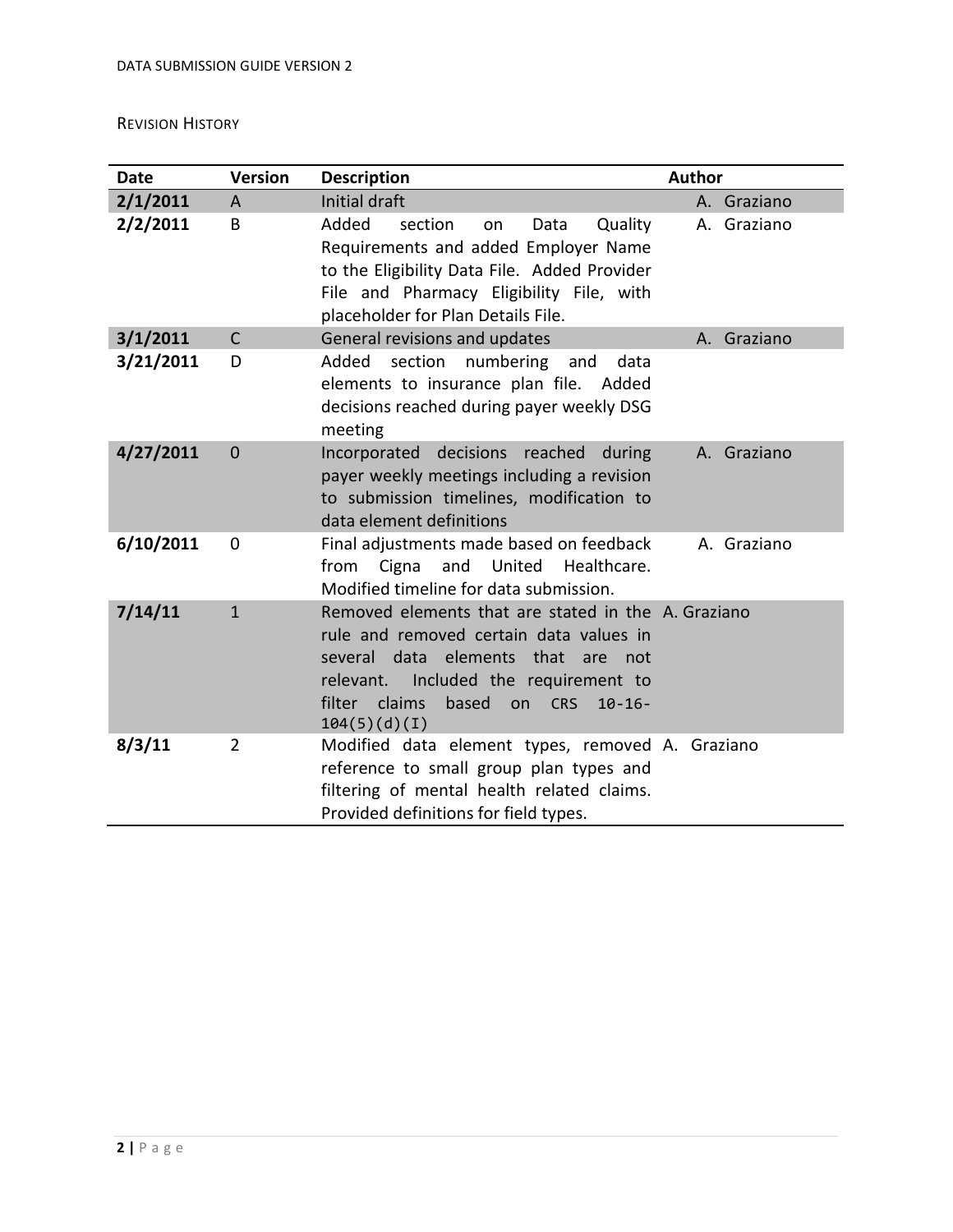# TABLE OF CONTENTS

| 1.0     |  |
|---------|--|
| 1.1     |  |
| 2.0     |  |
| 3.0     |  |
| 4.0     |  |
| 5.0     |  |
|         |  |
| $A-1$   |  |
|         |  |
|         |  |
| $A-1.1$ |  |
| $A-2$   |  |
|         |  |
|         |  |
| $A-2.1$ |  |
| $A-3$   |  |
|         |  |
|         |  |
| A-3.1   |  |
| $A - 4$ |  |
|         |  |
|         |  |
| $A-4.1$ |  |
|         |  |
|         |  |
|         |  |
|         |  |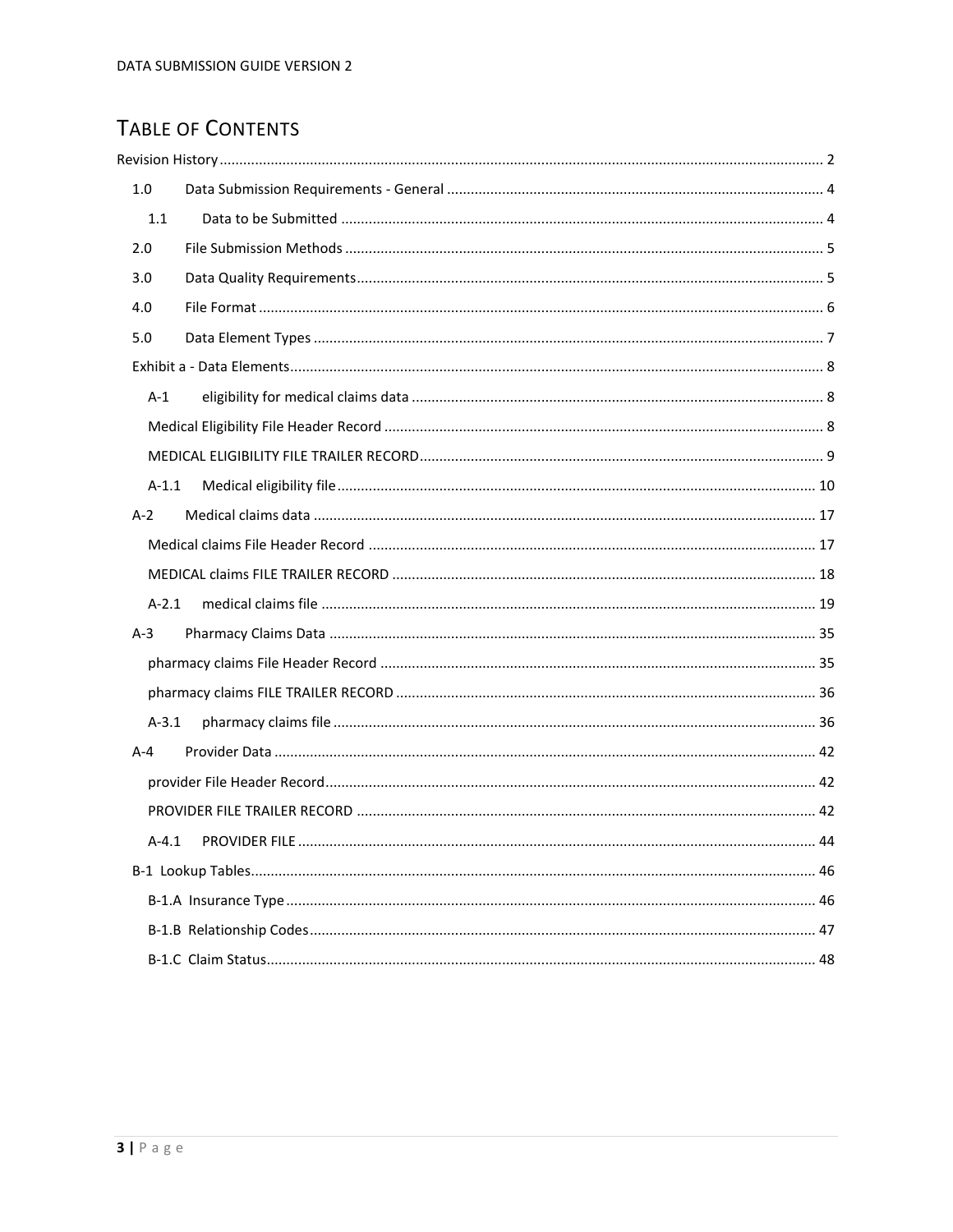## <span id="page-3-0"></span>1.0 DATA SUBMISSION REQUIREMENTS - GENERAL

Data submissions detailed below will include eligibility, medical claims, pharmacy claims, provider data, and product data files (Health Care Data). Field definitions and other relevant data associated with these submissions are specified in Exhibit A. These datasets have been developed by the APCD Council in collaboration with stakeholders across the nation. Refer to APCD Rule 0615 for definitions and other requirements.

Each payer will be required to submit to administrator documentation supporting their standard data extract files that will include a data dictionary mapping internal system data elements to the data elements defined in this DSG. The documentation should include a detailed description of how the data extracts are created and how the requirements of this DSG and the rule are accomplished, including specifications on what data is being excluded and the parameters that define that excluded data.

- <span id="page-3-1"></span>1.1 DATA TO BE SUBMITTED
- 1.2.1 MEDICAL CLAIMS DATA
	- a) Payers shall report health care service paid claims and encounters for all Colorado resident members. Payers may be required to identify encounters corresponding to a capitation payment (Exhibit A-2).
	- b) A Colorado resident is defined as any eligible member whose residence is within the State of Colorado, and all covered dependents. An exception to this is subscribers covered under a student plan. In this case, any student enrolled in a student plan for a Colorado college/university would be considered a Colorado resident regardless of their address of record.
	- c) Payers must provide information to identify the type of service and setting in which the service was provided. Each submitted data file shall have control totals and transmission control data (see Exhibits for specifics).

Claim data is required for submission for each month during which some action has `been taken on that claim (ie payment, adjustment or other modification). Any claims that have been "soft" denied (denied for incompleteness, incorrect or other administrative reasons) which the data supplier expects to be resubmitted upon correction, do not have to be submitted until corrections have been completed and the claim paid. It is desirable that payers provide a reference that links the original claim to all subsequent actions associated with that claim (see Exhibit A-2 for specifics).

- d) ICD-9/ICD-10 Diagnosis and Procedure Codes are required to accurately report risk factors related to the Episode of Care. CPT/HCPCS codes are also required.
- e) For historical data submitted during the onboarding process, payers shall provide as a separate report monthly totals of covered members (Colorado residents) for the periods associated with the Historical Data (1/1/2009 through 12/31/2011).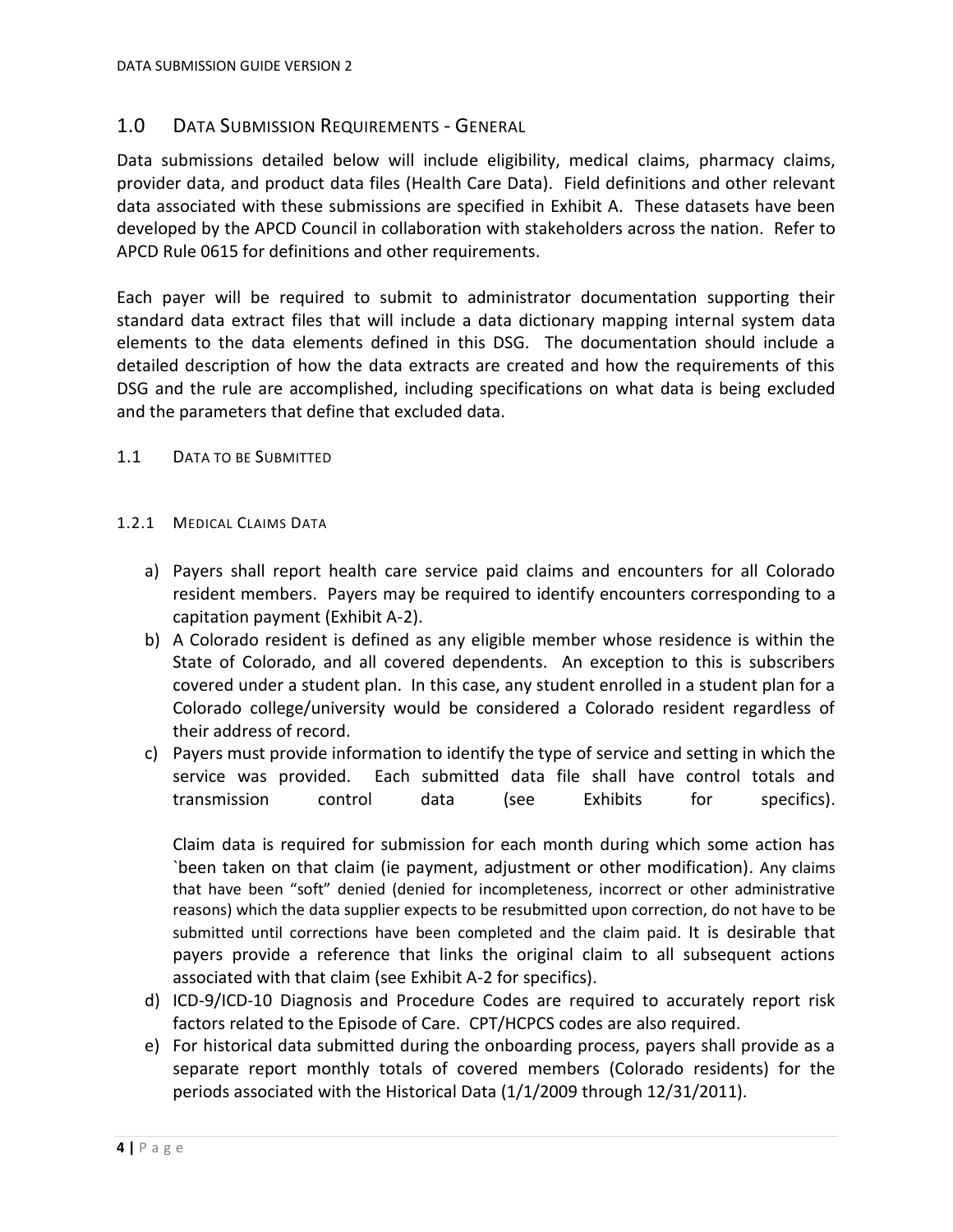#### 1.2.2 PHARMACY CLAIMS

- a) Health Care Payers must provide data for all pharmacy paid claims for prescriptions that were actually dispensed to members and paid (Exhibit A-3).
- b) If your health plan allows for medical coverage without pharmacy (or vice versa), ME018 – ME020 in Exhibit A-1 provides data elements in which such options must be identified in order to effectively and accurately aggregate claims based on Episodes of Care.

#### 1.2.3 MEMBER ELIGIBILITY DATA

- a) Health Care Payers must provide a data set that contains information on every covered plan member who is a Colorado resident (see paragraph 1.2.1.b above) whether or not the member utilized services during the reporting period. The file must include member identifiers, subscriber name and identifier, member relationship to subscriber, residence, age, race, ethnicity and language, and other required fields to allow retrieval of related information from pharmacy and medical claims data sets (Exhibit A).
- b) If dual coverage exists, send coverage of eligible members where payer insurance is primary or tertiary. ME028 is a flag to indicate whether this insurance is primary or tertiary coverage.

#### 1.2.4 PROVIDER DATA

- a) Health Care Payers must provide a data set that contains information on every provider for whom claims were adjudicated during the targeted reporting period.
- b) In the event the same provider delivered and was reimbursed for services rendered from two different physical locations, than the provider data file shall contain two separate records for that same provider reflecting each of those physical locations. One record shall be provided for each unique physical location for a provider.

#### <span id="page-4-0"></span>2.0 FILE SUBMISSION METHODS

- 2.1. SFTP Secure File Transport Protocol involves logging on to the appropriate FTP site and sending or receiving files using the SFTP client.
- 2.2 Web Upload This method allows the sending and receiving of files and messages without the installation of additional software. This method requires internet access, a username and password.

## <span id="page-4-1"></span>3.0 DATA QUALITY REQUIREMENTS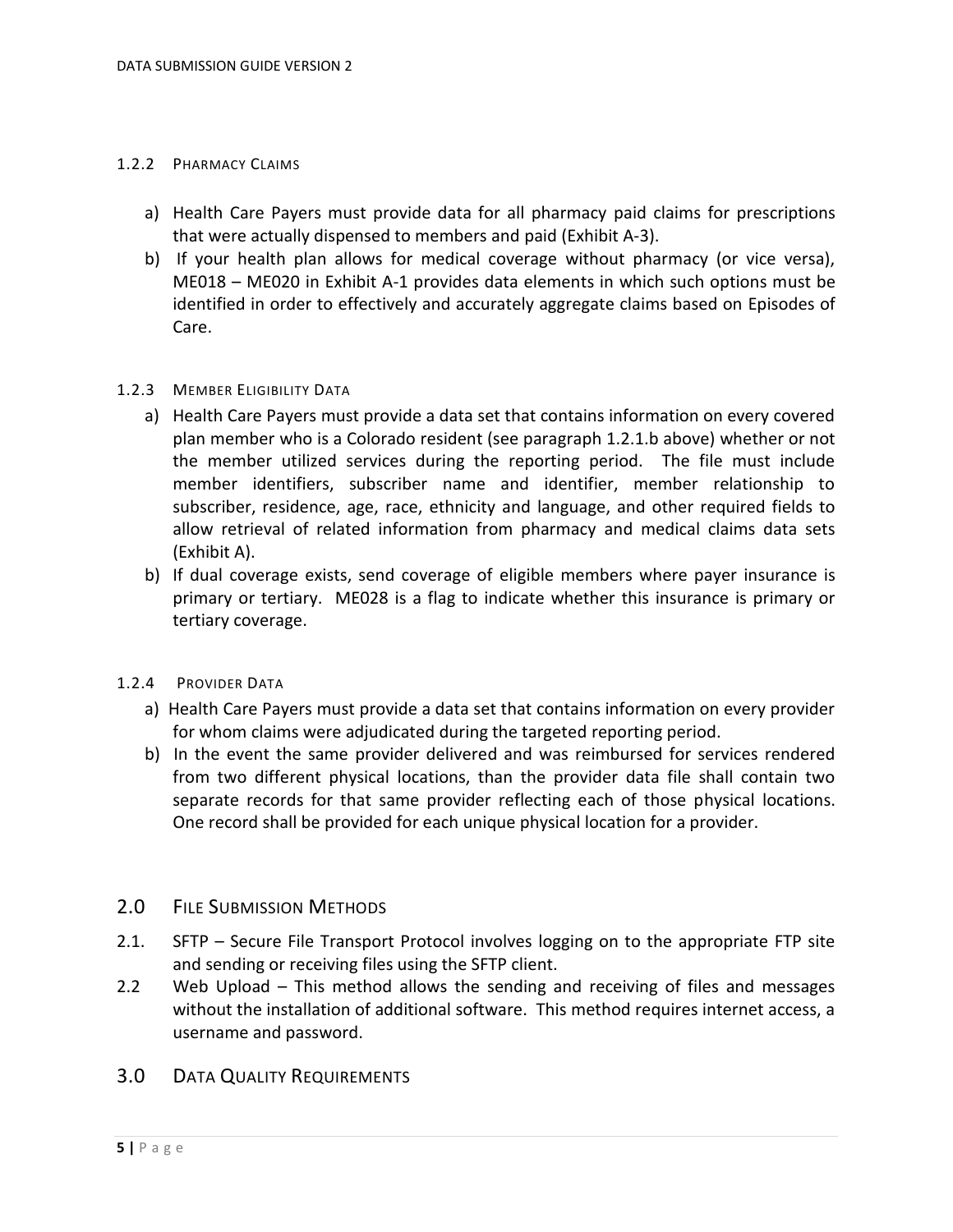- 3.1 The data elements in Exhibit A provide, in addition to field definitions, an indicator regarding data elements that are required. A data element that is required must contain a value unless a waiver is put in place with a specific payer who is unable to provide that data element due to system limitations. A data element marked as "TH" means that a % of all records must have a value in this field based on the expected frequency that this data element is available. Data files that don't achieve this threshold percentage for that data element may be rejected or require follow up prior to load into the APCD. A data element marked as "O" is an optional data element that should be provided when available, but otherwise may contain a null value.
- 3.2 Data validation and quality edits will be developed in collaboration with each payer and refined as test data and production data is brought into the APCD. Data files missing required fields, or when claim line/record line totals don't match, may be rejected on submission. Other data elements will be validated against established ranges as the database is populated and may require manual intervention in order to ensure the data is correct.

The objective is to populate the APCD with quality data and each payer will need to work interactively with CIVHC to develop data extracts that achieve validation and quality specifications. This is the purpose of test data submissions early in the implementation process. Waivers may be granted, at the discretion of CIVHC, for data variances that cannot be corrected due to systematic issues that require substantial effort to correct.

- <span id="page-5-0"></span>4.0 FILE FORMAT
- 4.1 All files submitted to the APCD will be formatted as standard text file.

Text files all comply with the following standards:

- a) Always one line item per row; No single line item of data may contain carriage return or line feed characters.
- b) All rows delimited by the carriage return + line feed character combination.
- c) All fields are variable field length, delimited using the pipe character (ASCII=124). It is imperative that no pipes ('|') appear in the data itself. If your data contains pipes, either remove them or discuss using an alternate delimiter character.
- d) Text fields are *never* demarcated or enclosed in single or double quotes. Any quotes detected are regarded as a part of the actual data.
- e) The first row *always* contains the names of data columns.
- f) Unless otherwise stipulated, numbers (ID numbers, account numbers, etc) do not contain spaces, hyphens or other punctuation marks.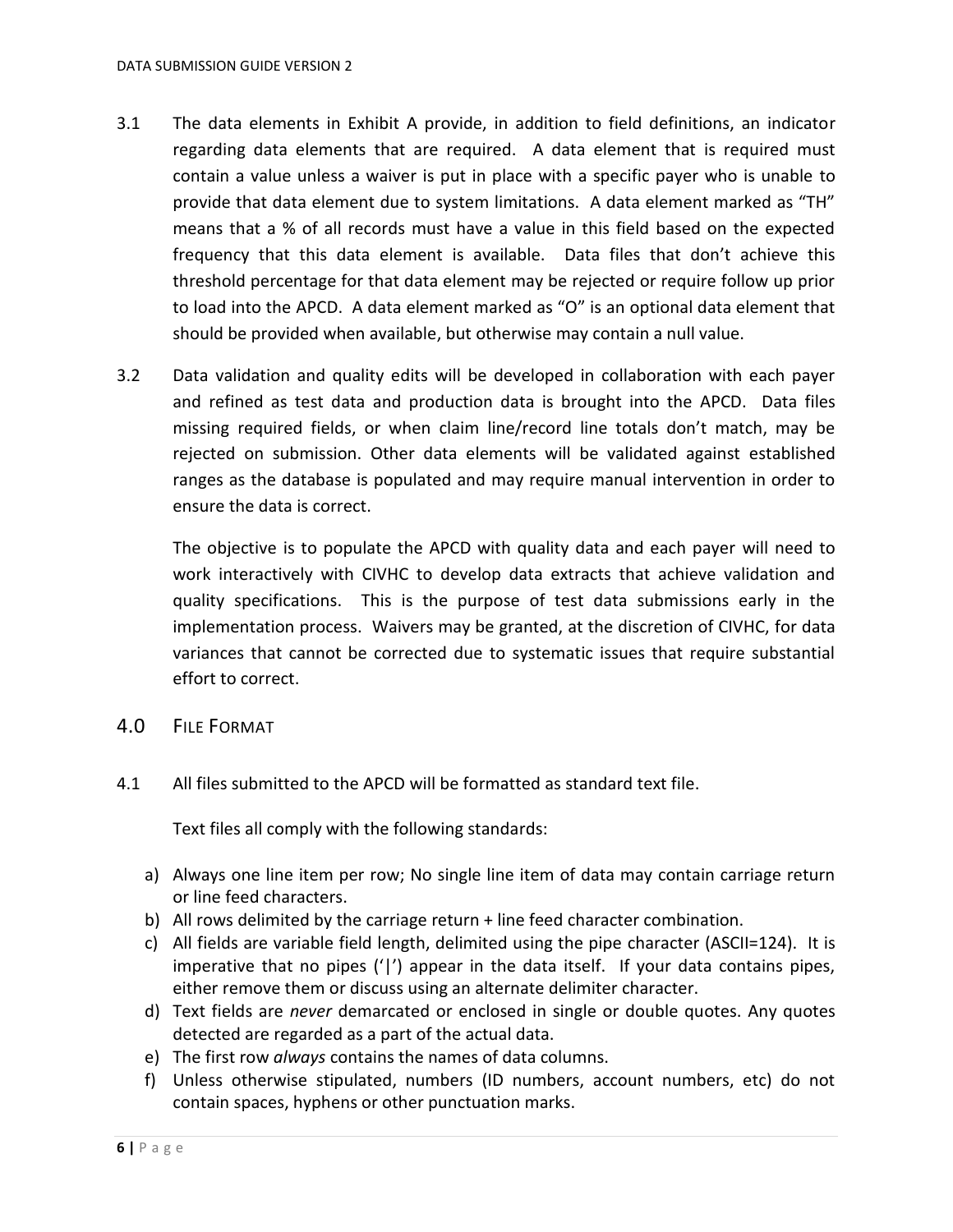- g) Text fields are never padded with leading or trailing spaces or tabs.
- h) Numeric fields are never padded with leading or trailing zeros.
- i) If a field is not available, or is not applicable, leave it blank. 'Blank' means do not supply any value at all between commas (including quotes or other characters).

## <span id="page-6-0"></span>5.0 DATA ELEMENT TYPES

date – date data type for dates from 1/1/0001 through 12/31/9999

int – integer (whole number)

tinyint – integer data from 0 through 255

#### decimal/numeric – fixed precision and scale numeric data

char – fixed length non-unicode data with a max of 8,000 characters

varchar – variable length non-unicode data with a maximum of 8,000 characters

text – variable length non-unicode data with a maximum of 2^31 -1 characters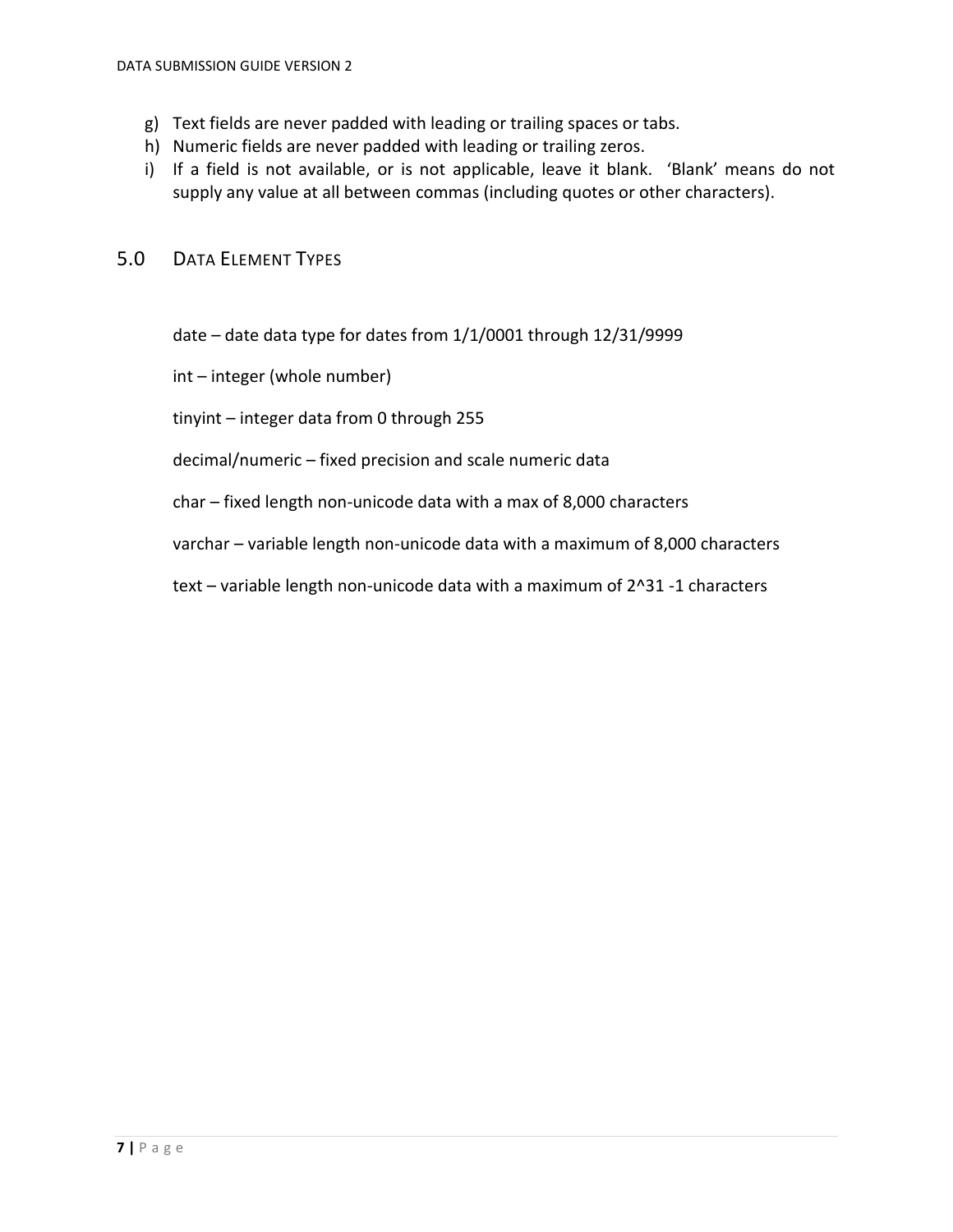# EXHIBIT A - DATA ELEMENTS

### A-1 ELIGIBILITY FOR MEDICAL CLAIMS DATA

Frequency: Monthly Upload via FTP or Web Portal

It is extremely important that the member ID (Member Suffix or Sequence Number) is unique to an individual and that this unique identifier in the eligibility file is consistent with the unique identifier in the medical claims/pharmacy file. This provides linkage between medical and pharmacy claims during established coverage periods and is critical for the implementation of Episode of Care reporting.

<span id="page-7-1"></span><span id="page-7-0"></span>For Historic Data collected, eligibility is to be reported for all Colorado residents who were covered members during that reporting month. In the event historical address data is not available, eligibility data for historical months shall be reported based on member's last known or current address. It is acknowledged that for some payers there may not be an eligibility record for each member identified in the medical claims file for that same period. In order to reconcile the total number of Colorado resident covered members for this 3 year period, each payer is to submit a summary report that totals the number of Colorado resident covered members for each month for Historic Data.

Additional formatting requirements:

- Eligibility files are formatted to provide one record per member per month. Member is either the Subscriber or the Subscriber's dependents.
- Data for administration fees, premiums, and capitation fees is contained on the eligibility file is pre-allocated (i.e. broken out by employee by month) to match the eligibility data
- Payers submit data in a single, consistent format for each data type.

#### MEDICAL ELIGIBILITY FILE HEADER RECORD

<span id="page-7-2"></span>

| Data Element # | Data Element | Type | <b>Max Length</b> | Description/valid values |
|----------------|--------------|------|-------------------|--------------------------|
|                | <b>Name</b>  |      |                   |                          |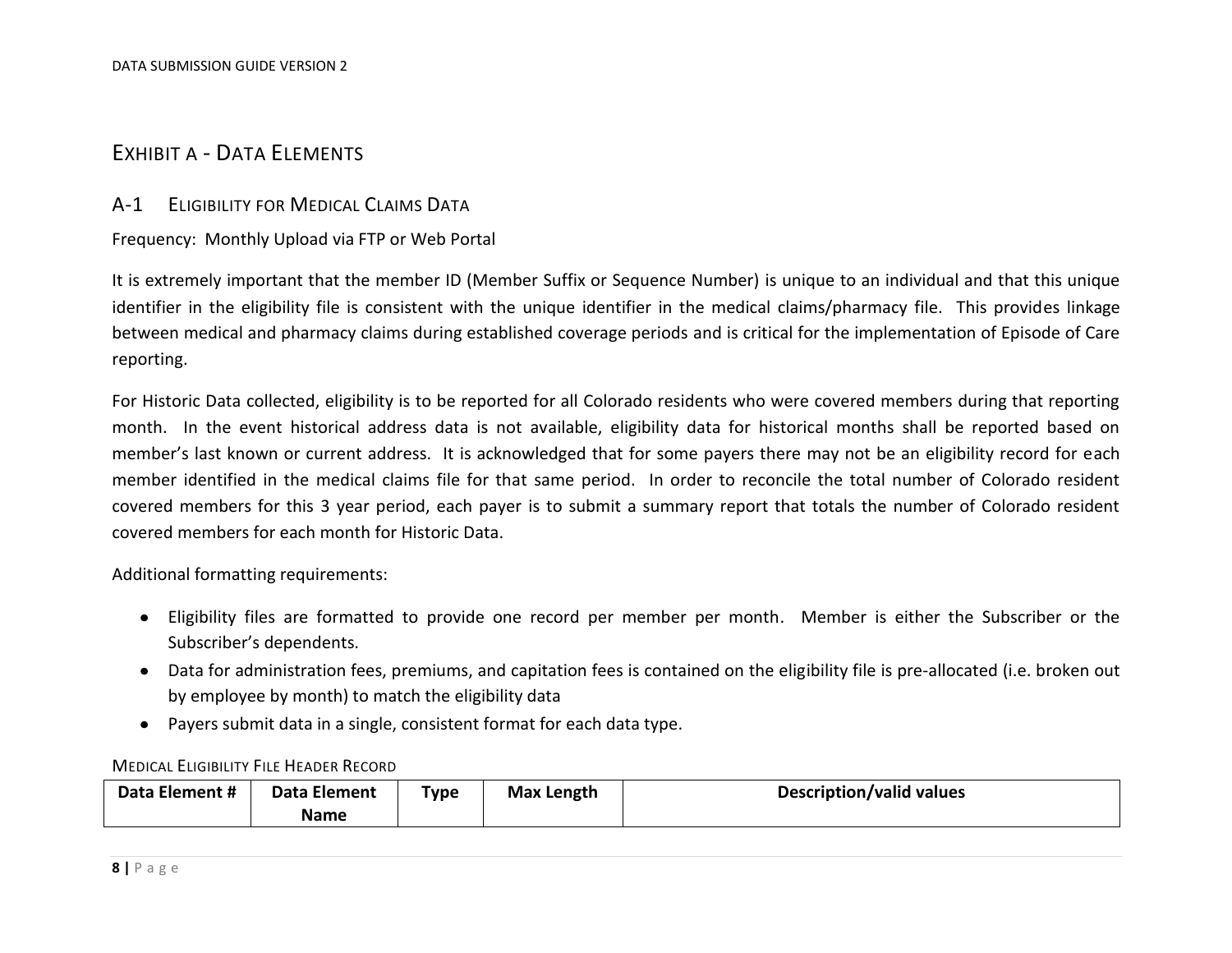| HD001 | Record Type         | char    |    | ME.                                                          |
|-------|---------------------|---------|----|--------------------------------------------------------------|
| HD002 | Payer Code          | varchar |    | NAIC code (example: 12345); leave blank if not applicable    |
| HD003 | Payer Name          | varchar | 75 |                                                              |
| HD004 | <b>Beginning</b>    | date    | b  | <b>CCYYMM</b>                                                |
|       | Month               |         |    |                                                              |
| HD005 | <b>Ending Month</b> | date    |    | <b>CCYYMM</b>                                                |
| HD006 | Record count        | int     | 10 | Total number of records submitted in the medical eligibility |
|       |                     |         |    | file, excluding header and trailer records                   |

MEDICAL ELIGIBILITY FILE TRAILER RECORD

<span id="page-8-0"></span>

| Data Element # | <b>Date Element</b>    | <b>Type</b> | <b>Max Length</b> | <b>Description/valid values</b>                           |
|----------------|------------------------|-------------|-------------------|-----------------------------------------------------------|
|                | <b>Name</b>            |             |                   |                                                           |
| <b>TR001</b>   | Record Type            | char        | 2                 | ME.                                                       |
| TR002          | Payer Code             | varchar     | 8                 | NAIC code (example: 12345); leave blank if not applicable |
| <b>TR003</b>   | Payer Name             | varchar     | 75                |                                                           |
| TR004          | Beginning              | date        | 6                 | <b>CCYYMM</b>                                             |
|                | Month                  |             |                   |                                                           |
| <b>TR005</b>   | <b>Ending Month</b>    | date        | 6                 | <b>CCYYMM</b>                                             |
| <b>TR006</b>   | <b>Extraction Date</b> | date        | 8                 | <b>CCYYMMDD</b>                                           |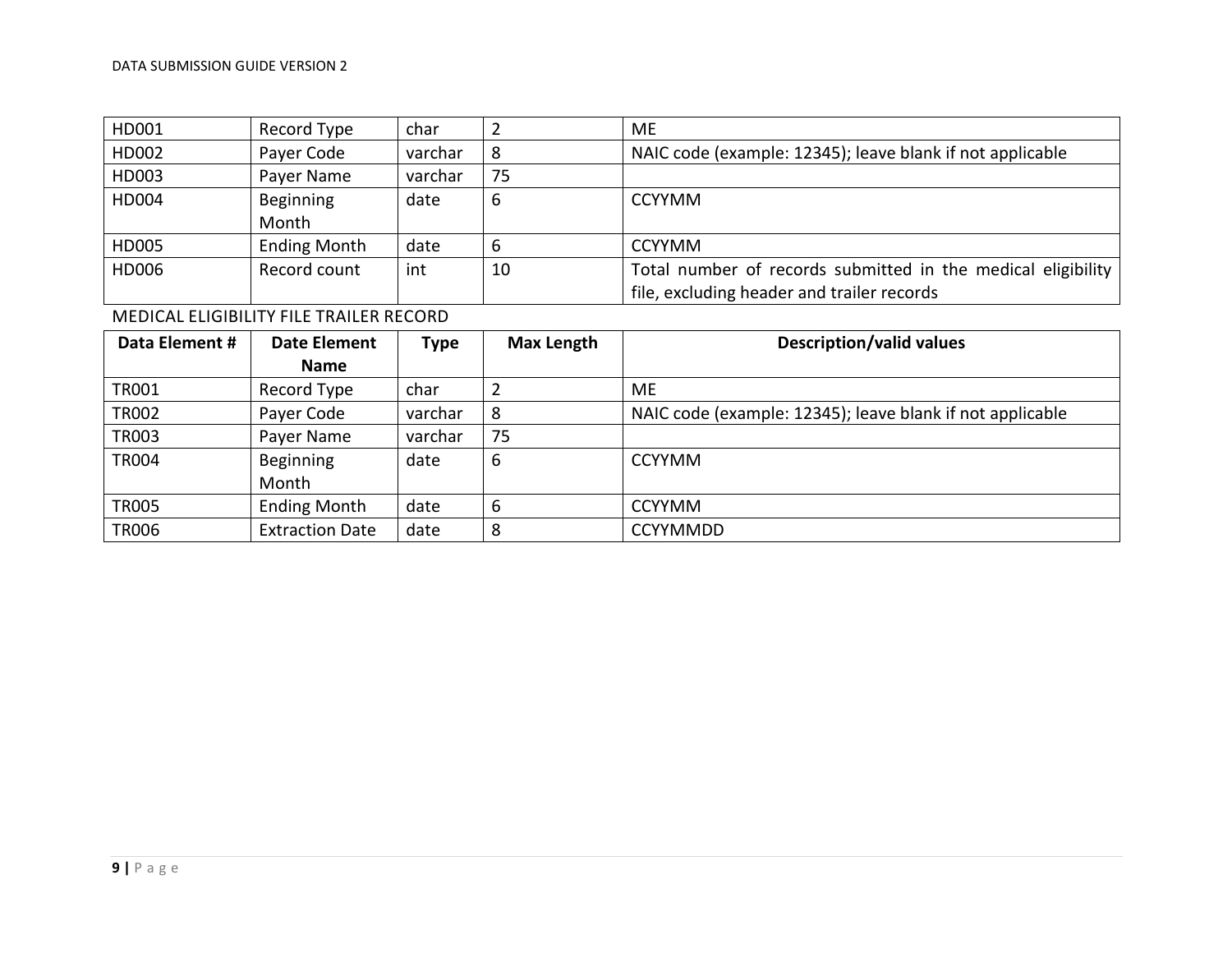#### A-1.1 MEDICAL ELIGIBILITY FILE

<span id="page-9-0"></span>

| <b>Date</b><br>Element # | Reference                                                                                  | <b>Data Element</b><br><b>Name</b>         | <b>Type</b> | Length         | <b>Description/Codes/Sources</b>                                                                                | Required     |
|--------------------------|--------------------------------------------------------------------------------------------|--------------------------------------------|-------------|----------------|-----------------------------------------------------------------------------------------------------------------|--------------|
| ME001                    | N/A                                                                                        | Payer<br>Name/Code                         | varchar     | 8              | Payer submitting payments-assigned by CIVHC (may be<br>multiple to support different platforms, or as required) | $\mathsf{R}$ |
| <b>ME002</b>             | 271/2100A<br>/NM1/ XV/<br>09                                                               | National<br>Plan<br>ID                     | varchar     | 30             | <b>CMS National Plan ID or NAIC</b>                                                                             | $\mathsf{O}$ |
| <b>ME003</b>             | 271/2110C<br>/EB/ /04,<br>271/2110D<br>/EB/ /04                                            | Insurance Type<br>Code/Product             | char        | $\overline{2}$ | See Lookup Table B-1.A                                                                                          |              |
| <b>ME004</b>             | N/A                                                                                        | Year                                       | int         | $\overline{4}$ | 4 digit Year for which eligibility is reported in this<br>submission                                            | $\mathsf{R}$ |
| <b>ME005</b>             | N/A                                                                                        | Month                                      | char        | $\overline{2}$ | Month for which eligibility is reported in this submission<br>expressed numerical from 01 to 12.                | $\mathsf{R}$ |
| <b>ME006</b>             | 271/2100C<br>/REF/1L/02<br>271/2100C<br>/REF/IG/02<br>271/2100C<br>/REF/6P/02<br>271/2100D | Insured<br>Group<br>Policy<br>or<br>Number | varchar     | 30             | Group or policy number - not the number that uniquely<br>identifies the subscriber                              | $\mathsf{R}$ |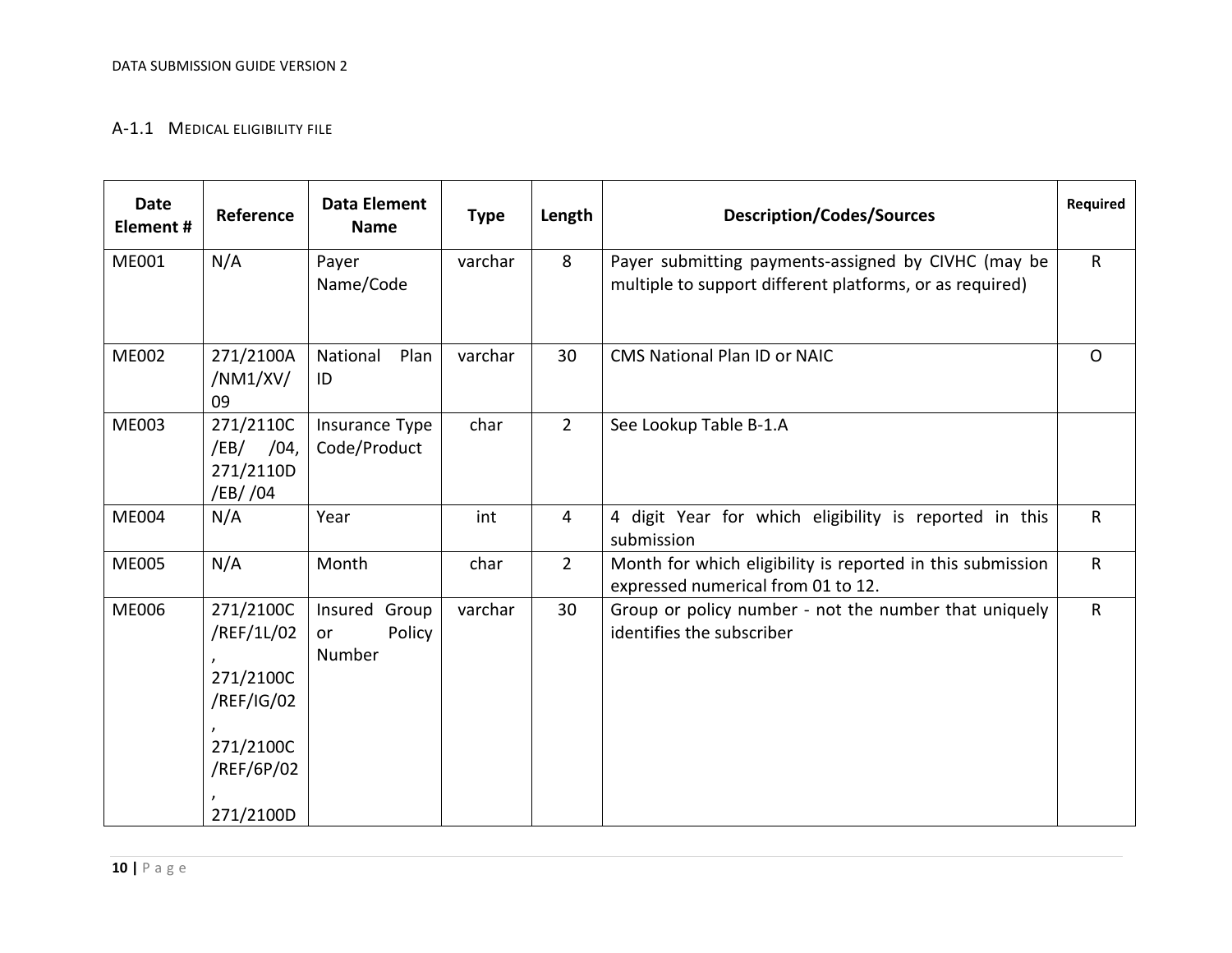|              | /REF/1L/02  |                  |         |     |                                                            |              |
|--------------|-------------|------------------|---------|-----|------------------------------------------------------------|--------------|
|              |             |                  |         |     |                                                            |              |
|              | 271/2100D   |                  |         |     |                                                            |              |
|              | /REF/IG/02  |                  |         |     |                                                            |              |
|              |             |                  |         |     |                                                            |              |
|              | 271/2100D   |                  |         |     |                                                            |              |
|              | /REF/6P/02  |                  |         |     |                                                            |              |
| <b>ME007</b> | 271/2110C   | Coverage Level   | char    | 3   | Benefit coverage level                                     | $\mathsf{R}$ |
|              | $/EB/$ /02, | Code             |         |     |                                                            |              |
|              | 271/2110D   |                  |         |     |                                                            |              |
|              | /EB/ /02    |                  |         |     |                                                            |              |
|              |             |                  |         |     | CHD Children Only                                          |              |
|              |             |                  |         |     | <b>DEP Dependents Only</b>                                 |              |
|              |             |                  |         |     | <b>ECH Employee and Children</b>                           |              |
|              |             |                  |         |     | EPN Employee plus N where N equals the number of           |              |
|              |             |                  |         |     | other covered dependents                                   |              |
|              |             |                  |         |     | <b>ELF Employee and Life Partner</b>                       |              |
|              |             |                  |         |     | <b>EMP</b> Employee Only                                   |              |
|              |             |                  |         |     | ESP Employee and Spouse                                    |              |
|              |             |                  |         |     | FAM Family                                                 |              |
|              |             |                  |         |     | IND Individual                                             |              |
|              |             |                  |         |     | SPC Spouse and Children                                    |              |
|              |             |                  |         |     | SPO Spouse Only                                            |              |
| <b>ME008</b> | 271/2100C   | Subscriber       | varchar | 9   | Subscriber's social security number; Set as null if        | <b>TH</b>    |
|              | /NM1/MI/    | Social Security  |         |     | unavailable                                                |              |
|              | 09          | Number           |         |     |                                                            |              |
| <b>ME009</b> | 271/2100C   | Specific<br>Plan | varchar | 128 | Plan assigned subscriber's contract number; Set as null if | $\mathsf{R}$ |
|              | /NM1/MI/    | Contract         |         |     | contract number = subscriber's social security number or   |              |
|              | 09          | Number           |         |     | use an alternate unique identifier such as Medicaid ID.    |              |
|              |             |                  |         |     | Must be an identifier that is unique to the subscriber.    |              |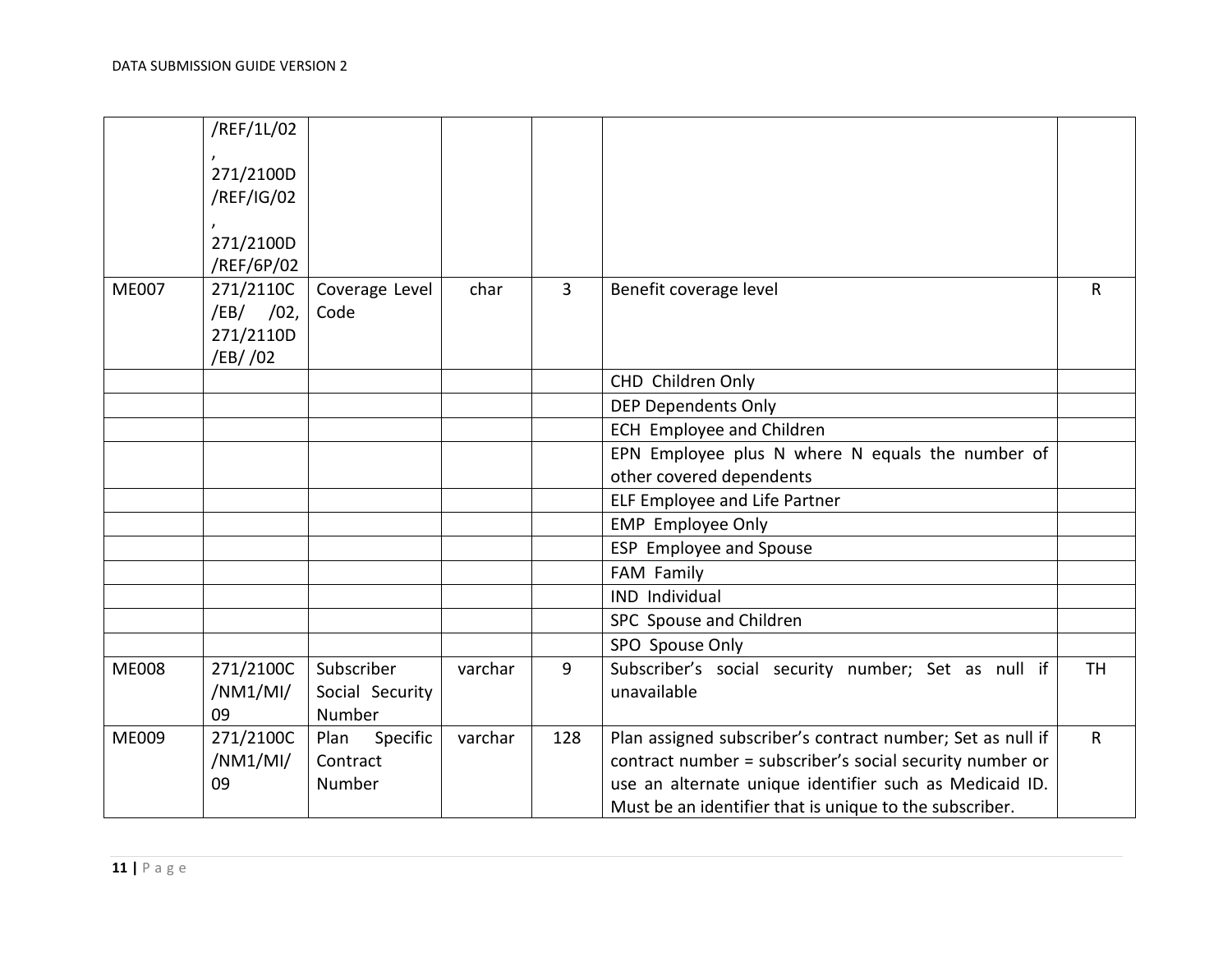| ME010 | N/A                                                         | Member Suffix<br>Sequence<br>or<br>Number | varchar | 128            | Unique number of the member within the contract.<br>Must be an identifier that is unique to the member.                                                                                                                       | $\mathsf{R}$ |
|-------|-------------------------------------------------------------|-------------------------------------------|---------|----------------|-------------------------------------------------------------------------------------------------------------------------------------------------------------------------------------------------------------------------------|--------------|
| ME011 | 271/2100C<br>/NM1/MI/<br>09,<br>271/2100D<br>/NM1/MI/<br>09 | Member<br>Identification<br>Code          | varchar | 9              | Member's social security number; Set as null if contract<br>number = subscriber's social security number or use an<br>alternate unique identifier such as Medicaid ID. Must be<br>an identifier that is unique to the member. | <b>TH</b>    |
| ME012 | 271/2100C<br>/INS/Y/02,<br>271/2100D<br>/INS/N/02           | Individual<br>Relationship<br>Code        | char    | $\overline{2}$ | Member's relationship to insured - see Lookup Table B-<br>1.B                                                                                                                                                                 | $\mathsf{R}$ |
| ME013 | 271/2100C<br>/DMG/<br>/03,<br>271/2100D<br>/DMG//03         | Member<br>Gender                          | char    | $\mathbf{1}$   | $M - Male$<br>$F -$ Female<br><b>U - UNKNOWN</b>                                                                                                                                                                              | $\mathsf{R}$ |
| ME014 | 271/2100C<br>/DMG/D8/<br>02,<br>271/2100D<br>/DMG/D8/<br>02 | Member Date<br>of Birth                   | char    | 8              | <b>CCYYMMDD</b>                                                                                                                                                                                                               | $\mathsf{R}$ |
| ME015 | 271/2100C<br>$/N4/$ /01,<br>271/2100D<br>/N4//01            | Member<br>City<br>Name                    | varchar | 30             | City location of member                                                                                                                                                                                                       | $\mathsf{R}$ |
| ME016 | 271/2100C<br>$/N4/$ /02,<br>271/2100D                       | Member State<br>or Province               | char    | $\overline{2}$ | As defined by the US Postal Service                                                                                                                                                                                           | $\mathsf{R}$ |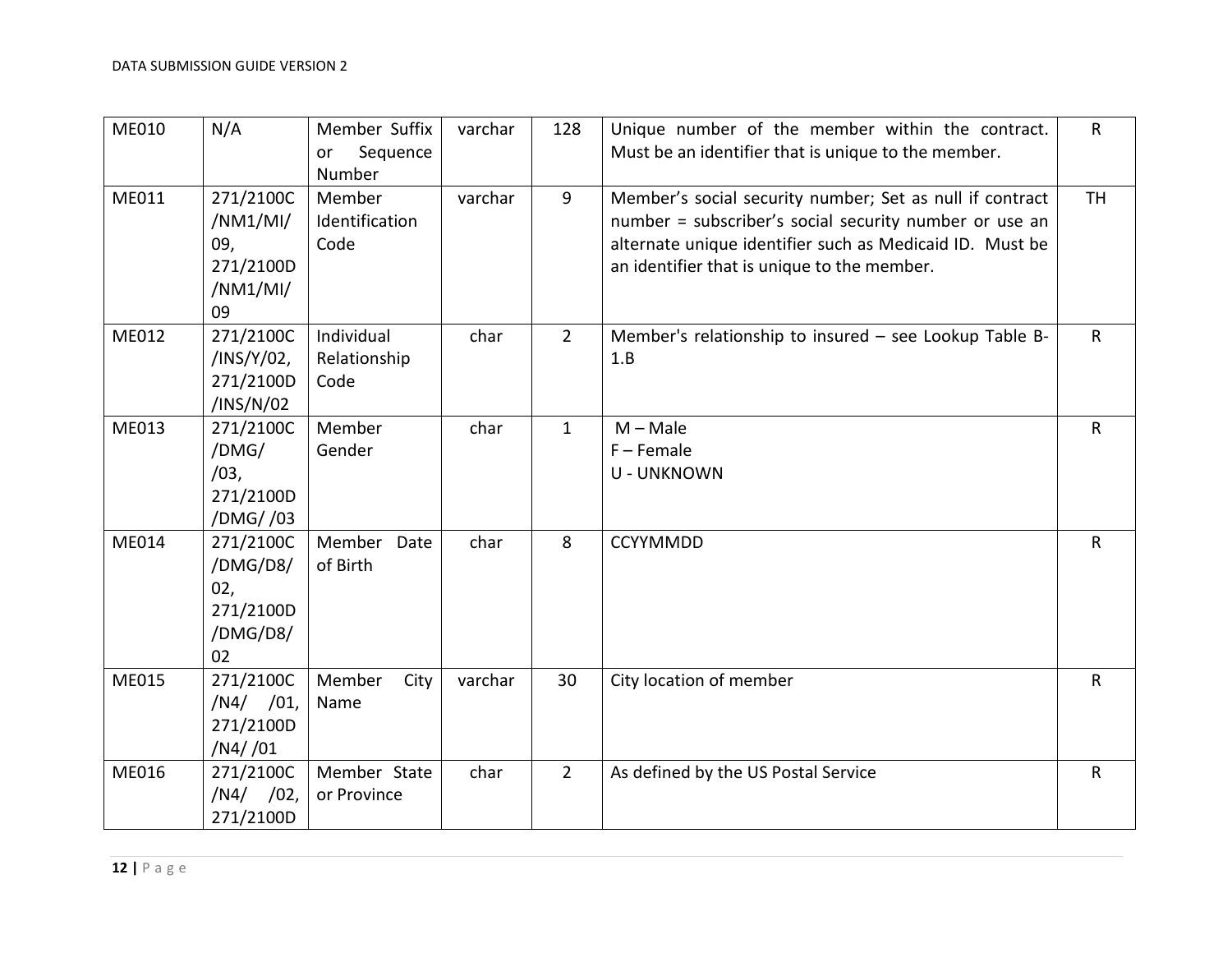|              | /N4//02                                          |                               |         |              |                                                                                                     |              |
|--------------|--------------------------------------------------|-------------------------------|---------|--------------|-----------------------------------------------------------------------------------------------------|--------------|
| ME017        | 271/2100C<br>$/N4/$ /03,<br>271/2100D<br>/N4//03 | Member<br>ZIP<br>Code         | varchar | 11           | ZIP Code of member - may include non-US codes. Do not<br>include dash. Plus 4 optional but desired. | $\mathsf{R}$ |
| <b>ME018</b> | N/A                                              | Medical<br>Coverage           | char    | $\mathbf{1}$ | $Y - YES$<br>$N - NO$                                                                               | $\mathsf{R}$ |
| ME019        | N/A                                              | Prescription<br>Drug Coverage | char    | $\mathbf{1}$ | $Y - YES$<br>$N - NO$                                                                               | $\mathsf{R}$ |
| <b>ME020</b> | N/A                                              | Dental<br>Coverage            | char    | $\mathbf{1}$ | $Y - YES$<br>$N - NO$<br>3 - UNKNOWN                                                                | $\mathsf{R}$ |
| ME021        | N/A                                              | Race 1                        | varchar | 6            |                                                                                                     | $\mathsf{O}$ |
|              |                                                  |                               |         |              | R1 American Indian/Alaska Native                                                                    |              |
|              |                                                  |                               |         |              | R <sub>2</sub> Asian                                                                                |              |
|              |                                                  |                               |         |              | R3 Black/African American                                                                           |              |
|              |                                                  |                               |         |              | R4 Native Hawaiian or other Pacific Islander                                                        |              |
|              |                                                  |                               |         |              | R5 White                                                                                            |              |
|              |                                                  |                               |         |              | R9 Other Race                                                                                       |              |
|              |                                                  |                               |         |              | <b>UNKNOW Unknown/Not Specified</b>                                                                 |              |
| ME022        | N/A                                              | Race 2                        | varchar | 6            | See code set for ME021.                                                                             | $\mathsf{O}$ |
| ME023        | N/A                                              | <b>Other Race</b>             | varchar | 15           | List race if MC021or MC022 are coded as R9.                                                         | $\mathsf{O}$ |
| ME024        | N/A                                              | Hispanic<br>Indicator         | char    | $\mathbf{1}$ |                                                                                                     | $\circ$      |
|              |                                                  |                               |         |              | Y = Patient is Hispanic/Latino/Spanish                                                              |              |
|              |                                                  |                               |         |              | N = Patient is not Hispanic/Latino/Spanish                                                          |              |
|              |                                                  |                               |         |              | $U =$ Unknown                                                                                       |              |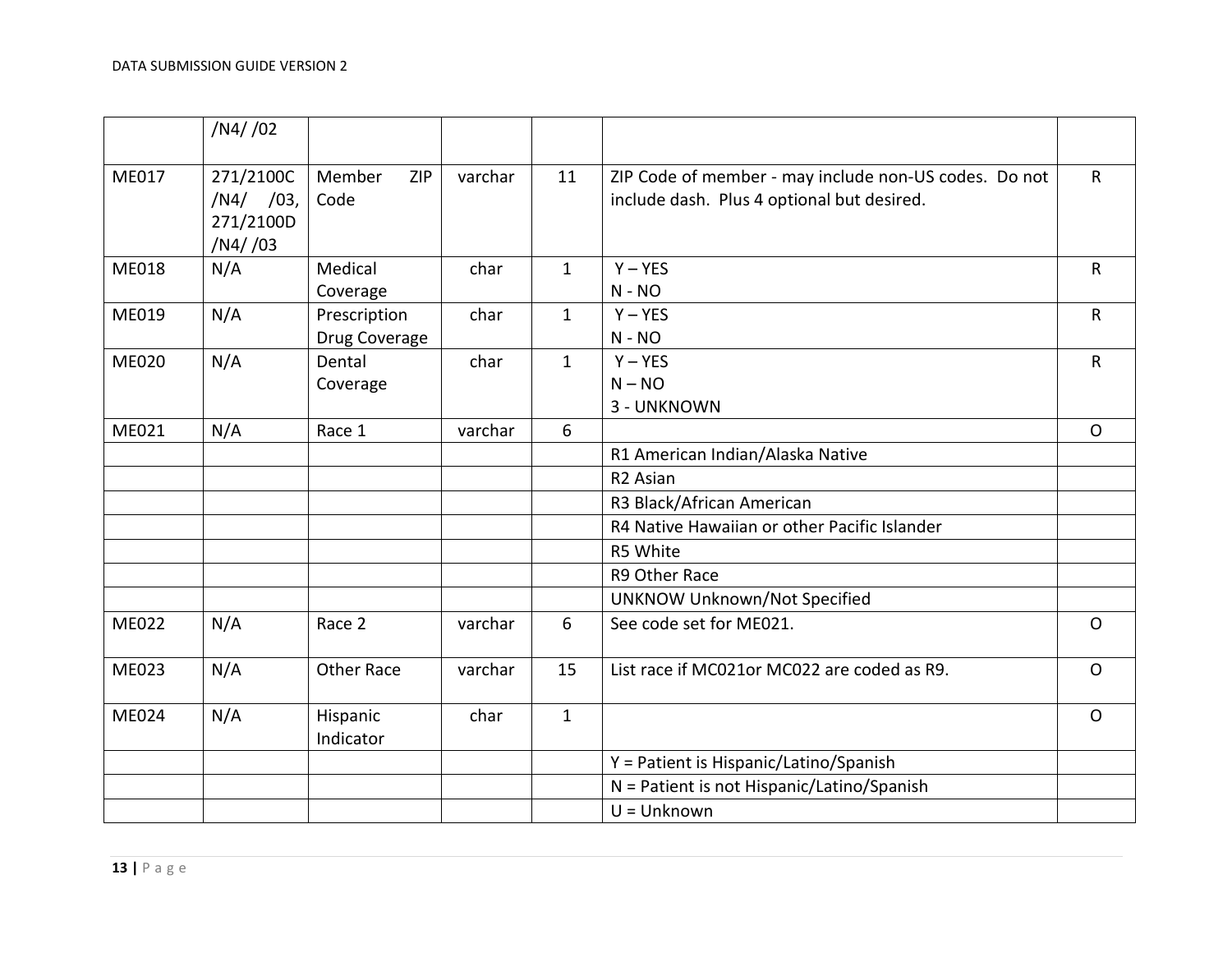| <b>ME025</b> | N/A | Ethnicity 1 | varchar | 6 |                                                   | $\Omega$ |
|--------------|-----|-------------|---------|---|---------------------------------------------------|----------|
|              |     |             |         |   | 2182-4 Cuban                                      |          |
|              |     |             |         |   | 2184-0 Dominican                                  |          |
|              |     |             |         |   | 2148-5 Mexican, Mexican American, Chicano         |          |
|              |     |             |         |   | 2180-8 Puerto Rican                               |          |
|              |     |             |         |   | 2161-8 Salvadoran                                 |          |
|              |     |             |         |   | 2155-0 Central American (not otherwise specified) |          |
|              |     |             |         |   | 2165-9 South American (not otherwise specified)   |          |
|              |     |             |         |   | 2060-2 African                                    |          |
|              |     |             |         |   | 2058-6 African American                           |          |
|              |     |             |         |   | <b>AMERCN American</b>                            |          |
|              |     |             |         |   | 2028-9 Asian                                      |          |
|              |     |             |         |   | 2029-7 Asian Indian                               |          |
|              |     |             |         |   | <b>BRAZIL Brazilian</b>                           |          |
|              |     |             |         |   | 2033-9 Cambodian                                  |          |
|              |     |             |         |   | <b>CVERDN Cape Verdean</b>                        |          |
|              |     |             |         |   | CARIBI Caribbean Island                           |          |
|              |     |             |         |   | 2034-7 Chinese                                    |          |
|              |     |             |         |   | 2169-1 Columbian                                  |          |
|              |     |             |         |   | 2108-9 European                                   |          |
|              |     |             |         |   | 2036-2 Filipino                                   |          |
|              |     |             |         |   | 2157-6 Guatemalan                                 |          |
|              |     |             |         |   | 2071-9 Haitian                                    |          |
|              |     |             |         |   | 2158-4 Honduran                                   |          |
|              |     |             |         |   | 2039-6 Japanese                                   |          |
|              |     |             |         |   | 2040-4 Korean                                     |          |
|              |     |             |         |   | 2041-2 Laotian                                    |          |
|              |     |             |         |   | 2118-8 Middle Eastern                             |          |
|              |     |             |         |   | PORTUG Portuguese                                 |          |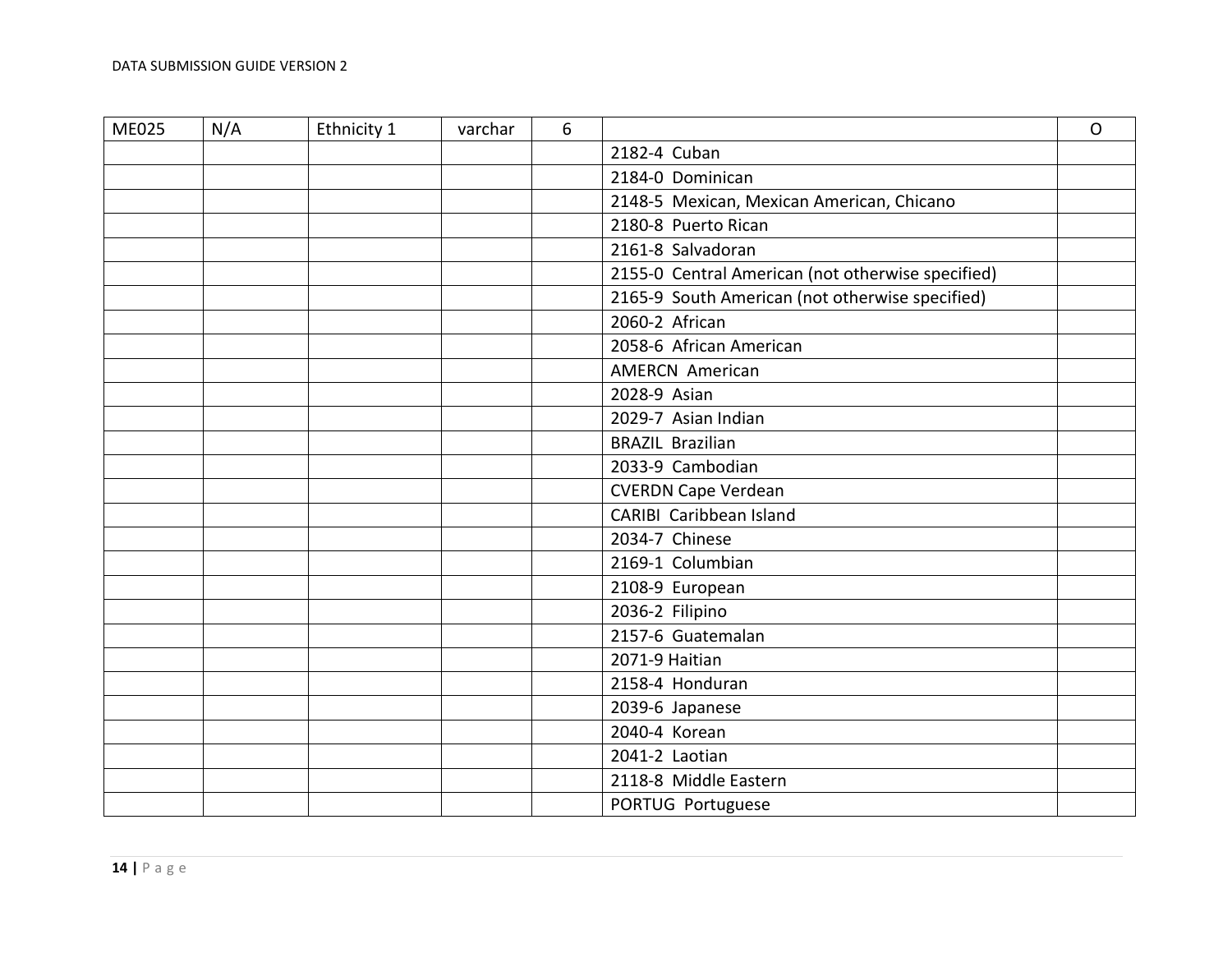|              |     |                                   |         |                | RUSSIA Russian                                                                                                                                                                              |              |
|--------------|-----|-----------------------------------|---------|----------------|---------------------------------------------------------------------------------------------------------------------------------------------------------------------------------------------|--------------|
|              |     |                                   |         |                | EASTEU Eastern European                                                                                                                                                                     |              |
|              |     |                                   |         |                | 2047-9 Vietnamese                                                                                                                                                                           |              |
|              |     |                                   |         |                | <b>OTHER Other Ethnicity</b>                                                                                                                                                                |              |
|              |     |                                   |         |                | <b>UNKNOW Unknown/Not Specified</b>                                                                                                                                                         |              |
| <b>ME026</b> | N/A | <b>Ethnicity 2</b>                | varchar | 6              | See code set for ME025.                                                                                                                                                                     | $\Omega$     |
| <b>ME027</b> | N/A | <b>Other Ethnicity</b>            | varchar | 20             | List ethnicity if MC025 or MC026 are coded as OTHER.                                                                                                                                        | $\Omega$     |
| <b>ME028</b> | N/A | Primary<br>Insurance<br>Indicator | char    | $\mathbf{1}$   | Y - Yes, primary insurance<br>$N - No$ , secondary or tertiary insurance                                                                                                                    | $\mathsf{R}$ |
| ME029        | N/A | Coverage Type                     | char    | $\overline{3}$ | STN - short-term, non-renewable health insurance (ie<br>COBRA)<br>UND - plans underwritten by the insurer<br>OTH - any other plan. Insurers using this code shall<br>obtain prior approval. | $\mathsf{R}$ |
| <b>ME030</b> | N/A | Market<br>Category Code           | varchar | 4              |                                                                                                                                                                                             | $\mathsf{O}$ |
|              |     |                                   |         |                | IND - policies sold and issued directly to individuals (non-<br>group)                                                                                                                      |              |
|              |     |                                   |         |                | FCH - policies sold and issued directly to individuals on a<br>franchise basis                                                                                                              |              |
|              |     |                                   |         |                | GS3 - policies sold and issued directly to employers<br>having 50 or more employees                                                                                                         |              |
|              |     |                                   |         |                | GSA - policies sold and issued directly to small employers<br>through a qualified association trust                                                                                         |              |
|              |     |                                   |         |                | OTH - policies sold to other types of entities. Insurers<br>using this market code shall obtain prior approval.                                                                             |              |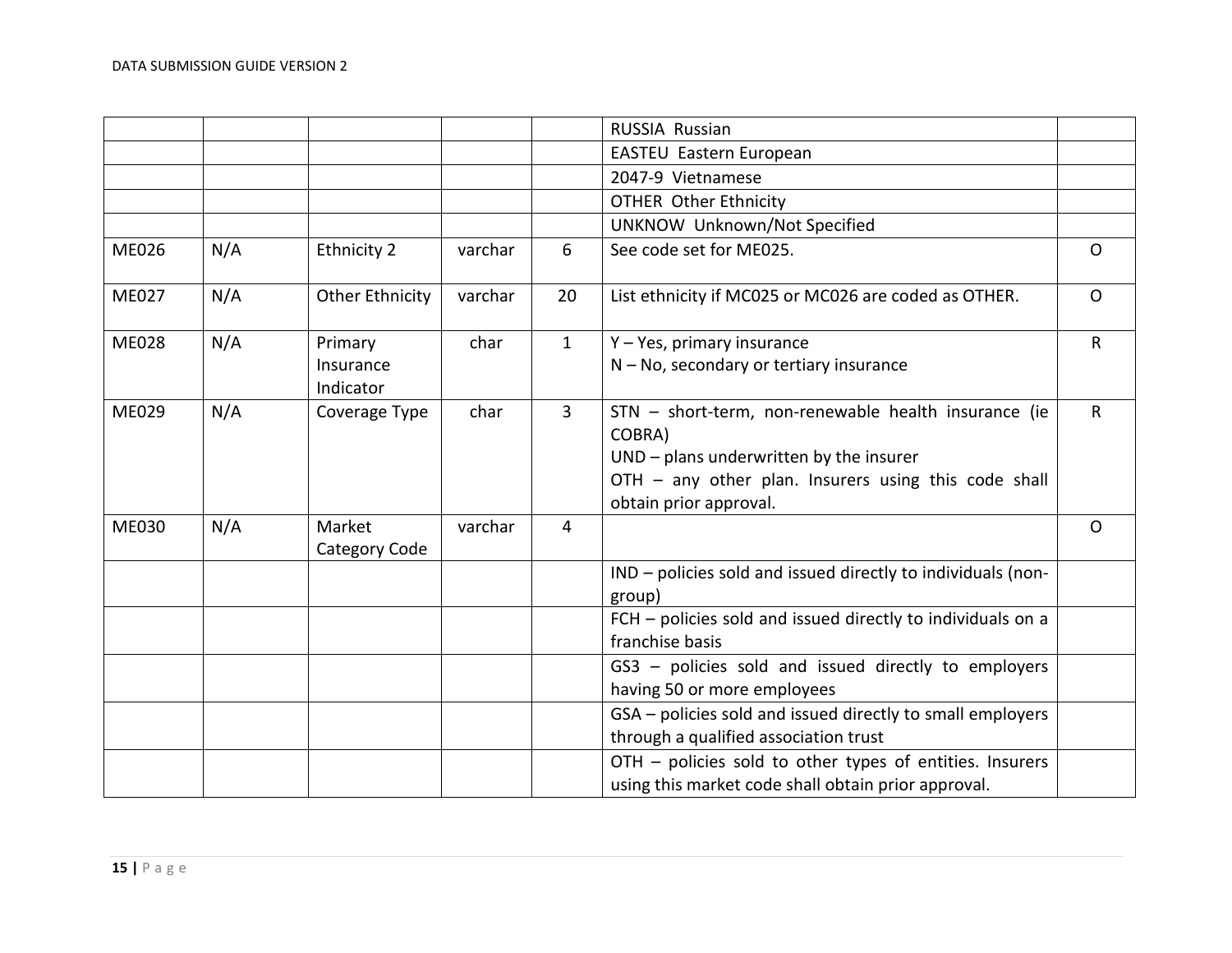<span id="page-15-0"></span>

| ME032 | N/A       | <b>Group Name</b> | varchar | 128            | Group name or IND for individual policies                | $\circ$      |
|-------|-----------|-------------------|---------|----------------|----------------------------------------------------------|--------------|
|       |           |                   |         |                |                                                          |              |
| ME043 | N/A       | Member Street     | varchar | 50             | Street address of member                                 | $\mathsf{R}$ |
|       |           | Address           |         |                |                                                          |              |
| ME044 | N/A       | Employer          | varchar | 50             | Name of the Employer, or if same as Group Name, null     | $\circ$      |
|       |           | Name              |         |                |                                                          |              |
| ME101 | 271/2100C | Subscriber Last   | varchar | 128            | The subscriber last name                                 | $\mathsf{R}$ |
|       | /NM1//03  | Name              |         |                |                                                          |              |
| ME102 | 271/2100C | Subscriber        | varchar | 128            | The subscriber first name                                | $\mathsf{R}$ |
|       | /NM1//04  | First Name        |         |                |                                                          |              |
| ME103 | 271/2100C | Subscriber        | char    | $\mathbf{1}$   | The subscriber middle initial                            | $\mathsf{O}$ |
|       | /NM1//05  | Middle Initial    |         |                |                                                          |              |
| ME104 | 271/2100D | Member<br>Last    | varchar | 128            | The member last name                                     | $\mathsf{R}$ |
|       | /NM1//03  | Name              |         |                |                                                          |              |
| ME105 | 271/2100D | First<br>Member   | varchar | 128            | The member first name                                    | R            |
|       | /NM1//04  | Name              |         |                |                                                          |              |
| ME897 | N/A       | Effective<br>Plan | char    | 8              | <b>CCYYMMDD</b>                                          | $\mathsf{R}$ |
|       |           | Date              |         |                | Date eligibility started for this member under this plan |              |
|       |           |                   |         |                | type. The purpose of this data element is to maintain    |              |
|       |           |                   |         |                | eligibility span for each member.                        |              |
| ME899 | N/A       | Record Type       | char    | $\overline{2}$ | $Value = ME$                                             | R            |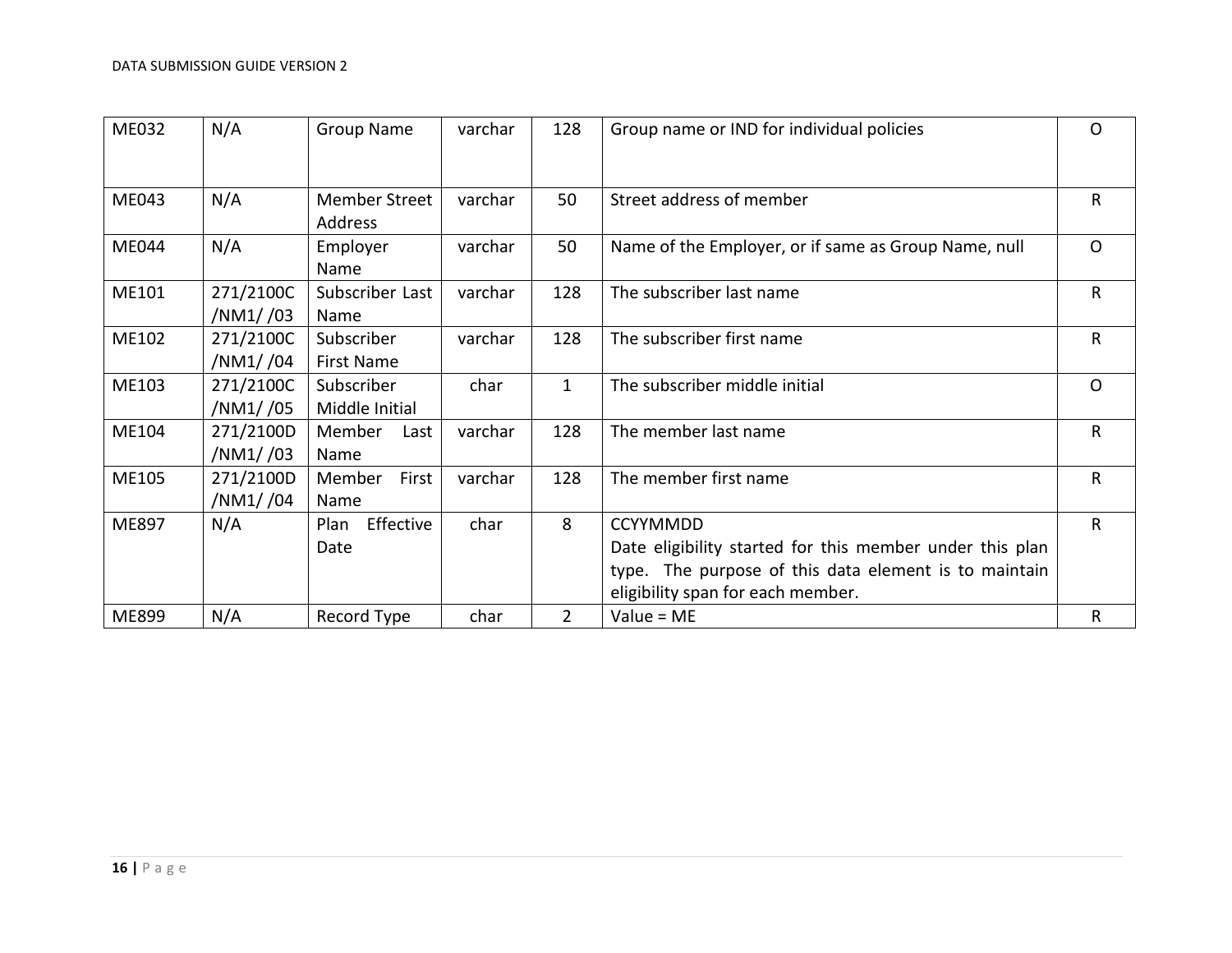## A-2 MEDICAL CLAIMS DATA

Frequency: Monthly Upload via FTP or Web Portal

Additional formatting requirements:

- Claims are paid claims. Non-covered or denied claims (e.g. duplicate or patient ineligible claims) are not included.
- Payers submit data in a single, consistent format for each data type.

<span id="page-16-0"></span>

| Data Element # | <b>Data Element</b> | <b>Type</b> | <b>Max Length</b> | <b>Description/valid values</b>                               |
|----------------|---------------------|-------------|-------------------|---------------------------------------------------------------|
|                | <b>Name</b>         |             |                   |                                                               |
| HD001          | Record Type         | char        |                   | MC.                                                           |
| HD002          | Payer Code          | varchar     | 8                 | NAIC code (example: 12345); leave blank if not applicable     |
| HD003          | Payer Name          | varchar     | 75                | Example:                                                      |
| HD004          | Beginning           | date        | 6                 | <b>CCYYMM</b>                                                 |
|                | Month               |             |                   |                                                               |
| HD005          | <b>Ending Month</b> | date        | 6                 | <b>CCYYMM</b>                                                 |
| HD006          | Record count        | int         | 10                | Total number of records submitted in the medical claims file, |
|                |                     |             |                   | excluding header and trailer records                          |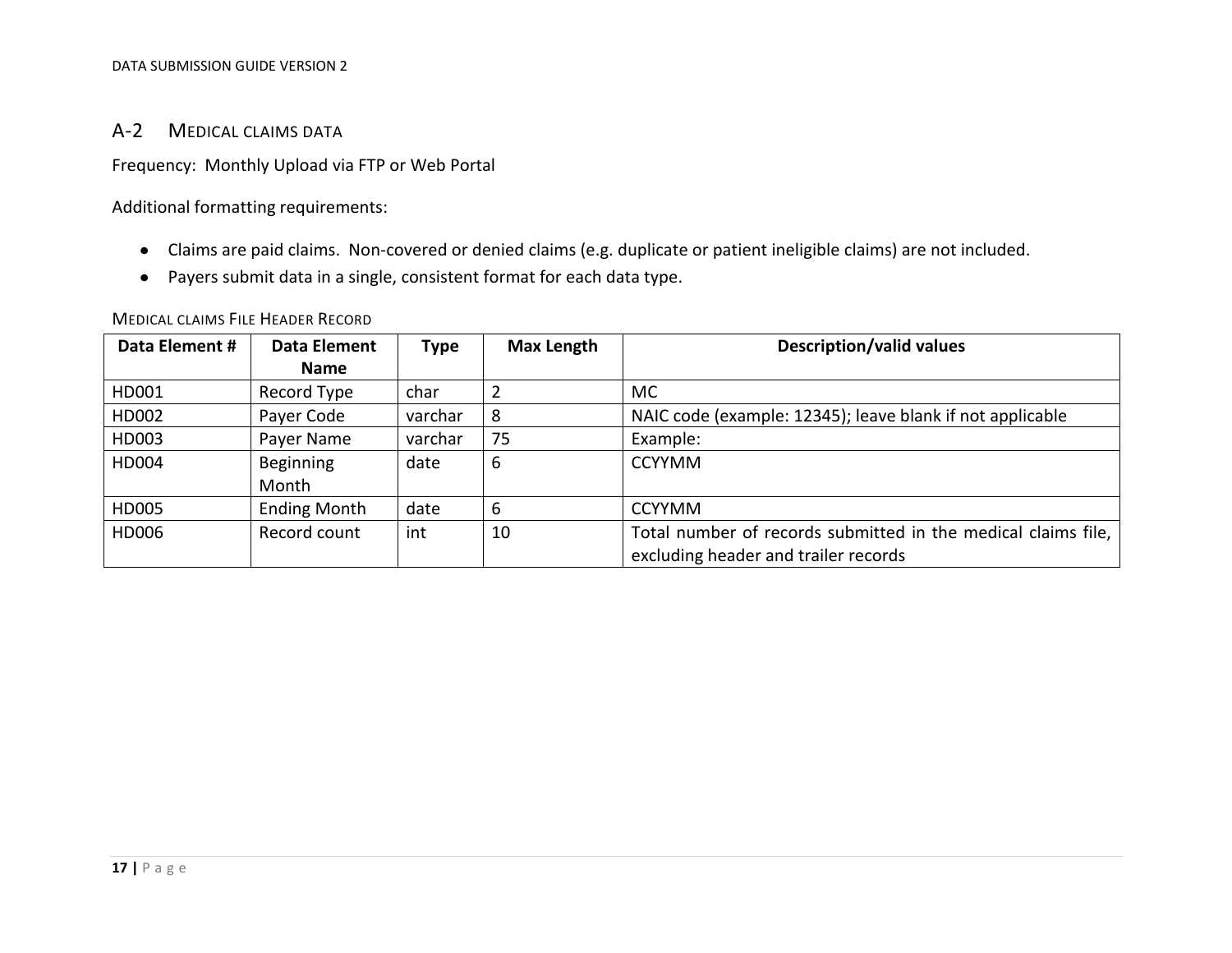<span id="page-17-0"></span>

| Data Element # | <b>Data Element</b>    | Type    | <b>Max Length</b> | <b>Description/valid values</b>                           |
|----------------|------------------------|---------|-------------------|-----------------------------------------------------------|
|                | <b>Name</b>            |         |                   |                                                           |
| <b>TR001</b>   | Record Type            | char    |                   | MC.                                                       |
| <b>TR002</b>   | Payer Code             | varchar | 8                 | NAIC code (example: 12345); leave blank if not applicable |
| <b>TR003</b>   | Payer Name             | varchar | 75                |                                                           |
| <b>TR004</b>   | Beginning              | date    | 6                 | <b>CCYYMM</b>                                             |
|                | Month                  |         |                   |                                                           |
| <b>TR005</b>   | <b>Ending Month</b>    | date    | 6                 | <b>CCYYMM</b>                                             |
| <b>TR006</b>   | <b>Extraction Date</b> | date    | 8                 | <b>CCYYMMDD</b>                                           |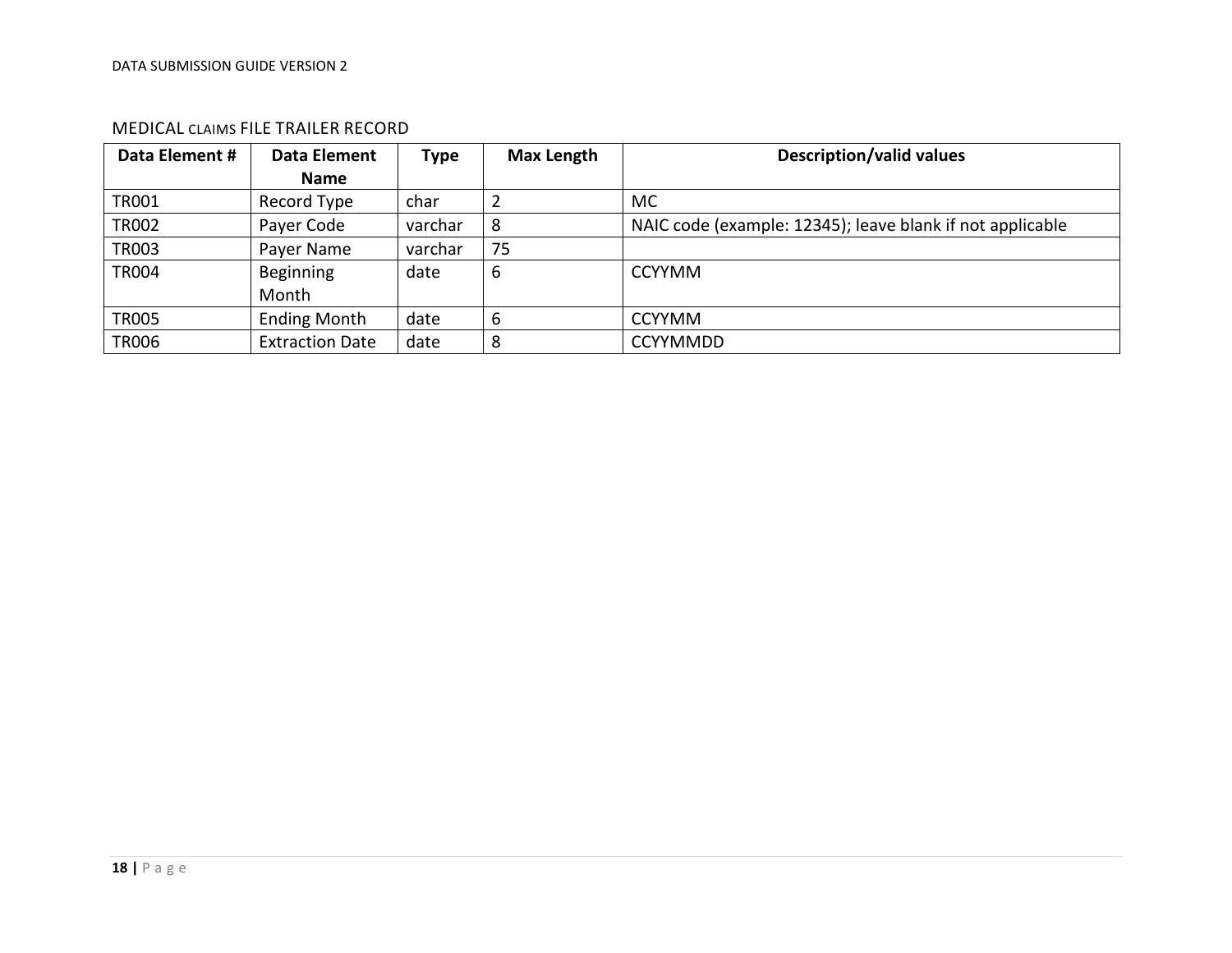#### A-2.1 MEDICAL CLAIMS FILE

<span id="page-18-0"></span>

| <b>Data</b><br>Element<br># | Reference                | <b>Data Element</b><br><b>Name</b>      | <b>Type</b> | Length         | <b>Description/Codes/Sources</b>                                                                                                                                                                                                      | <b>Required</b> |
|-----------------------------|--------------------------|-----------------------------------------|-------------|----------------|---------------------------------------------------------------------------------------------------------------------------------------------------------------------------------------------------------------------------------------|-----------------|
| MC001                       | N/A                      | Payer                                   | varchar     | 8              | Payer submitting payments                                                                                                                                                                                                             | $\mathsf{R}$    |
| <b>MC002</b>                | 837/2010BB/NM1/X<br>V/09 | <b>National Plan ID</b>                 | varchar     | 30             | <b>CMS National Plan ID</b>                                                                                                                                                                                                           | $\mathsf{R}$    |
| MC003                       | 837/2000B/SBR/<br>/09    | Insurance<br>Type/Product<br>Code       | char        | $2^{\circ}$    | See Lookup Table B-1.B                                                                                                                                                                                                                | $\mathsf{R}$    |
| MC004                       | 835/2100/CLP/ /07        | Claim<br>Payer<br><b>Control Number</b> | varchar     | 35             | Must apply to the entire claim and be<br>unique within the payer's system.                                                                                                                                                            | $\mathsf R$     |
| <b>MC005</b>                | 837/2400/LX/ /01         | Line Counter                            | tinyint     | $\overline{4}$ | Line number for this service. The line<br>begins with 1<br>and<br>counter<br>is is<br>incremented by 1 for each additional<br>service line of a claim.                                                                                | $\mathsf{R}$    |
| <b>MC005A</b>               | N/A                      | <b>Version Number</b>                   | tinyint     | $\overline{4}$ | The version number of this claim service<br>line. The original claim will have a<br>version number of 0, with the next<br>version being assigned a 1, and each<br>subsequent version being incremented<br>by 1 for that service line. | $\mathsf{R}$    |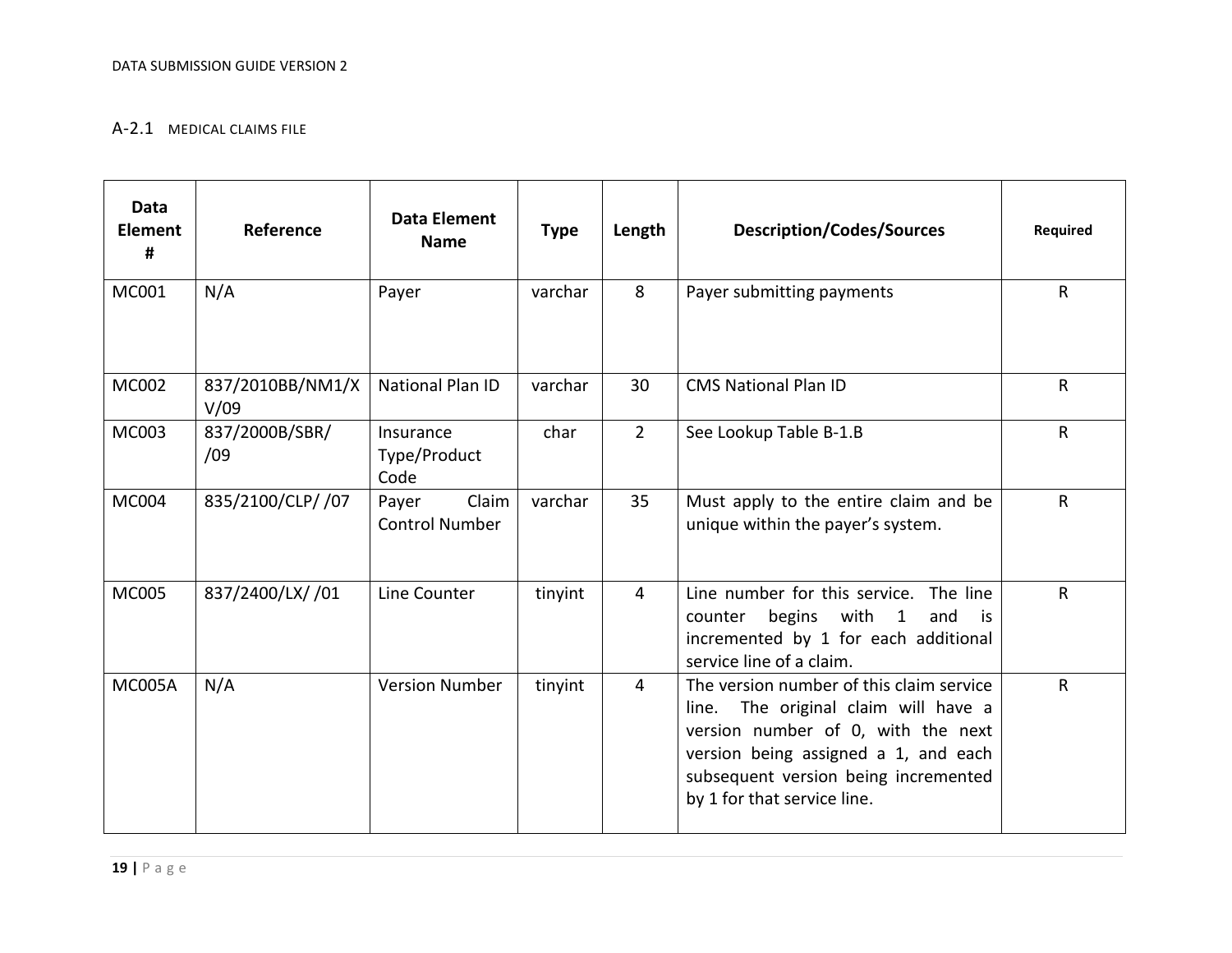| <b>MC006</b> | 837/2000B/SBR/<br>/03                                                 | Insured Group or<br><b>Policy Number</b>     | varchar | 30             | Group or policy number - not the<br>number that uniquely identifies the<br>subscriber.                                                                                                                                                             | $\mathsf{R}$ |
|--------------|-----------------------------------------------------------------------|----------------------------------------------|---------|----------------|----------------------------------------------------------------------------------------------------------------------------------------------------------------------------------------------------------------------------------------------------|--------------|
| <b>MC007</b> | 835/2100/NM1/34/<br>09                                                | Subscriber Social<br><b>Security Number</b>  | varchar | $\overline{9}$ | Subscriber's social security number; Set<br>as null if unavailable                                                                                                                                                                                 | <b>TH</b>    |
| <b>MC008</b> | 835/2100/NM1/HN/<br>09                                                | Plan<br>Specific<br>Contract<br>Number       | varchar | 128            | Plan assigned subscriber's contract<br>number; Set as null if contract number =<br>subscriber's social security number or<br>use an alternate unique identifier such<br>as Medicaid ID. Must be an identifier<br>that is unique to the subscriber. | $\mathsf{R}$ |
| MC009        | N/A                                                                   | Suffix<br>Member<br>Sequence<br>or<br>Number | varchar | 20             | Unique number of the member within<br>the contract. Must be an identifier that<br>is unique to the member.                                                                                                                                         | R            |
| MC010        | 835/2100/NM1/MI/<br>089                                               | Member<br>Identification<br>Code (patient)   | varchar | $\overline{9}$ | Member's social security number; Set<br>as null if contract number = subscriber's<br>social security number or use an<br>alternate unique identifier such as<br>Medicaid ID. Must be an identifier that<br>is unique to the member.                | <b>TH</b>    |
| MC011        | 837/2000B/SBR/<br>/02,<br>837/2000C/PAT/<br>/01, 837/2320/SBR/<br>/02 | Individual<br>Relationship<br>Code           | char    | $2^{\circ}$    | Member's relationship to insured -<br>payers will map their available codes to<br>those listed in Lookup Table B-1.B                                                                                                                               | R            |
| MC012        | 837/2010CA/DMG/<br>/03                                                | Member Gender                                | char    | $\mathbf{1}$   | M - Male<br>$F -$ Female<br>U - Unknown                                                                                                                                                                                                            | $\mathsf R$  |
| MC013        | 837/2010CA/DMG/<br>D8/02                                              | Member Date of<br><b>Birth</b>               | char    | 8              | <b>CCYYMMDD</b>                                                                                                                                                                                                                                    | ${\sf R}$    |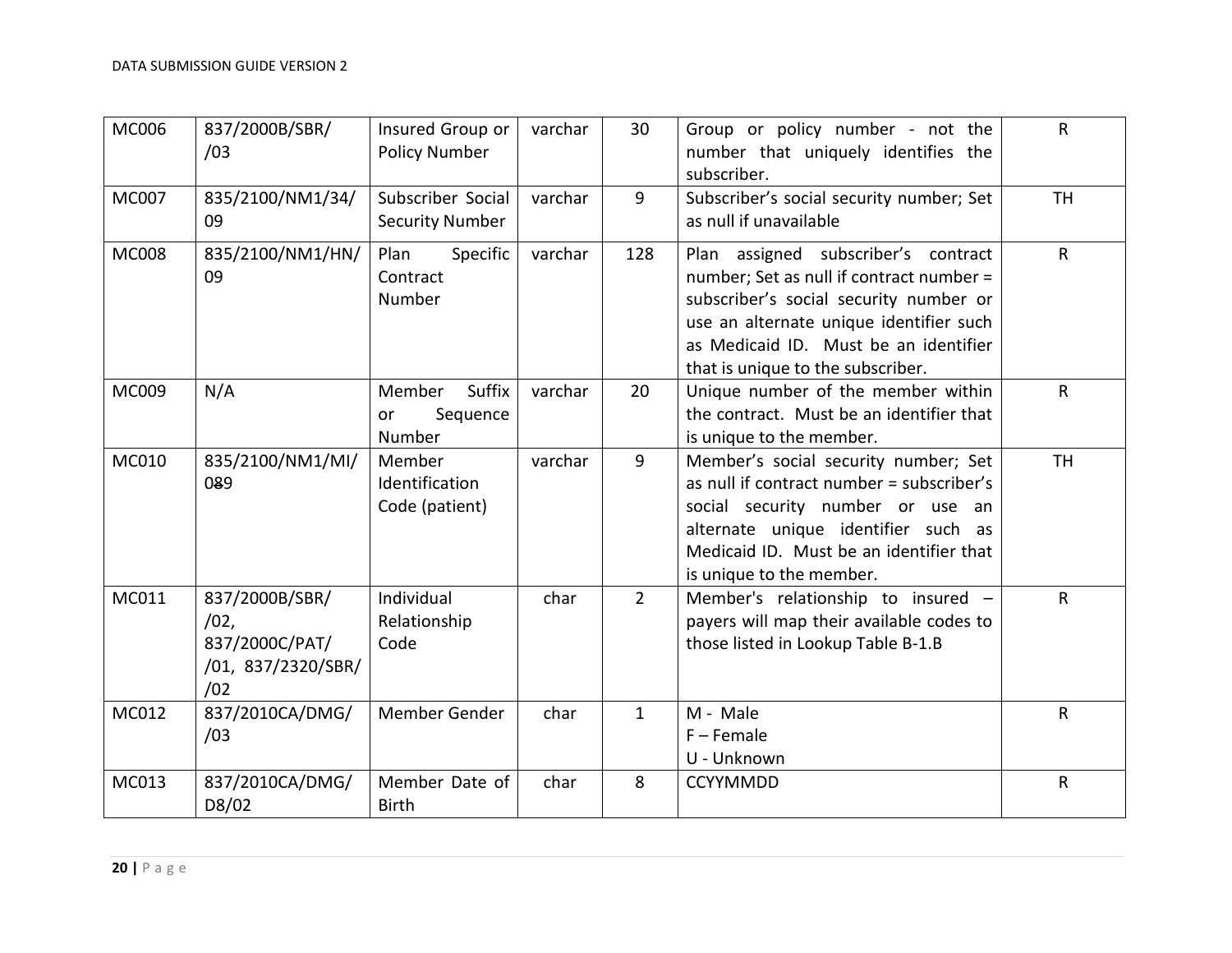| MC014        | 837/2010CA/N4/<br>/01   | Member<br>City<br>Name                                                          | varchar | 30             | City name of member                                                                                              | R                            |
|--------------|-------------------------|---------------------------------------------------------------------------------|---------|----------------|------------------------------------------------------------------------------------------------------------------|------------------------------|
| MC107        |                         | Member<br><b>Street</b><br>Address                                              | Varchar | 50             | Physical street address of the covered<br>member                                                                 |                              |
| MC015        | 837/2010CA/N4/<br>/02   | Member State or<br>Province                                                     | char    | $\overline{2}$ | As defined by the US Postal Service                                                                              | R                            |
| MC016        | 837/2010CA/N4/<br>/03   | <b>ZIP</b><br>Member<br>Code                                                    | varchar | 11             | ZIP Code of member - may include non-<br>US codes. Plus 4 optional but desired.                                  | R                            |
| MC017        | N/A                     | Service<br>Date<br>Approved/Accou<br>Payable<br>nts<br>Date/Actual Paid<br>Date | char    | 8              | <b>CCYYMMDD</b>                                                                                                  | $\mathsf{R}$                 |
| MC018        | 837/2300/DTP/435/<br>03 | <b>Admission Date</b>                                                           | char    | 8              | Required for all inpatient<br>claims.<br><b>CCYYMMDD</b>                                                         | O (inpatient<br>claims only) |
| MC019        | 837/2300/DTP/435/<br>03 | <b>Admission Hour</b>                                                           | char    | $\overline{4}$ | Required for all inpatient claims. Time<br>is expressed in military time - HHMM                                  | O (inpatient<br>claims only) |
| <b>MC020</b> | 837/2300/CL1/ /01       | <b>Admission Type</b>                                                           | tinyint | $\mathbf{1}$   | Required for all inpatient<br>claims<br>(SOURCE: National Uniform Billing Data<br><b>Element Specifications)</b> | O (inpatient<br>claims only) |
|              |                         |                                                                                 |         |                | 1 Emergency                                                                                                      |                              |
|              |                         |                                                                                 |         |                | 2 Urgent                                                                                                         |                              |
|              |                         |                                                                                 |         |                | 3 Elective<br>4 Newborn                                                                                          |                              |
|              |                         |                                                                                 |         |                | 5 Trauma Center                                                                                                  |                              |
|              |                         |                                                                                 |         |                | 9 Information not available                                                                                      |                              |
| MC021        | 837/2300/CL1/ /02       | Admission<br>Source                                                             | char    | $\mathbf{1}$   | Required for all inpatient<br>claims<br>(SOURCE: National Uniform Billing Data<br><b>Element Specifications)</b> | O (inpatient<br>claims only) |
| MC022        | 837/2300/DTP/096/       | Discharge Hour                                                                  | tinyint | 4              | Time expressed in military time -                                                                                | O (inpatient                 |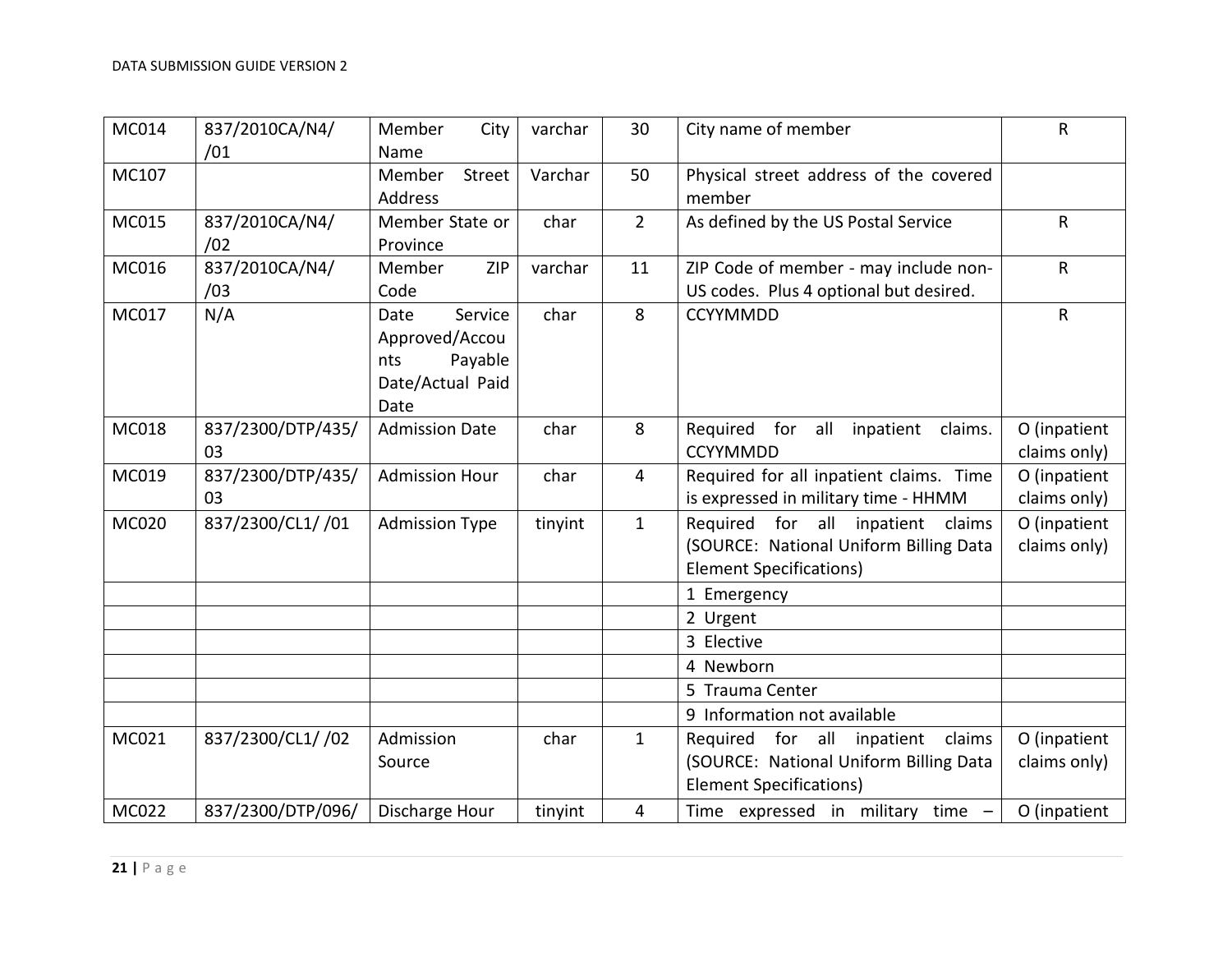|       | 03                |                  |      |                | <b>HHMM</b>                               | claims only) |
|-------|-------------------|------------------|------|----------------|-------------------------------------------|--------------|
| MC023 | 837/2300/CL1/ /03 | Discharge Status | char | $\overline{2}$ | Required for all inpatient claims.        | O (inpatient |
|       |                   |                  |      |                |                                           | claims only) |
|       |                   |                  |      |                | 01 Discharged to home or self care        |              |
|       |                   |                  |      |                | 02 Discharged/transferred to another      |              |
|       |                   |                  |      |                | short term general hospital for inpatient |              |
|       |                   |                  |      |                | care                                      |              |
|       |                   |                  |      |                | Discharged/transferred to skilled<br>03   |              |
|       |                   |                  |      |                | nursing facility (SNF)                    |              |
|       |                   |                  |      |                | 04 Discharged/transferred to nursing      |              |
|       |                   |                  |      |                | facility (NF)                             |              |
|       |                   |                  |      |                | 05 Discharged/transferred to another      |              |
|       |                   |                  |      |                | type of institution for inpatient care or |              |
|       |                   |                  |      |                | referred for outpatient services to       |              |
|       |                   |                  |      |                | another institution                       |              |
|       |                   |                  |      |                | Discharged/transferred to home<br>06      |              |
|       |                   |                  |      |                | under care of organized home health       |              |
|       |                   |                  |      |                | service organization                      |              |
|       |                   |                  |      |                | 07<br>Left against medical advice or      |              |
|       |                   |                  |      |                | discontinued care                         |              |
|       |                   |                  |      |                | Discharged/transferred to home<br>08      |              |
|       |                   |                  |      |                | under care of a Home IV provider          |              |
|       |                   |                  |      |                | 09 Admitted as an inpatient to this       |              |
|       |                   |                  |      |                | hospital                                  |              |
|       |                   |                  |      |                | 20 Expired                                |              |
|       |                   |                  |      |                | 30 Still patient or expected to return    |              |
|       |                   |                  |      |                | for outpatient services                   |              |
|       |                   |                  |      |                | 40 Expired at home                        |              |
|       |                   |                  |      |                | 41 Expired in a medical facility          |              |
|       |                   |                  |      |                | 42 Expired, place unknown                 |              |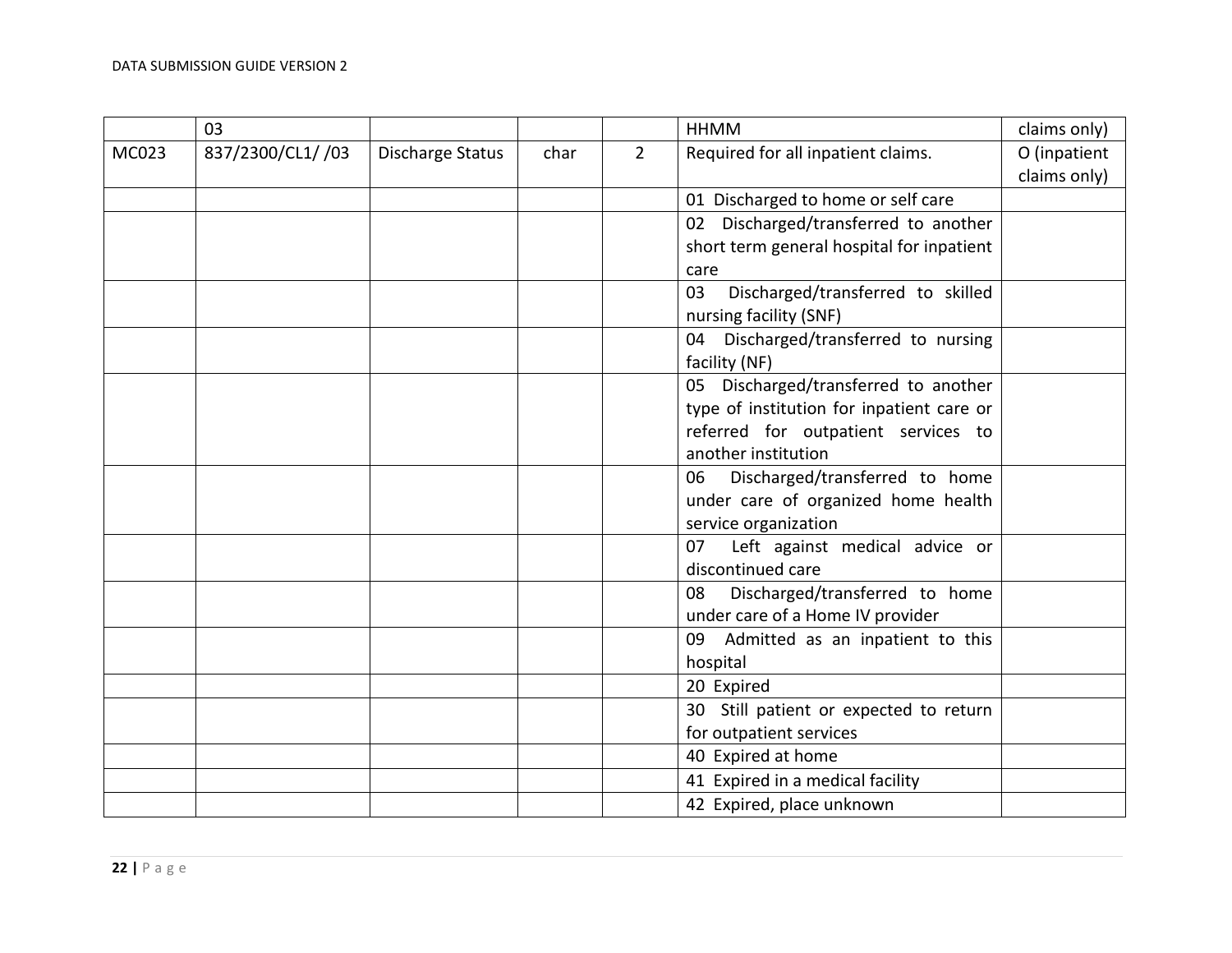|       |                                             |                            |         |    | 43 Discharged/ transferred to a Federal                                                                                      |              |
|-------|---------------------------------------------|----------------------------|---------|----|------------------------------------------------------------------------------------------------------------------------------|--------------|
|       |                                             |                            |         |    | Hospital                                                                                                                     |              |
|       |                                             |                            |         |    | 50 Hospice - home                                                                                                            |              |
|       |                                             |                            |         |    | 51 Hospice - medical facility                                                                                                |              |
|       |                                             |                            |         |    | Discharged/transferred within this<br>61                                                                                     |              |
|       |                                             |                            |         |    | institution<br>hospital-based<br>to<br>$\mathsf{a}$                                                                          |              |
|       |                                             |                            |         |    | Medicare-approved swing bed                                                                                                  |              |
|       |                                             |                            |         |    | Discharged/transferred to<br>62<br>an an                                                                                     |              |
|       |                                             |                            |         |    | inpatient rehabilitation facility including                                                                                  |              |
|       |                                             |                            |         |    | distinct parts of a hospital                                                                                                 |              |
|       |                                             |                            |         |    | Discharged/transferred to a long-<br>63                                                                                      |              |
|       |                                             |                            |         |    | term care hospital                                                                                                           |              |
|       |                                             |                            |         |    | 64 Discharged/transferred to a nursing                                                                                       |              |
|       |                                             |                            |         |    | facility certified under Medicaid but not                                                                                    |              |
|       |                                             |                            |         |    | certified under Medicare                                                                                                     |              |
| MC024 | 835/2100/NM1/BD/<br>09,<br>835/2100/NM1/BS/ | Service Provider<br>Number | varchar | 30 | Payer<br>assigned<br>provider<br>service<br>number, preferably for the individual<br>provider but alternately for the clinic | $\mathsf{R}$ |
|       | 09,                                         |                            |         |    | where the service occurred.                                                                                                  |              |
|       | 835/2100/NM1/MC                             |                            |         |    |                                                                                                                              |              |
|       | /09,                                        |                            |         |    |                                                                                                                              |              |
|       | 835/2100/NM1/PC/                            |                            |         |    |                                                                                                                              |              |
|       | 09                                          |                            |         |    |                                                                                                                              |              |
| MC025 | 835/2100/NM1/FI/0                           | Service Provider           | varchar | 10 | Federal<br>identification<br>taxpayer's                                                                                      | <b>TH</b>    |
|       | 9                                           | Tax ID Number              |         |    | number                                                                                                                       |              |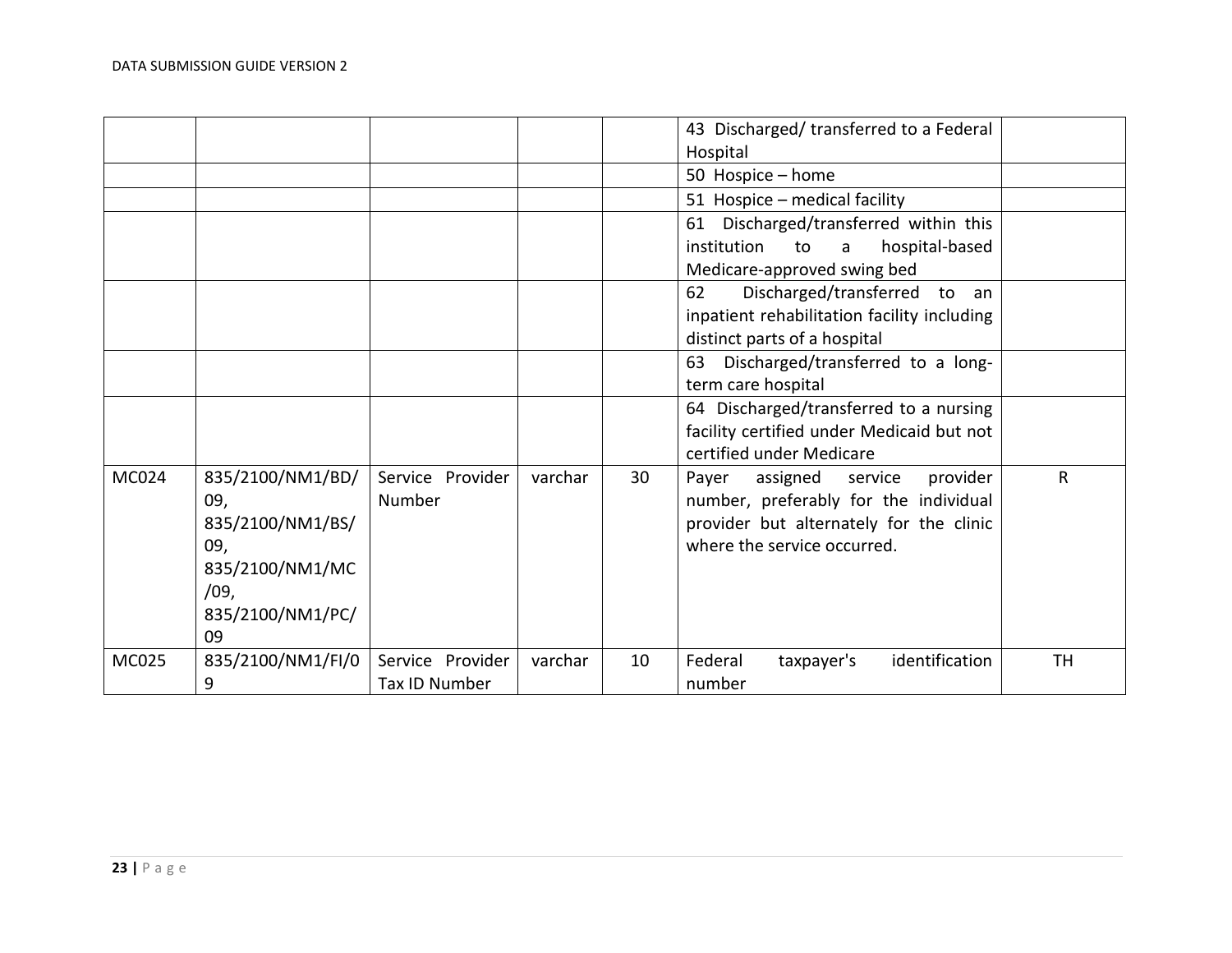| MC026        | professional:<br>837/2420A/NM1/XX<br>/09;<br>837/2310B/NM1/XX<br>/09:<br>institutional:<br>837/2420A/NM1/XX<br>/09;<br>837/2420C/NM1/XX<br>/09;<br>837/2310A/NM1/XX<br>/09    | Service National<br>Provider ID                 | varchar | 20           | National Provider ID. This data element<br>pertains to the entity or individual<br>directly providing the service.                                                                                                                                                                                                | <b>TH</b> |
|--------------|-------------------------------------------------------------------------------------------------------------------------------------------------------------------------------|-------------------------------------------------|---------|--------------|-------------------------------------------------------------------------------------------------------------------------------------------------------------------------------------------------------------------------------------------------------------------------------------------------------------------|-----------|
| MC027        | professional:<br>837/2420A/NM1/82<br>/02;<br>837/2310B/NM1/82<br>institutional:<br>$/02$ ;<br>837/2420A/NM1/72<br>/02;<br>837/2420C/NM1/82<br>/02;<br>837/2310A/NM1/71<br>/02 | Service Provider<br>Entity<br>Type<br>Qualifier | char    | $\mathbf{1}$ | provider taxonomy classifies<br><b>HIPAA</b><br>provider groups (clinicians who bill as a<br>group practice or under a corporate<br>name, even if that group is composed of<br>one provider) as a "person", and these<br>shall be coded as a person. Health care<br>claims processors shall code according<br>to: | <b>TH</b> |
|              |                                                                                                                                                                               |                                                 |         |              | 1 Person                                                                                                                                                                                                                                                                                                          |           |
|              |                                                                                                                                                                               |                                                 |         |              | 2 Non-Person Entity                                                                                                                                                                                                                                                                                               |           |
| <b>MC028</b> | professional:<br>837/2420A/NM1/82<br>/04;<br>837/2310B/NM1/82<br>institutional:<br>/04;<br>837/2420A/NM1/72<br>/04;                                                           | Service Provider<br><b>First Name</b>           | varchar | 25           | Individual first name.<br>Set to null if<br>provider is a facility or organization.                                                                                                                                                                                                                               | $\Omega$  |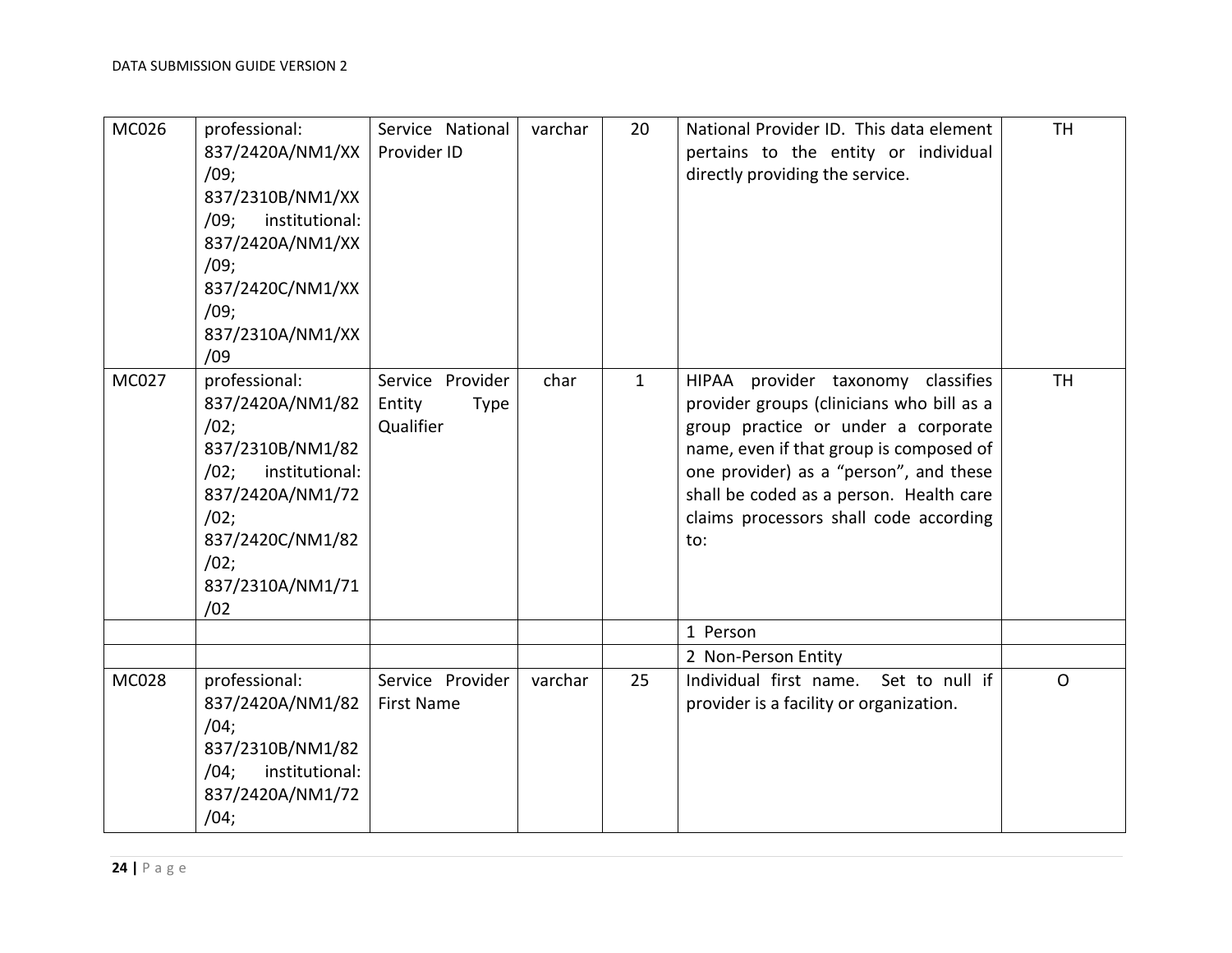|       | 837/2420C/NM1/82<br>/04;<br>837/2310A/NM1/71<br>/04                                                                                                                        |                                                             |         |    |                                                                                                 |              |
|-------|----------------------------------------------------------------------------------------------------------------------------------------------------------------------------|-------------------------------------------------------------|---------|----|-------------------------------------------------------------------------------------------------|--------------|
| MC029 | professional:<br>837/2420A/NM1/82<br>/05;<br>837/2310B/NM1/82<br>institutional:<br>/05;<br>837/2420A/NM1/72<br>/05;<br>837/2420C/NM1/82<br>/05;<br>837/2310A/NM1/71<br>/05 | Service Provider<br>Middle Name                             | varchar | 25 | Individual middle name or initial. Set to<br>null if provider is a facility or<br>organization. | $\mathsf{O}$ |
| MC030 | professional:<br>837/2420A/NM1/82<br>/03;<br>837/2310B/NM1/82<br>institutional:<br>/03;<br>837/2420A/NM1/72<br>/03;<br>837/2420C/NM1/82<br>/03;<br>837/2310A/NM1/71<br>/03 | Service Provider<br>Last Name<br>or<br>Organization<br>Name | varchar | 60 | Full name of provider organization or<br>last name of individual provider                       | $\mathsf R$  |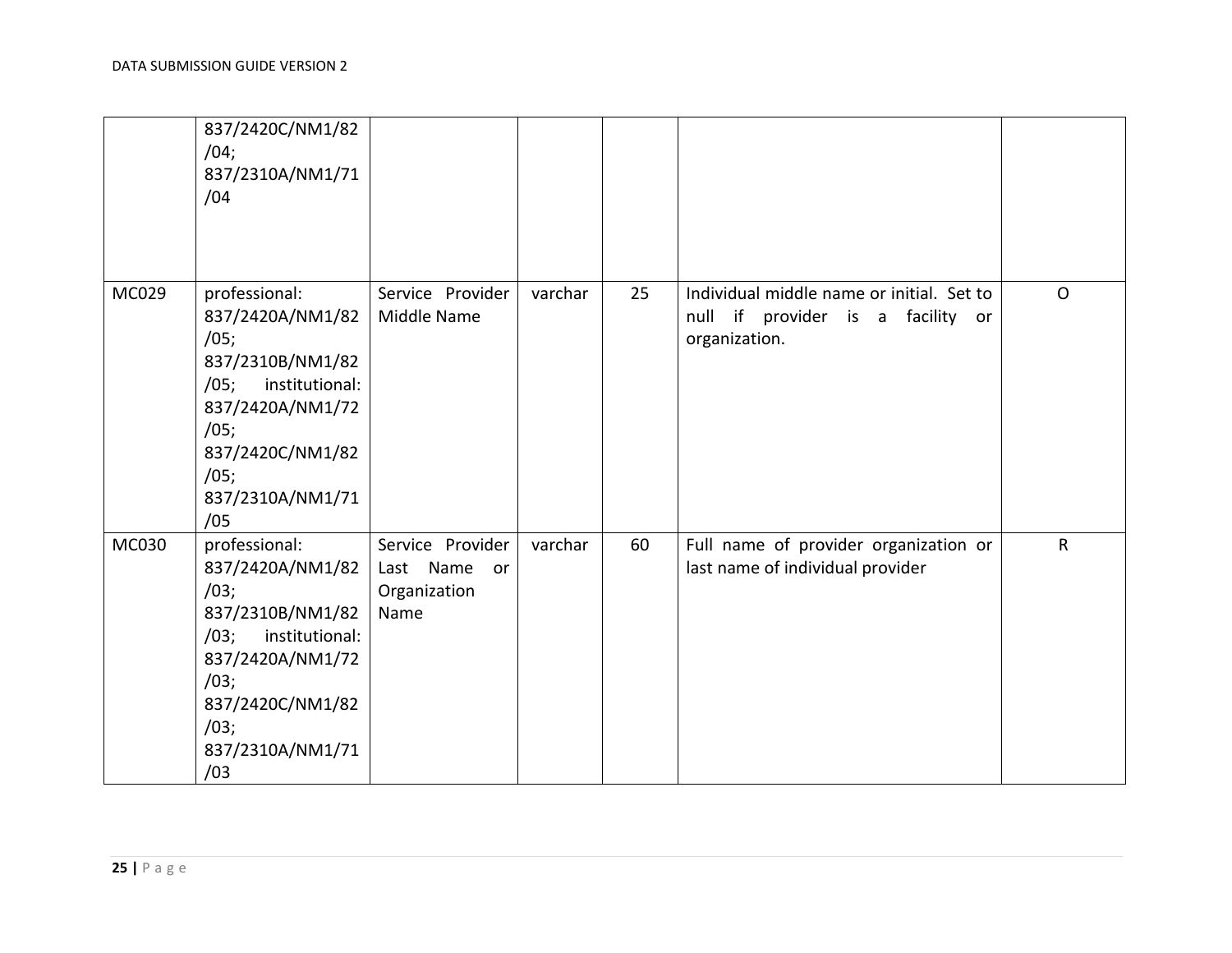| MC031 | professional:<br>837/2420A/NM1/82<br>/07;<br>837/2310B/NM1/82<br>institutional:<br>/07:<br>837/2420A/NM1/72<br>/07;<br>837/2420C/NM1/82<br>/07;<br>837/2310A/NM1/71<br>/07 | Service Provider<br><b>Suffix</b>            | varchar | 10          | Suffix to individual name. Set to null if<br>provider is a facility or organization.<br>The service provider suffix shall be used<br>to capture the generation of the<br>individual clinician (e.g., Jr., Sr., III), if<br>applicable, rather than the clinician's<br>degree (e.g., MD, LCSW). | $\Omega$     |
|-------|----------------------------------------------------------------------------------------------------------------------------------------------------------------------------|----------------------------------------------|---------|-------------|------------------------------------------------------------------------------------------------------------------------------------------------------------------------------------------------------------------------------------------------------------------------------------------------|--------------|
| MC032 | professional:<br>837/2420A/PRV/PE/<br>03;<br>837/2310B/PRV/PE/<br>institutional:<br>03;<br>837/2310A/PRV/AT/<br>03                                                         | Service Provider<br>Specialty                | varchar | 10          | As defined by payer.<br>Dictionary for<br>specialty code values must be supplied<br>during testing.                                                                                                                                                                                            | $\mathsf{R}$ |
| MC108 |                                                                                                                                                                            | Service Provider<br><b>Street Address</b>    | Varchar | 50          | Physical practice location street address<br>of the provider administering the<br>services                                                                                                                                                                                                     | $\mathsf{R}$ |
| MC033 | professional:<br>837/2420C/N4/ /01;<br>837/2310C/N4/ /01;<br>institutional:<br>837/2310E/N4/ /01                                                                           | Service Provider<br><b>City Name</b>         | varchar | 30          | City name of provider - preferably<br>practice location                                                                                                                                                                                                                                        | $\mathsf{R}$ |
| MC034 | professional:<br>837/2420C/N4/ /02;<br>837/2310C/N4/ /02;<br>institutional:<br>837/2310E/N4/ /02                                                                           | Service Provider<br><b>State or Province</b> | char    | $2^{\circ}$ | As defined by the US Postal Service                                                                                                                                                                                                                                                            | $\mathsf{R}$ |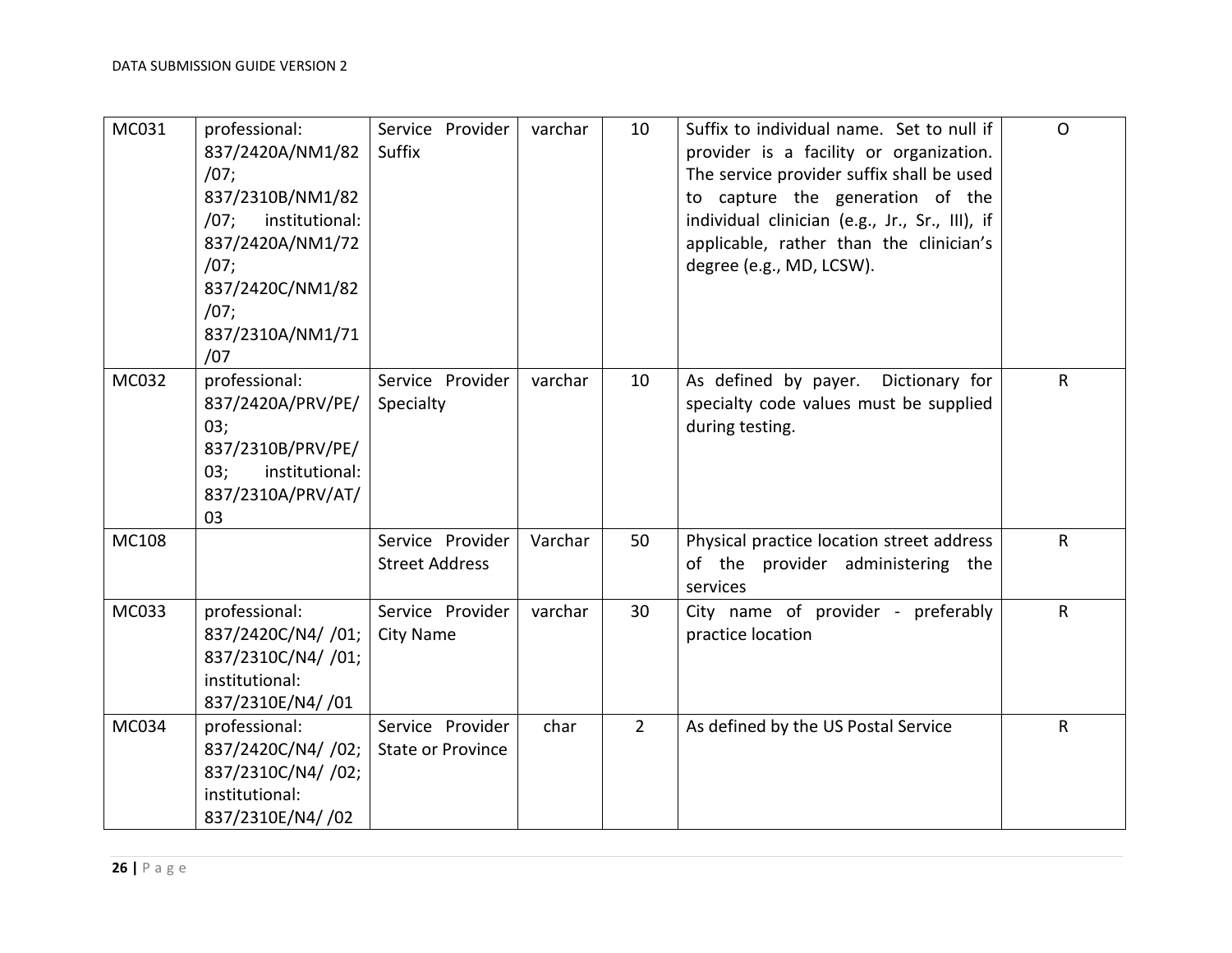| <b>MC035</b> | professional:<br>837/2420C/N4/ /03;<br>837/2310C/N4/ /03;<br>institutional:<br>837/2310E/N4/ /03 | Service Provider<br>ZIP Code | varchar | 11             | ZIP Code of provider - may include non-<br>US codes; do not include dash. Plus 4<br>optional but desired. | $\mathsf{R}$                   |
|--------------|--------------------------------------------------------------------------------------------------|------------------------------|---------|----------------|-----------------------------------------------------------------------------------------------------------|--------------------------------|
| MC036        | 837/2300/CLM/                                                                                    | Type of Bill -               | char    | $\overline{3}$ | Required for institutional claims; Not to                                                                 | $\mathsf{O}$                   |
|              | $/05 - 1$                                                                                        | Institutional                |         |                | be used for professional claims                                                                           | (institutional<br>claims only) |
|              |                                                                                                  |                              |         |                | Type of Facility - First Digit                                                                            |                                |
|              |                                                                                                  |                              |         |                | 1 Hospital                                                                                                |                                |
|              |                                                                                                  |                              |         |                | 2 Skilled Nursing                                                                                         |                                |
|              |                                                                                                  |                              |         |                | 3 Home Health                                                                                             |                                |
|              |                                                                                                  |                              |         |                | 4 Christian Science Hospital                                                                              |                                |
|              |                                                                                                  |                              |         |                | 5 Christian Science Extended Care                                                                         |                                |
|              |                                                                                                  |                              |         |                | 6 Intermediate Care                                                                                       |                                |
|              |                                                                                                  |                              |         |                | 7 Clinic                                                                                                  |                                |
|              |                                                                                                  |                              |         |                | 8 Special Facility                                                                                        |                                |
|              |                                                                                                  |                              |         |                | Bill Classification - Second Digit if First<br>Digit = $1-6$                                              |                                |
|              |                                                                                                  |                              |         |                | 1 Inpatient (Including Medicare Part A)                                                                   |                                |
|              |                                                                                                  |                              |         |                | 2 Inpatient (Medicare Part B Only)                                                                        |                                |
|              |                                                                                                  |                              |         |                | 3 Outpatient                                                                                              |                                |
|              |                                                                                                  |                              |         |                | Other (for hospital referenced<br>4                                                                       |                                |
|              |                                                                                                  |                              |         |                | diagnostic services or home health not                                                                    |                                |
|              |                                                                                                  |                              |         |                | under a plan of treatment)                                                                                |                                |
|              |                                                                                                  |                              |         |                | 5 Nursing Facility Level I                                                                                |                                |
|              |                                                                                                  |                              |         |                | 6 Nursing Facility Level II                                                                               |                                |
|              |                                                                                                  |                              |         |                | 7 Intermediate Care - Level III Nursing                                                                   |                                |
|              |                                                                                                  |                              |         |                | Facility                                                                                                  |                                |
|              |                                                                                                  |                              |         |                | 8 Swing Beds                                                                                              |                                |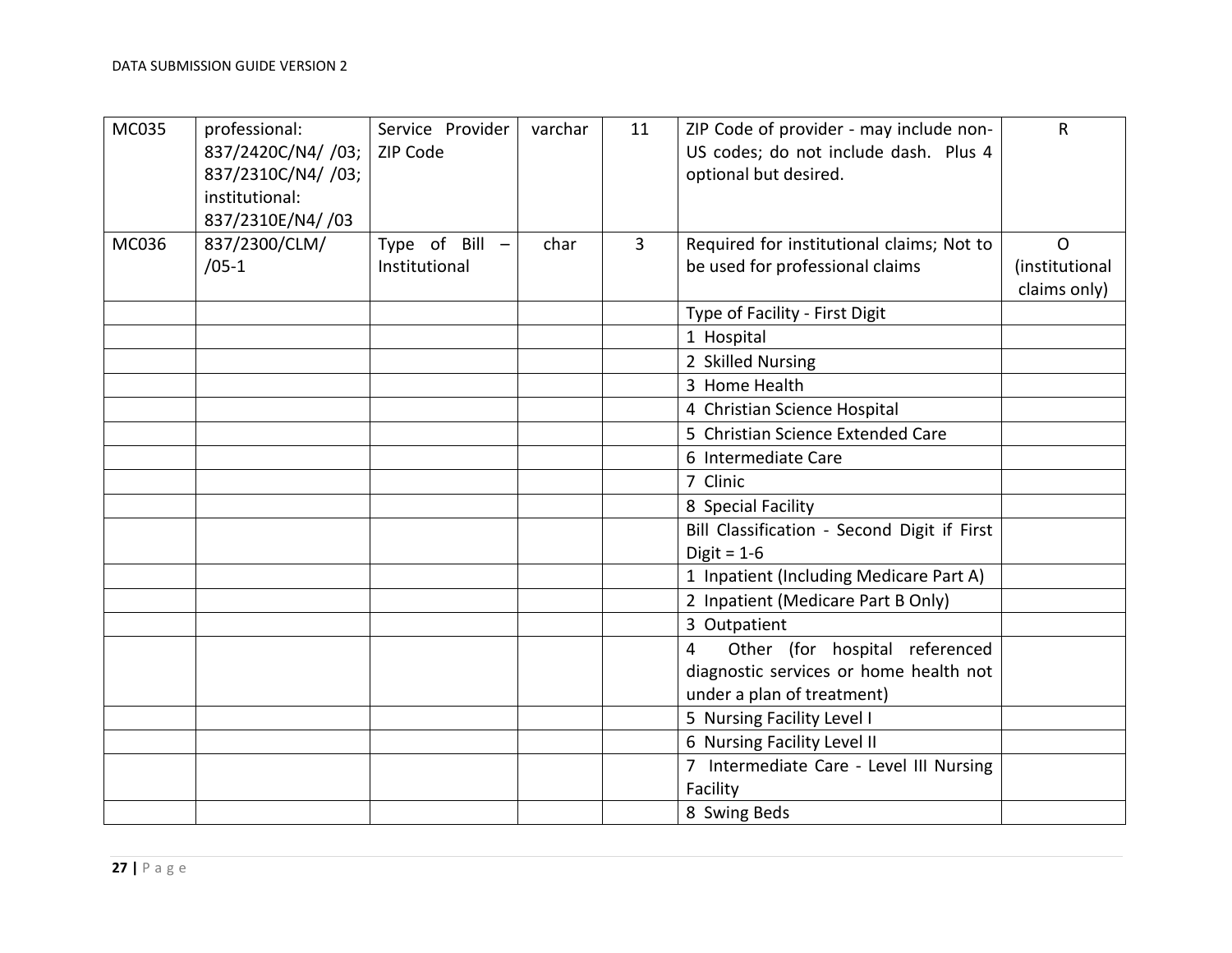|       |               |                 |      |                | Bill Classification - Second Digit if First      |               |
|-------|---------------|-----------------|------|----------------|--------------------------------------------------|---------------|
|       |               |                 |      |                | Digit = $7$                                      |               |
|       |               |                 |      |                | 1 Rural Health                                   |               |
|       |               |                 |      |                | 2 Hospital Based or Independent Renal            |               |
|       |               |                 |      |                | Dialysis Center                                  |               |
|       |               |                 |      |                | $\overline{3}$<br>Free<br>Standing<br>Outpatient |               |
|       |               |                 |      |                | <b>Rehabilitation Facility (ORF)</b>             |               |
|       |               |                 |      |                | 5<br>Comprehensive<br>Outpatient                 |               |
|       |               |                 |      |                | <b>Rehabilitation Facilities (CORFs)</b>         |               |
|       |               |                 |      |                | 6 Community Mental Health Center                 |               |
|       |               |                 |      |                | 9 Other                                          |               |
|       |               |                 |      |                | Bill Classification - Second Digit if First      |               |
|       |               |                 |      |                | Digit = $8$                                      |               |
|       |               |                 |      |                | 1 Hospice (Non-Hospital Based)                   |               |
|       |               |                 |      |                | 2 Hospice (Hospital-Based)                       |               |
|       |               |                 |      |                | 3 Ambulatory Surgery Center                      |               |
|       |               |                 |      |                | 4 Free Standing Birthing Center                  |               |
|       |               |                 |      |                | 9 Other                                          |               |
|       |               |                 |      |                | Frequency - third digit                          |               |
|       |               |                 |      |                | 1 admit through discharge                        |               |
|       |               |                 |      |                | 2 interim - first claim used for the             |               |
|       |               |                 |      |                | 3 interim - continuing claims                    |               |
|       |               |                 |      |                | 4 interim - last claim                           |               |
|       |               |                 |      |                | 5 late charge only                               |               |
|       |               |                 |      |                | 7 replacement of prior claim                     |               |
|       |               |                 |      |                | 8 void/cancel of a prior claim                   |               |
|       |               |                 |      |                | 9 final claim for a home                         |               |
| MC037 | 837/2300/CLM/ | Facility Type - | char | $\overline{2}$ | Required for professional claims. Not to         | $\mathsf{O}$  |
|       | $/05-1$       | Professional    |      |                | be used for institutional claims. Map            | (professional |
|       |               |                 |      |                | where you can and default to "99" for            | claims only)  |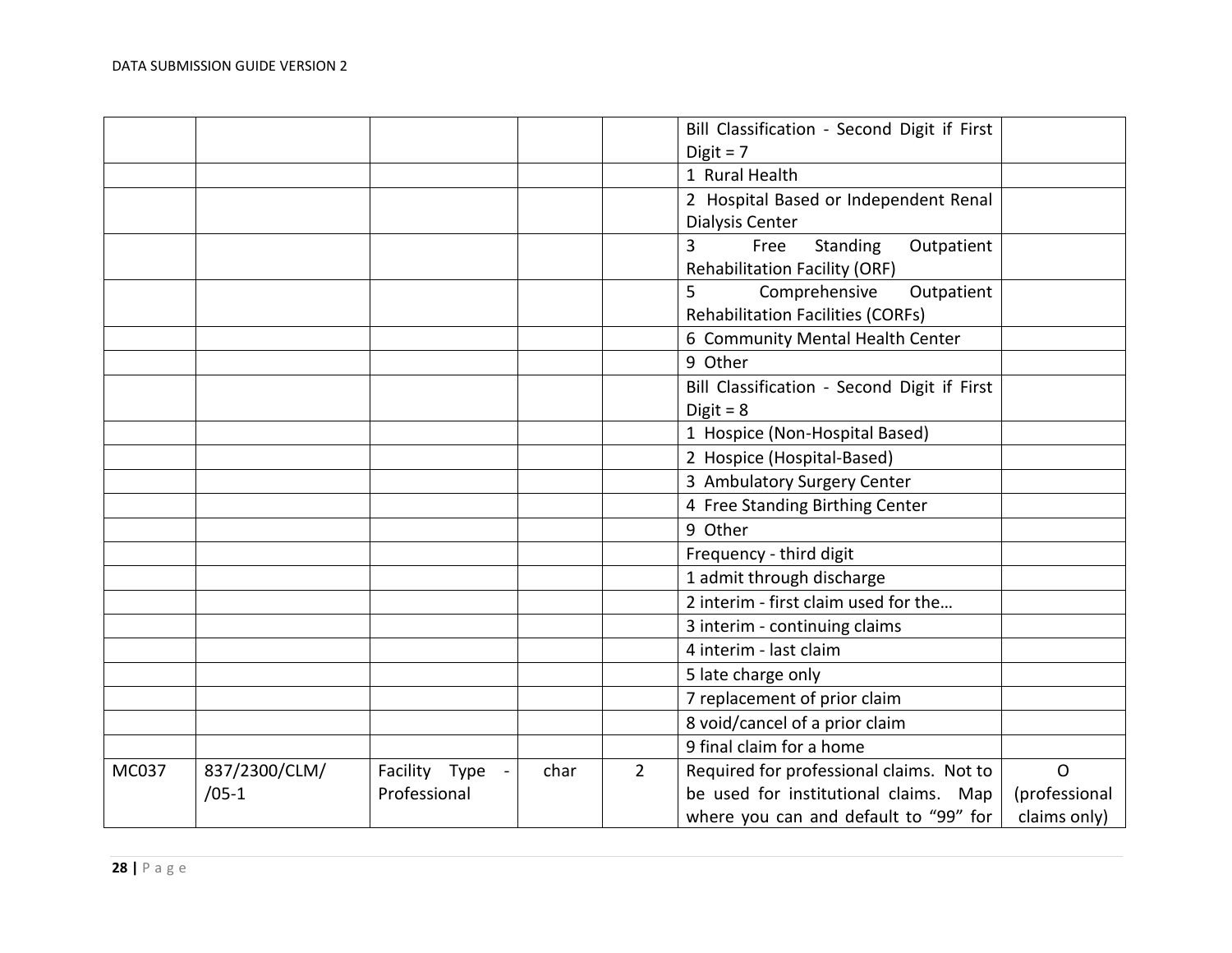|  | all others.                              |  |
|--|------------------------------------------|--|
|  | 11 Office                                |  |
|  | 12 Home                                  |  |
|  | 21 Inpatient Hospital                    |  |
|  | 22 Outpatient Hospital                   |  |
|  | 23 Emergency Room - Hospital             |  |
|  | 24 Ambulatory Surgery Center             |  |
|  | 25 Birthing Center                       |  |
|  | 26 Military Treatment Facility           |  |
|  | 31 Skilled Nursing Facility              |  |
|  | 32 Nursing Facility                      |  |
|  | 33 Custodial Care Facility               |  |
|  | 34 Hospice                               |  |
|  | 35 Boarding Home                         |  |
|  | 41 Ambulance - Land                      |  |
|  | 42 Ambulance - Air or Water              |  |
|  | 51 Inpatient Psychiatric Facility        |  |
|  | Psychiatric<br>52<br>Facility<br>Partial |  |
|  | Hospitalization                          |  |
|  | 53 Community Mental Health Center        |  |
|  | 54 Intermediate Care Facility/Mentally   |  |
|  | Retarded                                 |  |
|  | Residential Substance Abuse<br>55        |  |
|  | <b>Treatment Facility</b>                |  |
|  | Psychiatric Residential Treatment<br>56  |  |
|  | Center                                   |  |
|  | 50 Federally Qualified Center            |  |
|  | 60 Mass Immunization Center              |  |
|  | 61 Comprehensive Inpatient               |  |
|  | <b>Rehabilitation Facility</b>           |  |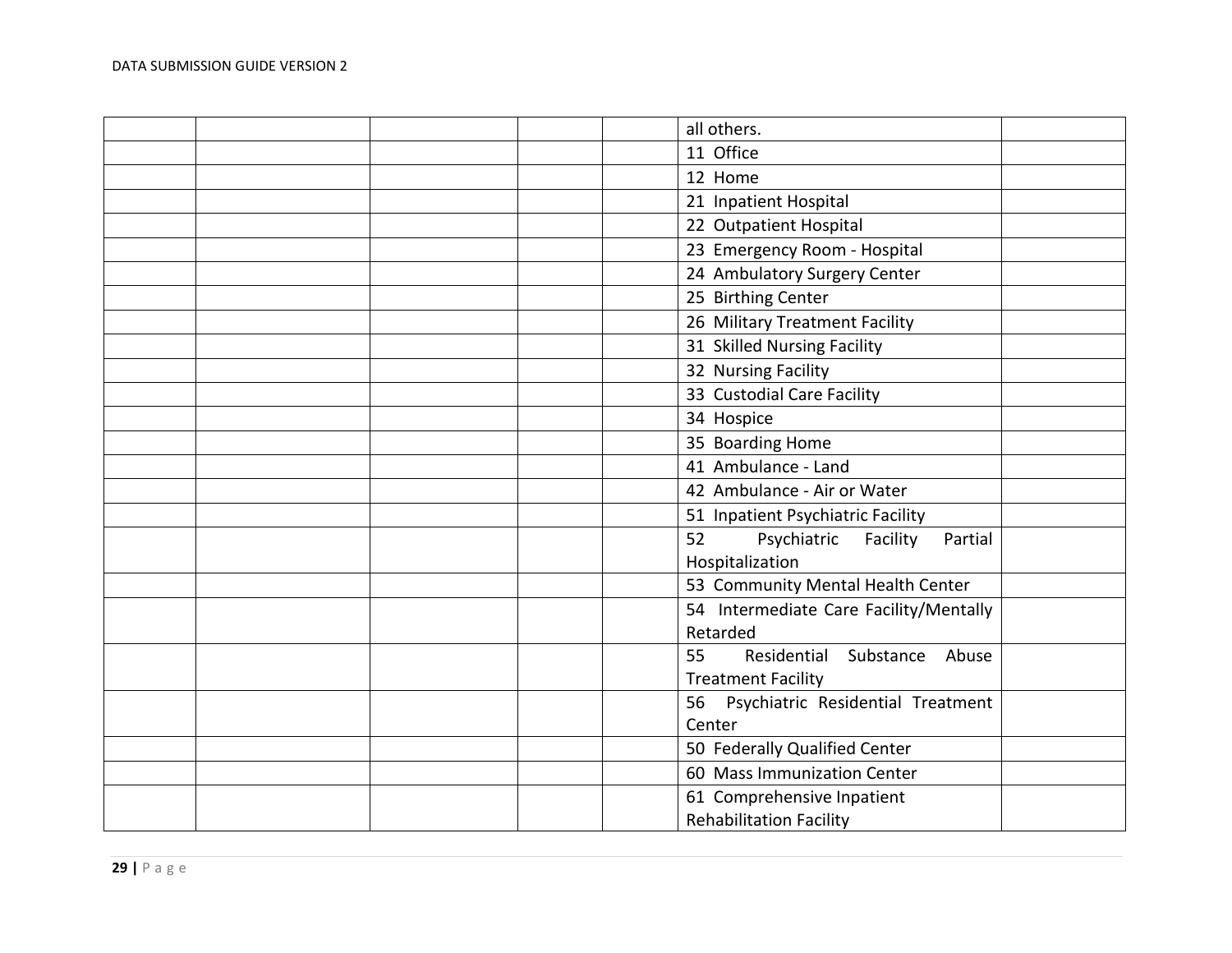|              |                    |                     |         |                | 62 Comprehensive Outpatient              |              |
|--------------|--------------------|---------------------|---------|----------------|------------------------------------------|--------------|
|              |                    |                     |         |                | <b>Rehabilitation Facility</b>           |              |
|              |                    |                     |         |                | 65 End Stage Renal Disease Treatment     |              |
|              |                    |                     |         |                | Facility                                 |              |
|              |                    |                     |         |                | 71 State or Local Public Health Clinic   |              |
|              |                    |                     |         |                | 72 Rural Health Clinic                   |              |
|              |                    |                     |         |                | 81 Independent Laboratory                |              |
|              |                    |                     |         |                | 99 Other Unlisted Facility               |              |
| MC038        | 835/2100/CLP/ /02  | <b>Claim Status</b> | char    | $2^{\circ}$    | See Lookup Table B-1.C                   | $\mathsf{R}$ |
| MC039        | 837/2300/HI/BJ/021 | Admitting           | varchar | $\overline{7}$ | Required on all inpatient admission      | O (inpatient |
|              | $-2$               | Diagnosis           |         |                | claims and encounters. ICD-9-CM or       | claims and   |
|              |                    |                     |         |                | ICD-10-CM. Do not code decimal point.    | encounters   |
|              |                    |                     |         |                |                                          | only)        |
| <b>MC898</b> | N/A                | $ICD-9$<br>ICD-10   | char    | $\mathbf{1}$   | 0 This claim contains ICD-9-CM codes     | R            |
|              |                    | Flag                |         |                | 1 This claim contains ICD-10-CM codes    |              |
|              |                    |                     |         |                | The purpose of this field is to identify |              |
|              |                    |                     |         |                | which code set is being utilized.        |              |
| MC040        | 837/2300/HI/BN/03  | E-Code              | varchar | $\overline{7}$ | Describes an injury, poisoning or        | $\Omega$     |
|              | $1 - 2$            |                     |         |                | adverse effect. ICD-9-CM or ICD-10-CM.   |              |
|              |                    |                     |         |                | Do not code decimal point.               |              |
| MC041        | 837/2300/HI/BK/01- | Principal           | varchar | $\overline{7}$ | ICD-9-CM or ICD-10 CM. Do not code       | $\mathsf{R}$ |
|              | $\overline{2}$     | <b>Diagnosis</b>    |         |                | decimal point.                           |              |
| MC042        | 837/2300/HI/BF/01- | Other Diagnosis     | varchar | $\overline{7}$ | ICD-9-CM or ICD-10 CM. Do not code       | $\mathsf{O}$ |
|              | $\overline{2}$     | $-1$                |         |                | decimal point.                           |              |
| MC043        | 837/2300/HI/BF/02- | Other Diagnosis     | varchar | $\overline{7}$ | ICD-9-CM or ICD-10 CM. Do not code       | $\mathsf{O}$ |
|              | $\overline{2}$     | $-2$                |         |                | decimal point.                           |              |
| MC044        | 837/2300/HI/BF/03- | Other Diagnosis     | varchar | $\overline{7}$ | ICD-9-CM or ICD-10 CM. Do not code       | $\Omega$     |
|              | $\overline{2}$     | $-3$                |         |                | decimal point.                           |              |
| MC045        | 837/2300/HI/BF/04- | Other Diagnosis     | varchar | $\overline{7}$ | ICD-9-CM or ICD-10 CM. Do not code       | $\mathsf{O}$ |
|              | $\overline{2}$     | $-4$                |         |                | decimal point.                           |              |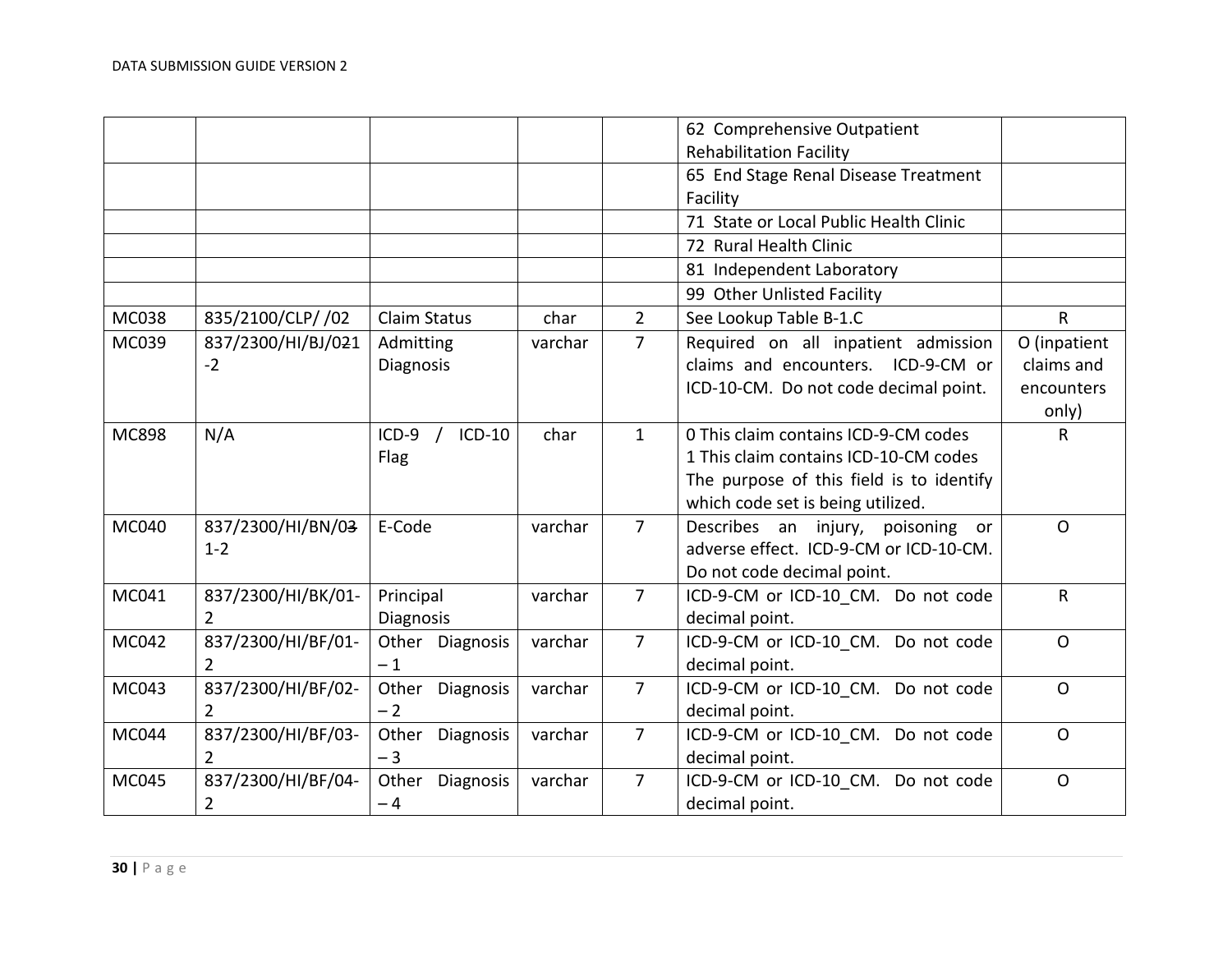| MC046        | 837/2300/HI/BF/05-<br>$\mathbf{2}^{\prime}$ | Other Diagnosis<br>$-5$     | varchar | $\overline{7}$ | ICD-9-CM or ICD-10 CM. Do not code<br>decimal point.                                                                                   | $\mathsf{O}$ |
|--------------|---------------------------------------------|-----------------------------|---------|----------------|----------------------------------------------------------------------------------------------------------------------------------------|--------------|
| MC047        | 837/2300/HI/BF/06-<br>$2^{\circ}$           | Other<br>Diagnosis<br>$-6$  | varchar | $\overline{7}$ | ICD-9-CM or ICD-10 CM. Do not code<br>decimal point.                                                                                   | $\mathsf{O}$ |
| <b>MC048</b> | 837/2300/HI/BF/07-<br>$\mathbf{2}$          | Other<br>Diagnosis<br>$-7$  | varchar | $\overline{7}$ | ICD-9-CM or ICD-10 CM. Do not code<br>decimal point.                                                                                   | $\mathsf{O}$ |
| MC049        | 837/2300/HI/BF/08-<br>$2^{\circ}$           | Other<br>Diagnosis<br>$-8$  | varchar | $\overline{7}$ | ICD-9-CM or ICD-10 CM. Do not code<br>decimal point.                                                                                   | $\mathsf O$  |
| <b>MC050</b> | 837/2300/HI/BF/09-<br>2                     | Other<br>Diagnosis<br>$-9$  | varchar | $\overline{7}$ | ICD-9-CM or ICD-10 CM. Do not code<br>decimal point.                                                                                   | $\mathsf{O}$ |
| MC051        | 837/2300/HI/BF/10-<br>$\mathbf{2}$          | Other Diagnosis<br>$-10$    | varchar | $\overline{7}$ | ICD-9-CM or ICD-10 CM. Do not code<br>decimal point.                                                                                   | $\mathsf{O}$ |
| MC052        | 837/2300/HI/BF/11-<br>$\overline{2}$        | Diagnosis<br>Other<br>$-11$ | varchar | $\overline{7}$ | ICD-9-CM or ICD-10_CM. Do not code<br>decimal point.                                                                                   | $\mathsf{O}$ |
| MC053        | 837/2300/HI/BF/12-<br>$\overline{2}$        | Other<br>Diagnosis<br>$-12$ | varchar | $\overline{7}$ | ICD-9-CM or ICD-10 CM. Do not code<br>decimal point.                                                                                   | $\mathsf O$  |
| <b>MC054</b> | 835/2110/SVC/NU/<br>$01 - 2$                | Revenue Code                | char    | 10             | National Uniform Billing Committee<br>Codes. Code using leading zeroes, left<br>justified, and four digits.                            | $\mathsf{R}$ |
| <b>MC055</b> | 835/2110/SVC/HC/0<br>$1 - 2$                | Procedure Code              | varchar | 10             | Health Care Common Procedural Coding<br>System (HCPCS); This includes the CPT<br>codes of the American<br>Medical<br>Association.      | $\mathsf{R}$ |
| MC056        | 835/2110/SVC/HC/0<br>$1 - 3$                | Procedure<br>Modifier $-1$  | char    | $2^{\circ}$    | Procedure modifier required when a<br>clarifies/improves<br>modifier<br>the<br>reporting accuracy of the associated<br>procedure code. | $\mathsf{O}$ |
| <b>MC057</b> | 835/2110/SVC/HC/0<br>$1 - 4$                | Procedure<br>Modifier $-2$  | char    | $2^{\circ}$    | Procedure modifier required when a<br>clarifies/improves<br>modifier<br>the<br>reporting accuracy of the associated<br>procedure code. | $\mathsf{O}$ |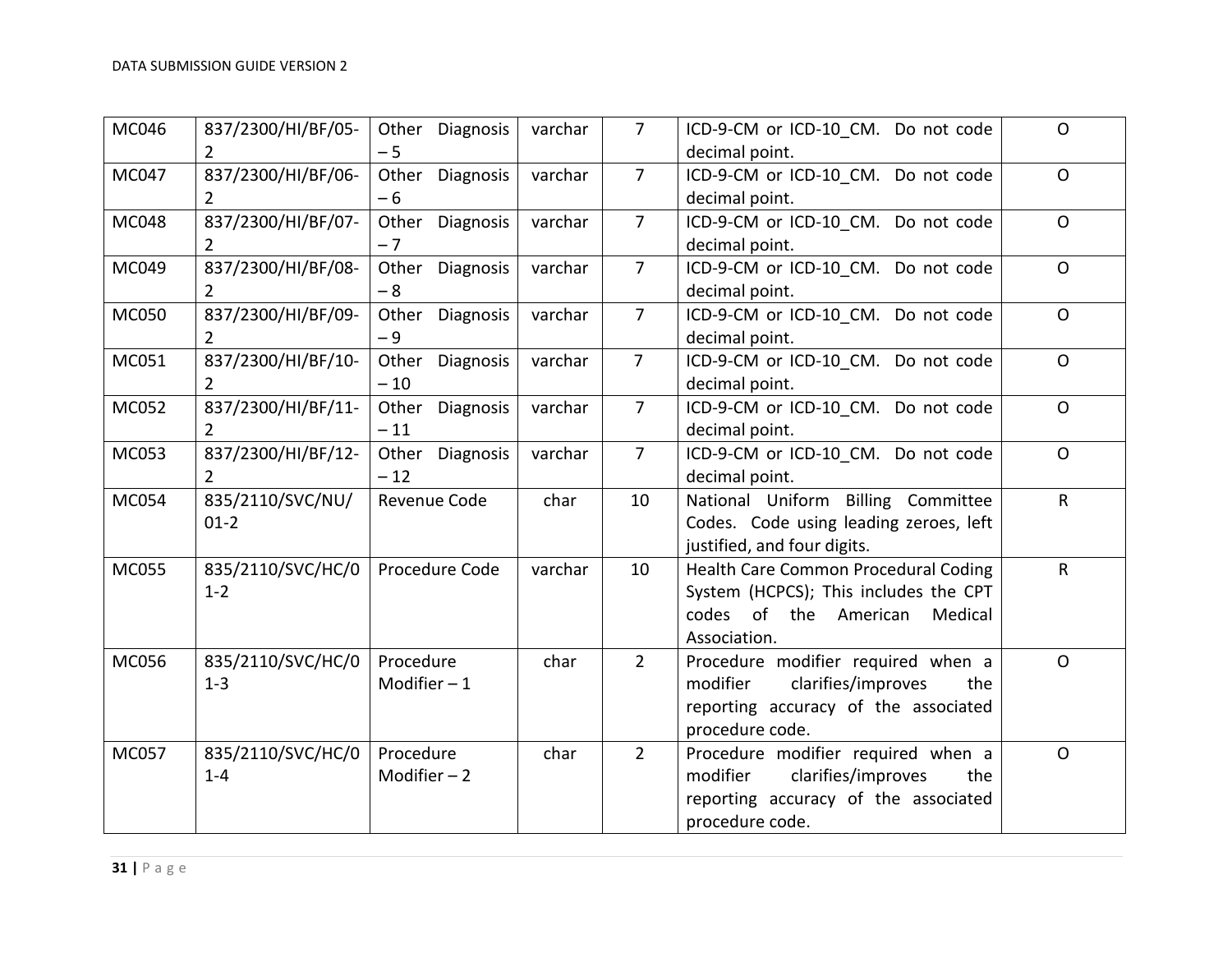| <b>MC058</b> | 835/2110/SVC/ID/0<br>$1 - 2$ | ICD-9-CM<br>Procedure Code | char    | $\overline{4}$ | Primary procedure code for this line of<br>service. Do not code decimal point.                                                                                                                                                | R            |
|--------------|------------------------------|----------------------------|---------|----------------|-------------------------------------------------------------------------------------------------------------------------------------------------------------------------------------------------------------------------------|--------------|
| MC059        | 835/2110/DTM/150<br>/02      | Date of Service -<br>From  | Date    | 8              | First date of service for this service line.<br><b>CCYYMMDD</b>                                                                                                                                                               | R            |
| MC060        | 835/2110/DTM/151<br>/02      | Date of Service -<br>Thru  | Date    | 8              | Last date of service for this service line.<br><b>CCYYMMDD</b>                                                                                                                                                                | $\mathsf{R}$ |
| MC061        | 835/2110/SVC//05             | Quantity                   | int     | $\overline{3}$ | Count of services performed, which<br>shall be set equal to one on all<br>observation bed service lines and<br>should be set equal to zero on all other<br>room and board service lines, regardless<br>of the length of stay. | $\mathsf{R}$ |
| MC062        | 835/2110/SVC/ /02            | Charge Amount              | int     | 10             | Do not code decimal point or provide<br>any punctuation where \$1,000.00<br>converted to 100000<br>Same for all<br>financial data that follows.                                                                               | $\mathsf{R}$ |
| MC063        | 835/2110/SVC//03             | Paid Amount                | int     | 10             | Includes any withhold amounts. Do not<br>code decimal point.<br>For capitated<br>claims set to zero.                                                                                                                          | R            |
| MC064        | N/A                          | Prepaid Amount             | int     | 10             | For capitated services, the fee for<br>service equivalent amount.<br>Do not<br>code decimal point.                                                                                                                            | $\mathsf{R}$ |
| MC065        | N/A                          | Co-pay Amount              | int     | 10             | The preset, fixed dollar amount for<br>which the individual is responsible. Do<br>not code decimal point.                                                                                                                     | ${\sf R}$    |
| MC066        | N/A                          | Coinsurance<br>Amount      | int     | 10             | The dollar amount an individual is<br>responsible for $-$ not the percentage.<br>Do not code decimal point.                                                                                                                   | $\mathsf{R}$ |
| MC067        | N/A                          | Deductible<br>Amount       | int     | 10             | Do not code decimal point.                                                                                                                                                                                                    | $\mathsf{R}$ |
| MC068        | 837/2300/CLM/ /01            | Patient                    | varchar | 20             | Number assigned by hospital                                                                                                                                                                                                   | $\mathsf{O}$ |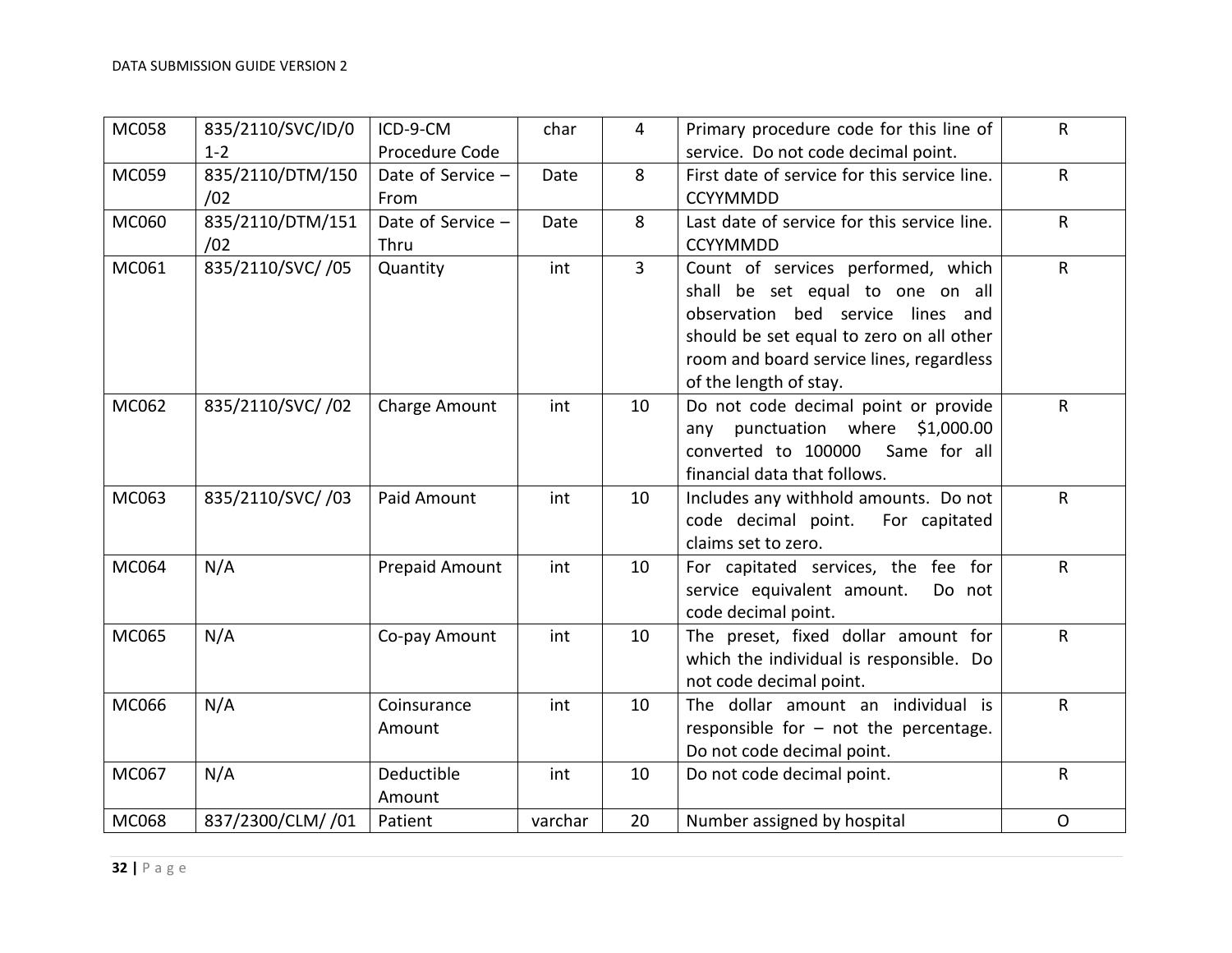|       |                           | Account/Control<br>Number               |         |                |                                                                                                                                                                                                                                                                                                                                                                                                                                                                                                       |                              |
|-------|---------------------------|-----------------------------------------|---------|----------------|-------------------------------------------------------------------------------------------------------------------------------------------------------------------------------------------------------------------------------------------------------------------------------------------------------------------------------------------------------------------------------------------------------------------------------------------------------------------------------------------------------|------------------------------|
| MC069 | N/A                       | Discharge Date                          | Date    | 8              | Date patient discharged. Required for<br>all inpatient claims. CCYYMMDD                                                                                                                                                                                                                                                                                                                                                                                                                               | O (inpatient<br>claims only) |
| MC070 | N/A                       | Service Provider<br><b>Country Name</b> | varchar | 30             | Code US for United States.                                                                                                                                                                                                                                                                                                                                                                                                                                                                            | $\mathsf{R}$                 |
| MC071 | 837/2300/HI/DR/01<br>$-2$ | <b>DRG</b>                              | varchar | 10             | <b>Insurers</b><br>health<br>claims<br>and<br>care<br>processors shall code using the CMS<br>methodology<br>when<br>available.<br>Precedence shall be given to DRGs<br>transmitted from the hospital provider.<br>When the CMS methodology for DRGs is<br>not available, but the DRG system is<br>used, the insurer shall format the DRG<br>and the complexity level within the<br>same field with an "A" prefix, and with a<br>hyphen separating the DRG and the<br>complexity level (e.g. AXXX-XX). | $\mathsf{O}$                 |
| MC072 | N/A                       | <b>DRG Version</b>                      | char    | $\overline{2}$ | Version number of the grouper used                                                                                                                                                                                                                                                                                                                                                                                                                                                                    | $\mathsf{O}$                 |
| MC073 | 835/2110/REF/APC/<br>02   | <b>APC</b>                              | char    | $\overline{4}$ | health<br>and<br><b>Insurers</b><br>care<br>claims<br>processors shall code using the CMS<br>methodology<br>when<br>available.<br>Precedence shall be given to APCs<br>transmitted from the health care<br>provider.                                                                                                                                                                                                                                                                                  | $\mathsf{O}$                 |
| MC074 | N/A                       | <b>APC Version</b>                      | char    | $2^{\circ}$    | Version number of the grouper used                                                                                                                                                                                                                                                                                                                                                                                                                                                                    | $\mathsf{O}$                 |
| MC075 | 837/2410/LIN/N4/0<br>3    | Drug Code                               | varchar | 11             | An NDC code used only when a<br>medication is paid for as part of a<br>medical claim.                                                                                                                                                                                                                                                                                                                                                                                                                 | $\mathsf{O}$                 |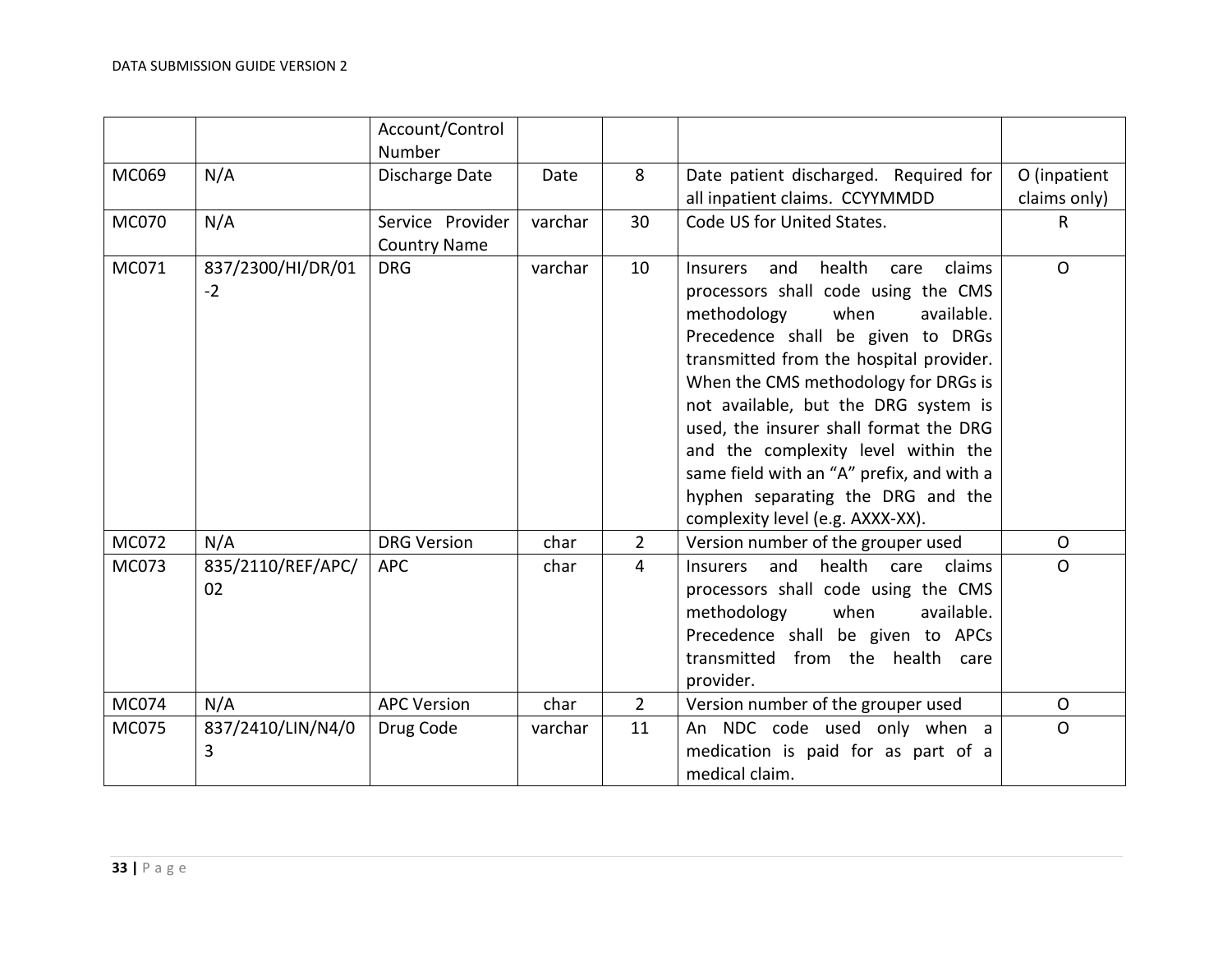| MC076        | 837/2010AA/NM1/I | <b>Billing</b><br>Provider | varchar | 30             | Payer assigned billing provider number.   | <b>TH</b>    |
|--------------|------------------|----------------------------|---------|----------------|-------------------------------------------|--------------|
|              | D/09             | Number                     |         |                | This number should be the identifier      |              |
|              |                  |                            |         |                | by the payer<br>for<br>internal<br>used   |              |
|              |                  |                            |         |                | identification purposes, and does not     |              |
|              |                  |                            |         |                | routinely change.                         |              |
| <b>MC077</b> | 837/2010AA/NM1/X | National<br><b>Billing</b> | varchar | 20             | <b>National Provider ID</b>               | TН           |
|              | X/09             | Provider ID                |         |                |                                           |              |
| <b>MC078</b> | 837/2010AA/NM1/  | <b>Billing</b><br>Provider | varchar | 60             | Full<br>billing<br>of<br>provider<br>name | <b>TH</b>    |
|              | /03              | Name<br>Last<br>or         |         |                | organization or last name of individual   |              |
|              |                  | Organization               |         |                | billing provider.                         |              |
|              |                  | Name                       |         |                |                                           |              |
| MC101        | 837/2010BA/NM1/  | Subscriber<br>Last         | varchar | 128            | Subscriber last name                      | R            |
|              | /03              | Name                       |         |                |                                           |              |
| MC102        | 837/2010BA/NM1/  | Subscriber<br>First        | varchar | 128            | Subscriber first name                     | R            |
|              | /04              | Name                       |         |                |                                           |              |
| MC103        | 837/2010BA/NM1/  | Subscriber                 | char    | $\mathbf{1}$   | Subscriber middle initial                 | $\mathsf{O}$ |
|              | /05              | Middle Initial             |         |                |                                           |              |
| MC104        | 837/2010CA/NM1/  | Member<br>Last             | varchar | 128            |                                           | $\mathsf{R}$ |
|              | /03              | Name                       |         |                |                                           |              |
| MC105        | 837/2010CA/NM1/  | First<br>Member            | varchar | 128            |                                           | $\mathsf{R}$ |
|              | /04              | Name                       |         |                |                                           |              |
| MC106        | 837/2010CA/NM1/  | Member Middle              | char    | $\mathbf{1}$   |                                           | q            |
|              | /05              | Initial                    |         |                |                                           |              |
| MC899        | N/A              | Record Type                | char    | $\overline{2}$ | $Value = MC$                              | R            |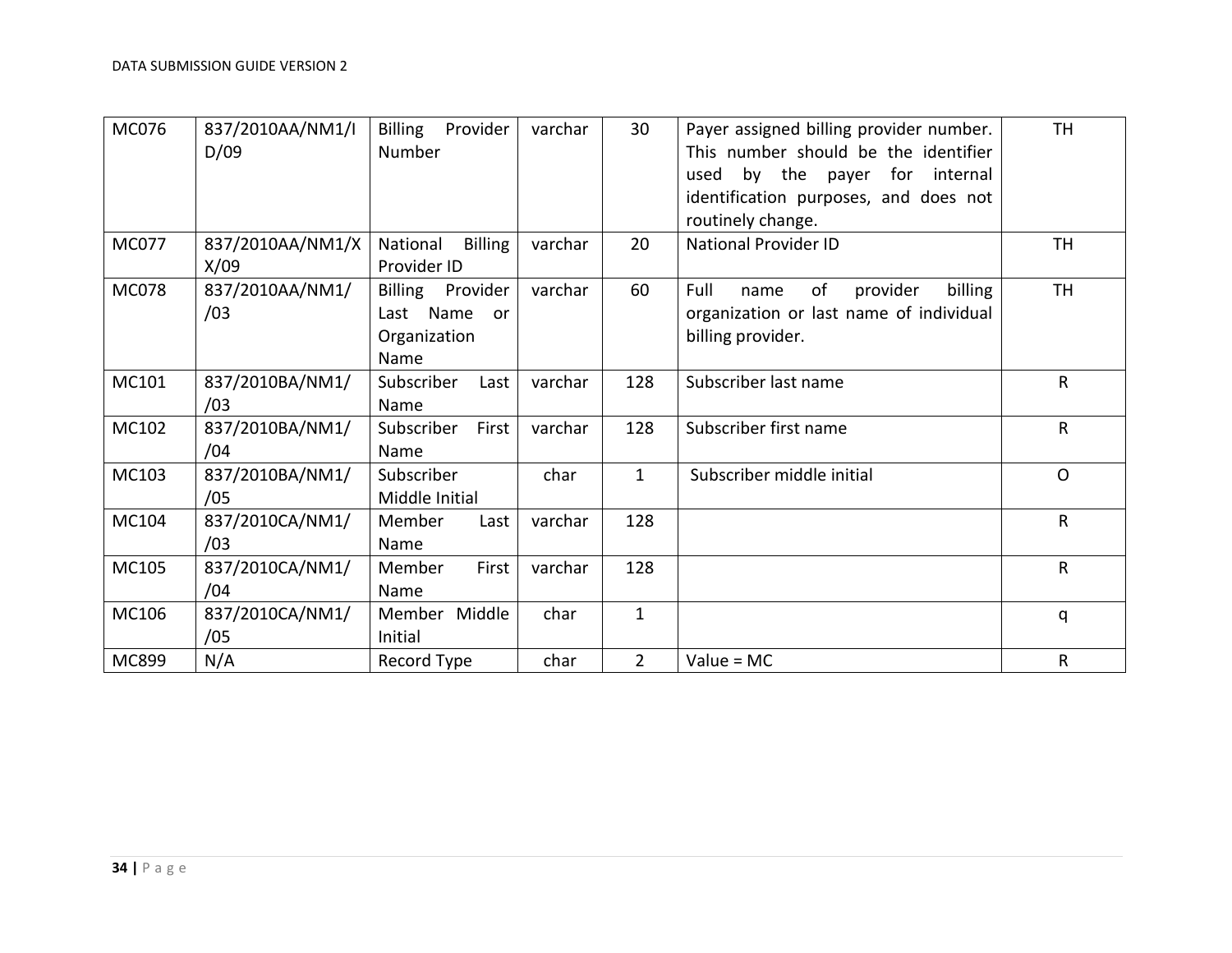#### DATA SUBMISSION GUIDE VERSION 2

#### A-3 PHARMACY CLAIMS DATA

Frequency: Monthly Upload via FTP or Web Portal

Additional formatting requirements:

Payers submit data in a single, consistent format for each data type.

#### PHARMACY CLAIMS FILE HEADER RECORD

<span id="page-34-1"></span><span id="page-34-0"></span>

| Data Element # | Data Element        | Type | Max Length | <b>Description/valid values</b>                               |
|----------------|---------------------|------|------------|---------------------------------------------------------------|
|                | <b>Name</b>         |      |            |                                                               |
| HD001          | Record Type         | char |            | <b>PC</b>                                                     |
| HD002          | Payer Code          | char | 8          | NAIC code (example: 12345); leave blank if not applicable     |
| HD003          | Payer Name          | char | 75         | Example:                                                      |
| HD004          | Beginning           | Date | 6          | <b>CCYYMM</b>                                                 |
|                | Month               |      |            |                                                               |
| HD005          | <b>Ending Month</b> | Date | 6          | <b>CCYYMM</b>                                                 |
| HD006          | Record count        | int  | 10         | Total number of records submitted in the medical claims file, |
|                |                     |      |            | excluding header and trailer records                          |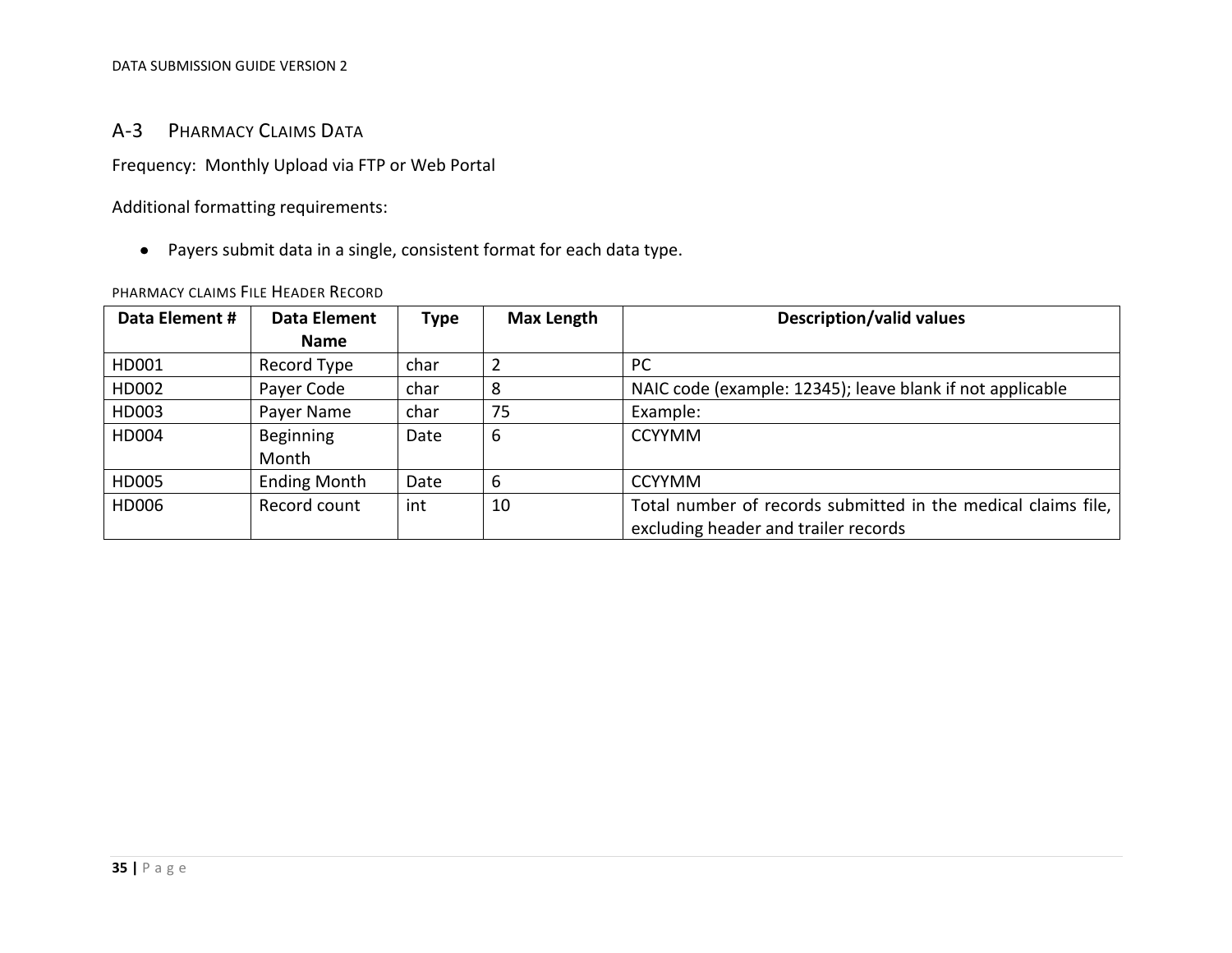| Data Element # | Data Element           | <b>Type</b> | <b>Max Length</b> | <b>Description/valid values</b>                           |
|----------------|------------------------|-------------|-------------------|-----------------------------------------------------------|
|                | <b>Name</b>            |             |                   |                                                           |
| <b>TR001</b>   | Record Type            | char        | $\overline{2}$    | PC                                                        |
| <b>TR002</b>   | Payer Code             | varchar     | 8                 | NAIC code (example: 12345); leave blank if not applicable |
| <b>TR003</b>   | Payer Name             | varchar     | 75                |                                                           |
| <b>TR004</b>   | Beginning<br>Month     | Date        | 6                 | <b>CCYYMM</b>                                             |
| <b>TR005</b>   | <b>Ending Month</b>    | Date        | 6                 | <b>CCYYMM</b>                                             |
| <b>TR006</b>   | <b>Extraction Date</b> | Date        | 8                 | <b>CCYYMMDD</b>                                           |
|                |                        |             |                   |                                                           |

#### PHARMACY CLAIMS FILE TRAILER RECORD

#### <span id="page-35-0"></span>A-3.1 PHARMACY CLAIMS FILE

<span id="page-35-1"></span>

| Data<br><b>Element</b><br># | <b>National</b><br><b>Council for</b><br>Prescription<br>Drug<br>Programs<br>Field # | <b>Data Element Name</b>            | <b>Type</b> | Length | <b>Description/Codes/Sources</b>                                           | Required |
|-----------------------------|--------------------------------------------------------------------------------------|-------------------------------------|-------------|--------|----------------------------------------------------------------------------|----------|
| PC001                       | N/A                                                                                  | Payer                               | varchar     | 8      | Payer submitting payments MHDO Submitter<br>Code; MN has its own codes too | R        |
| <b>PC002</b>                | N/A                                                                                  | Plan ID                             | varchar     | 30     | <b>CMS National Plan ID or NAIC</b>                                        | R        |
| <b>PC003</b>                | N/A                                                                                  | Insurance Type/Product<br>Code      | char        |        | See lookup table B-1.A                                                     | R        |
| <b>PC004</b>                | N/A                                                                                  | Claim<br>Control<br>Payer<br>Number | varchar     | 35     | Must apply to the entire claim and be unique<br>within the payer's system. | R        |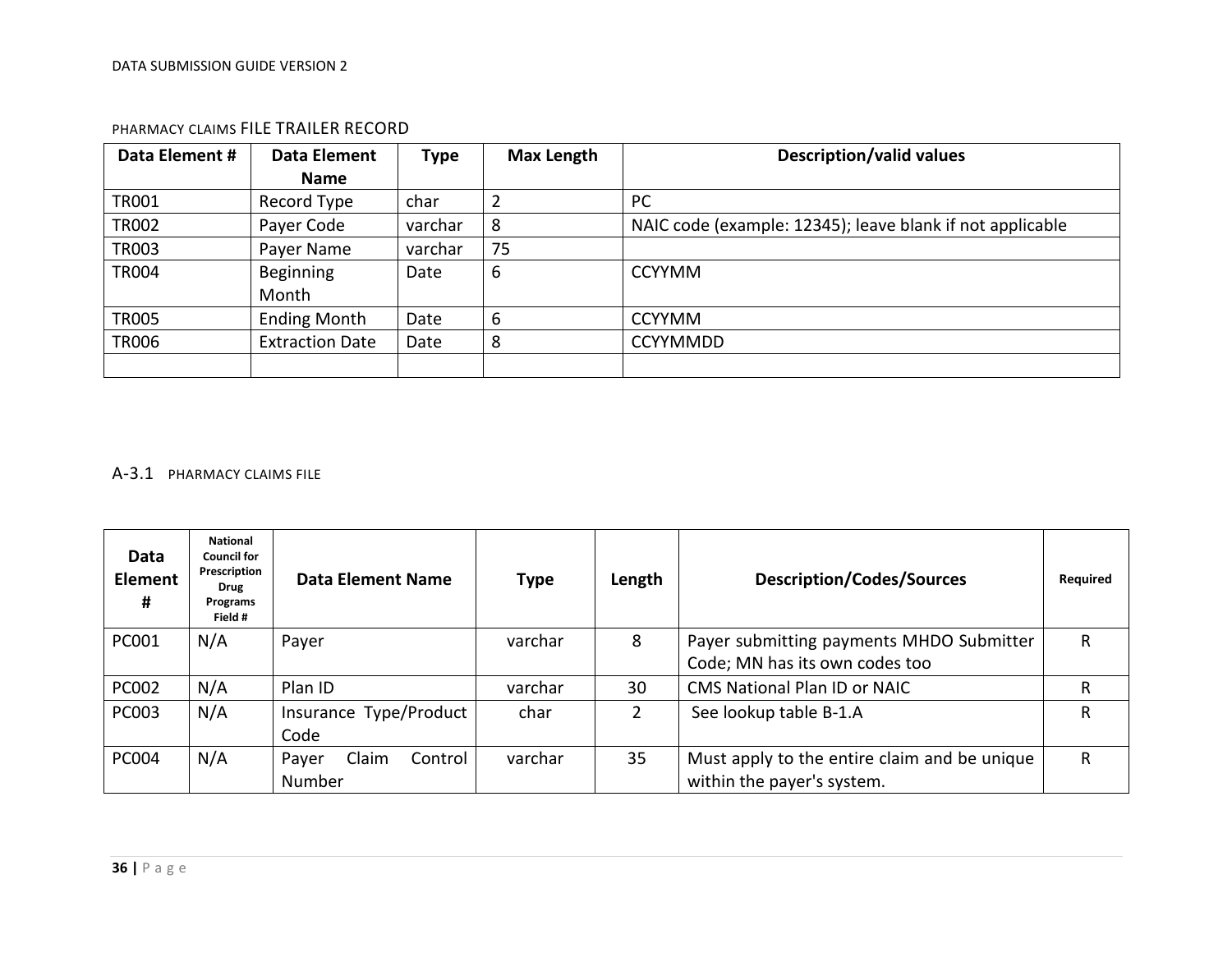| <b>PC005</b> | N/A    | Line Counter                                     | tinyint | 4            | Line number for this service.<br>The line<br>counter begins with 1 and is incremented by<br>1 for each additional service line of a claim.                                                                                                         | $\mathsf{R}$ |
|--------------|--------|--------------------------------------------------|---------|--------------|----------------------------------------------------------------------------------------------------------------------------------------------------------------------------------------------------------------------------------------------------|--------------|
| <b>PC006</b> | 301-C1 | <b>Insured Group Number</b>                      | varchar | 30           | Group or policy number - not the number<br>that uniquely identifies the subscriber                                                                                                                                                                 | $\mathsf{R}$ |
| <b>PC007</b> | 302-C2 | Subscriber<br>Social<br><b>Security Number</b>   | varchar | 9            | Subscriber's social security number; Set as<br>null if unavailable                                                                                                                                                                                 | <b>TH</b>    |
| <b>PC008</b> | N/A    | Plan Specific Contract<br>Number                 | varchar | 128          | Plan assigned subscriber's contract number;<br>Set as null if contract number = subscriber's<br>social security number or use an alternate<br>unique identifier such as Medicaid ID. Must<br>be an identifier that is unique to the<br>subscriber. | $\mathsf{R}$ |
| PC009        | 303-C3 | <b>Suffix</b><br>Member<br>or<br>Sequence Number | varchar | 20           | Unique number of the member within the<br>contract. Must be an identifier that is unique<br>to the member.                                                                                                                                         | $\mathsf{R}$ |
| <b>PC010</b> | 302-C2 | Identification<br>Member<br>Code                 | varchar | 128          | Member's social security number; Set as null<br>if contract number = subscriber's social<br>security number or use an alternate unique<br>identifier such as Medicaid ID. Must be an<br>identifier that is unique to the member.                   | <b>TH</b>    |
| PC011        | 306-C6 | Individual<br>Relationship<br>Code               | char    | $2^{\circ}$  | Member's relationship to insured<br>See Lookup Table B-1.B                                                                                                                                                                                         | $\mathsf{R}$ |
| PC012        | 305-C5 | Member Gender                                    | char    | $\mathbf{1}$ | $1 - Male$<br>$2 -$ Female<br>3 - Unknown                                                                                                                                                                                                          | $\mathsf{R}$ |
| PC013        | 304-C4 | Member Date of Birth                             | Date    | 8            | <b>CCYYMMDD</b>                                                                                                                                                                                                                                    | R            |
| PC014        | N/A    | Member City Name of<br>Residence                 | varchar | 50           | City name of member                                                                                                                                                                                                                                | R            |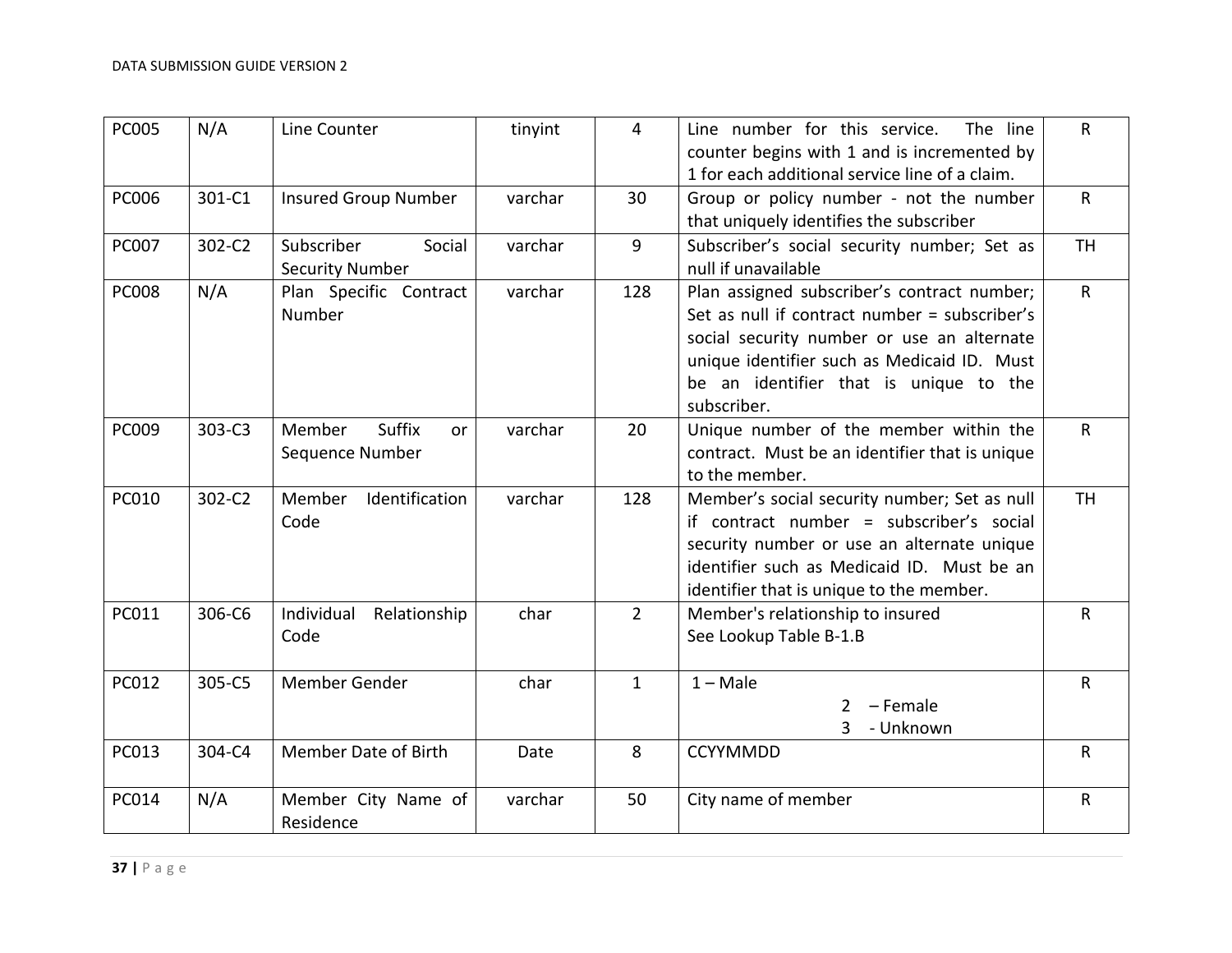| <b>PC015</b>  | N/A    | Member<br><b>State</b><br>or<br>Province      | char    | $2^{\circ}$ | As defined by the US Postal Service                                                                                                        | $\mathsf{R}$ |
|---------------|--------|-----------------------------------------------|---------|-------------|--------------------------------------------------------------------------------------------------------------------------------------------|--------------|
| PC016         | N/A    | Member ZIP Code                               | varchar | 11          | ZIP Code of member - may include non-US<br>codes; Do not include dash. Plus 4 optional<br>but desired.                                     | $\mathsf{R}$ |
| PC017         | N/A    | Date Service Approved<br>(AP Date)            | Date    | 8           | CCYYMMDD - date claim paid if available,<br>otherwise set to Date Prescription Filled                                                      | $\Omega$     |
| <b>PC018</b>  | 201-B1 | <b>Pharmacy Number</b>                        | varchar | 30          | Payer assigned pharmacy number.<br><b>AHFS</b><br>number is acceptable.                                                                    | $\mathsf{O}$ |
| PC019         | N/A    | Pharmacy<br>Tax<br>ID<br>Number               | varchar | 10          | Federal taxpayer's identification number<br>coded with no punctuation (carriers that<br>contract with outside PBM's will not have<br>this) | <b>TH</b>    |
| <b>PC020</b>  | 833-5P | <b>Pharmacy Name</b>                          | varchar | 50          | Name of pharmacy                                                                                                                           | $\mathsf{R}$ |
| PC021         | N/A    | National<br>Provider<br>ID<br>Number          | varchar | 20          | National Provider ID.<br>This data element<br>pertains to the entity or individual directly<br>providing the service.                      | $\mathsf{O}$ |
| <b>PC048</b>  | N/A    | Pharmacy<br>Location<br><b>Street Address</b> | Varchar | 30          | Street address of pharmacy                                                                                                                 |              |
| <b>PC022</b>  | 831-5N | <b>Pharmacy Location City</b>                 | varchar | 30          | name of pharmacy - preferably<br>City<br>pharmacy location (if mail order null)                                                            | $\mathsf{R}$ |
| PC023         | 832-50 | Pharmacy<br>Location<br><b>State</b>          | char    | $2^{\circ}$ | As defined by the US Postal Service (if mail<br>order null)                                                                                | $\mathsf{R}$ |
| <b>PC024</b>  | 835-5R | Pharmacy ZIP Code                             | varchar | 10          | ZIP Code of pharmacy - may include non-US<br>codes. Do not include dash. Plus 4 optional<br>but desired (if mail order null)               | $\mathsf{R}$ |
| <b>PC024A</b> | N/A    | Pharmacy<br>Country<br>Name                   | varchar | 30          | Code US for United States                                                                                                                  | $\mathsf{R}$ |
| <b>PC025</b>  | N/A    | <b>Claim Status</b>                           | char    | $2^{\circ}$ | See Lookup Table B-1.C.                                                                                                                    | $\mathsf{O}$ |
| <b>PC026</b>  | 407-D7 | Drug Code                                     | varchar | 11          | NDC Code                                                                                                                                   | ${\sf R}$    |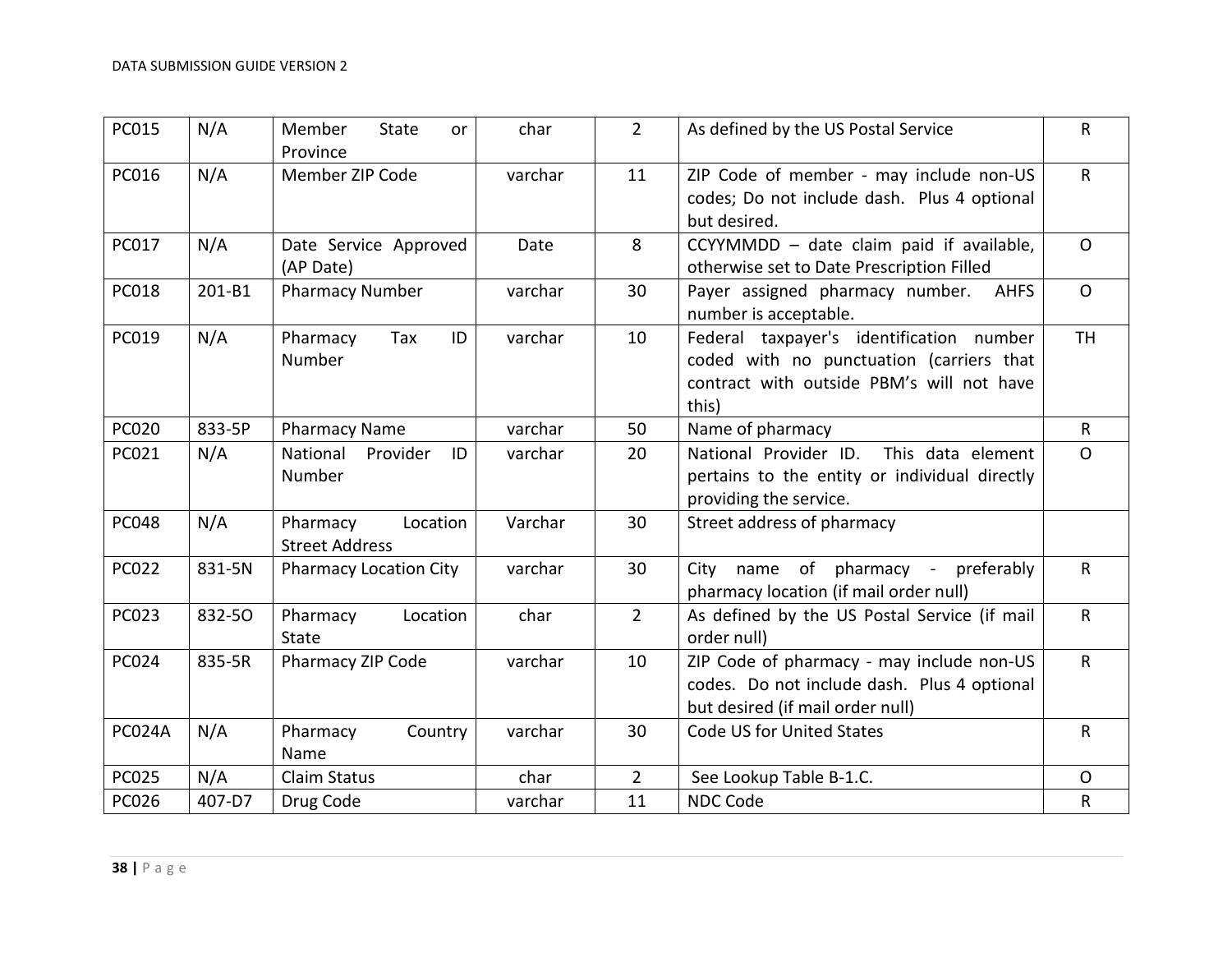| <b>PC027</b> | 516-FG | Drug Name                                  | varchar | 80             | Text name of drug                                                                             | $\mathsf R$  |
|--------------|--------|--------------------------------------------|---------|----------------|-----------------------------------------------------------------------------------------------|--------------|
| <b>PC028</b> | 403-D3 | <b>New</b><br>Prescription<br>or<br>Refill | varchar | $\overline{2}$ | Older systems provide only an "N" for new or<br>an "R" for refill, otherwise provide refill # | R            |
|              |        |                                            |         |                | 01 - New prescription                                                                         |              |
|              |        |                                            |         |                | 02 - Refill                                                                                   |              |
| PC029        | 425-DP | <b>Generic Drug Indicator</b>              | char    | $\overline{2}$ |                                                                                               | $\mathsf{R}$ |
|              |        |                                            |         |                | 01 - branded drug                                                                             |              |
|              |        |                                            |         |                | 02 - generic drug                                                                             |              |
| <b>PC030</b> | 408-D8 | Dispense<br>Written<br>as                  | char    | $\mathbf{1}$   | Payers able to map available codes to those                                                   | $\mathsf{R}$ |
|              |        | Code                                       |         |                | below                                                                                         |              |
|              |        |                                            |         |                | 0 Not dispensed as written                                                                    |              |
|              |        |                                            |         |                | 1 Physician dispense as written                                                               |              |
|              |        |                                            |         |                | 2 Member dispense as written                                                                  |              |
|              |        |                                            |         |                | 3 Pharmacy dispense as written                                                                |              |
|              |        |                                            |         |                | 4 No generic available                                                                        |              |
|              |        |                                            |         |                | 5 Brand dispensed as generic                                                                  |              |
|              |        |                                            |         |                | 6 Override                                                                                    |              |
|              |        |                                            |         |                | 7 Substitution not allowed - brand drug<br>mandated by law                                    |              |
|              |        |                                            |         |                | 8 Substitution allowed - generic drug not<br>available in marketplace                         |              |
|              |        |                                            |         |                | 9 Other                                                                                       |              |
| PC031        | 406-D6 | Compound<br>Drug<br>Indicator              | char    | $\mathbf{1}$   |                                                                                               | $\mathsf{O}$ |
|              |        |                                            |         |                | N Non-compound drug                                                                           |              |
|              |        |                                            |         |                | Y Compound drug                                                                               |              |
|              |        |                                            |         |                | U Non-specified drug compound                                                                 |              |
| PC032        | 401-D1 | <b>Date Prescription Filled</b>            | Date    | 8              | <b>CCYYMMDD</b>                                                                               | R            |
| PC033        | 404-D4 | <b>Quantity Dispensed</b>                  | int     | 5              | Number of metric units of medication                                                          | $\mathsf{O}$ |
|              |        |                                            |         |                | dispensed                                                                                     |              |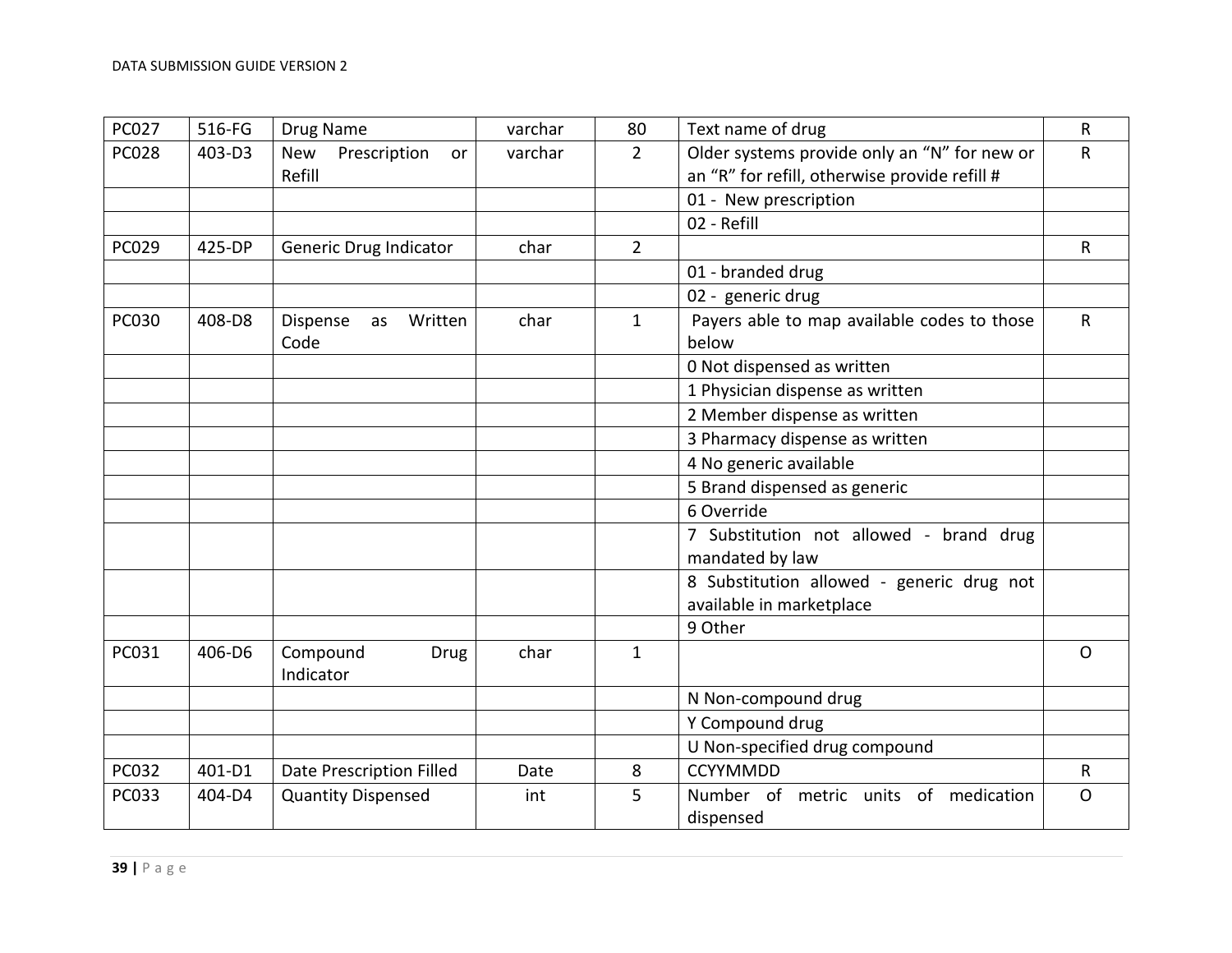| PC034        | 405-D5 | Days Supply                                   | int     | 3  | Estimated number of days the prescription<br>will last                                                                                          | $\mathsf{O}$                               |
|--------------|--------|-----------------------------------------------|---------|----|-------------------------------------------------------------------------------------------------------------------------------------------------|--------------------------------------------|
| <b>PC035</b> | 804-5B | Charge Amount                                 | int     | 10 | Do not code decimal point or provide any<br>punctuation where \$1,000.00 converted to<br>Same for all financial data that<br>100000<br>follows. | $\mathsf{R}$                               |
| PC036        | 876-4B | Paid Amount                                   | int     | 10 | Includes all health plan payments and<br>excludes all member payments. Do not code<br>decimal point.                                            | $\mathsf{R}$                               |
| PC037        | 506-F6 | Ingredient<br>Cost/List<br>Price              | int     | 10 | Cost of the drug dispensed. Do not code<br>decimal point.                                                                                       | $\mathsf{R}$                               |
| <b>PC038</b> | 428-DS | Postage<br>Amount<br>Claimed                  | int     | 10 | Do not code decimal point.<br>Not typically<br>captured.                                                                                        | $\mathsf{O}$                               |
| PC039        | 412-DC | <b>Dispensing Fee</b>                         | int     | 10 | Do not code decimal point.                                                                                                                      | $\mathsf{R}$                               |
| PC040        | 817-5E | Co-pay Amount                                 | int     | 10 | The preset, fixed dollar amount for which the<br>individual is responsible.<br>Do not code<br>decimal point.                                    | $\mathsf R$                                |
| PC041        | N/A    | <b>Coinsurance Amount</b>                     | int     | 10 | individual<br>dollar<br>The<br>amount<br>is<br>an<br>responsible for - not the percentage. Do not<br>code decimal point.                        | $\mathsf{R}$                               |
| <b>PC042</b> | N/A    | Deductible Amount                             | int     | 10 | Do not code decimal point.                                                                                                                      | $\mathsf{R}$                               |
| PC043        | N/A    | Unassigned                                    |         |    | Reserved for assignment                                                                                                                         | $\mathsf{O}$                               |
| <b>PC044</b> | N/A    | Prescribing<br>Physician<br><b>First Name</b> | varchar | 25 | Physician first name.                                                                                                                           | O if<br>PC047 is<br>filled<br>with<br>DEA# |
| <b>PC045</b> | N/A    | Prescribing<br>Physician<br>Middle Name       | varchar | 25 | Physician middle name or initial.                                                                                                               | O if<br>PC047 is<br>filled<br>with         |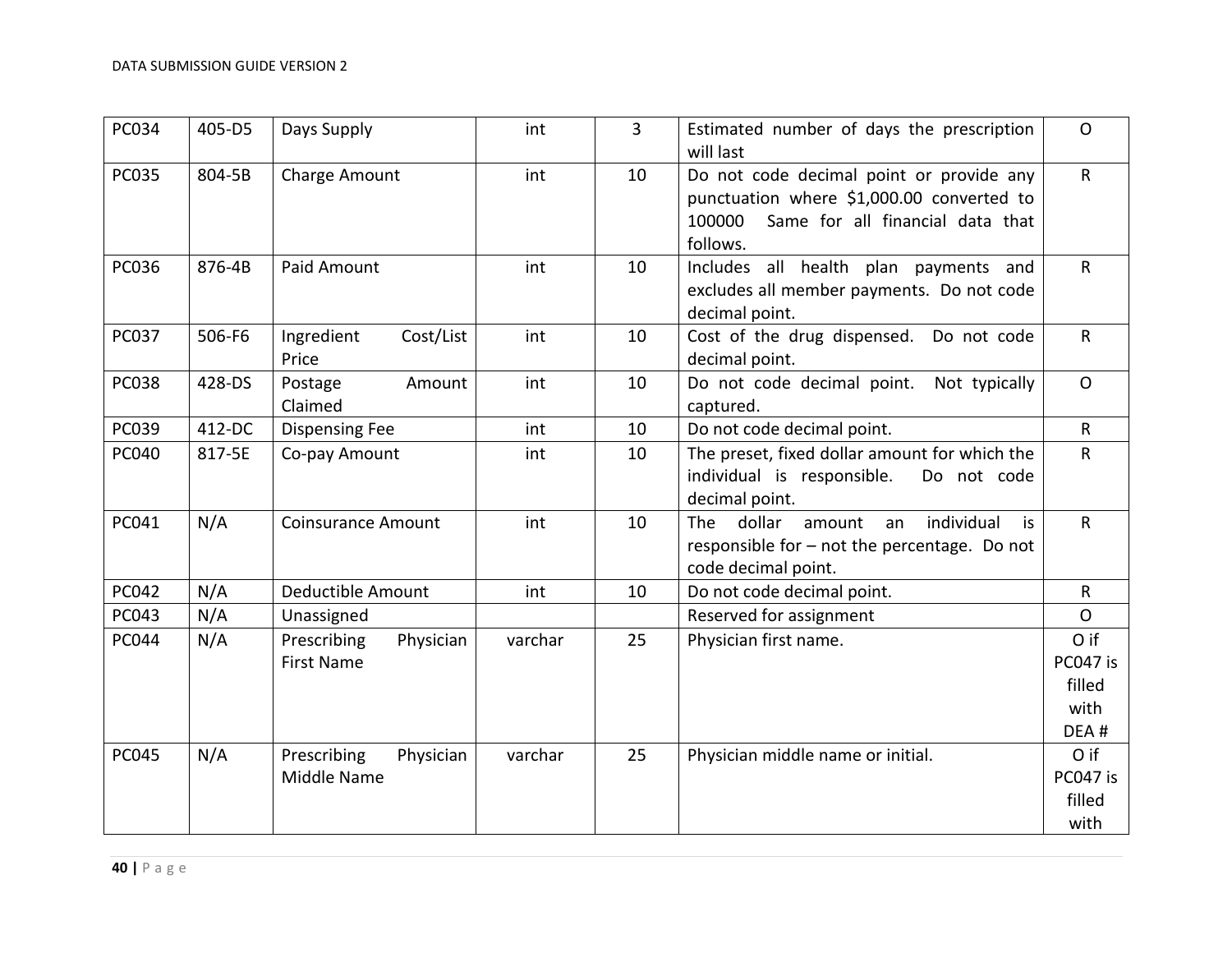|              |        |                              |         |                |                                             | DEA#         |
|--------------|--------|------------------------------|---------|----------------|---------------------------------------------|--------------|
|              |        |                              |         |                |                                             |              |
| <b>PC046</b> | 427-DR | Physician<br>Prescribing     | varchar | 60             | Physician last name.                        | O if         |
|              |        | Last Name                    |         |                |                                             | PC047 is     |
|              |        |                              |         |                |                                             | filled       |
|              |        |                              |         |                |                                             | with         |
|              |        |                              |         |                |                                             | DEA #; R     |
|              |        |                              |         |                |                                             | if PC047     |
|              |        |                              |         |                |                                             | is not       |
|              |        |                              |         |                |                                             | filled or    |
|              |        |                              |         |                |                                             | contains     |
|              |        |                              |         |                |                                             | <b>NPI</b>   |
|              |        |                              |         |                |                                             | number       |
| <b>PC047</b> | 421-DZ | Prescribing<br>Physician     | varchar | 20             | DEA or NPI number for prescribing physician | $\circ$      |
|              |        | Number                       |         |                |                                             |              |
| PC049        |        | <b>Member Street Address</b> | varchar | 50             | Street address of member                    | $\mathsf{R}$ |
| PC101        | 313-CD | Subscriber Last Name         | varchar | 128            |                                             | $\mathsf{R}$ |
| PC102        | 312-CC | Subscriber First Name        | varchar | 128            |                                             | $\mathsf R$  |
| PC103        | N/A    | Subscriber Middle Initial    | char    | $\mathbf{1}$   |                                             | $\mathsf{O}$ |
| PC104        | 311-CB | <b>Member Last Name</b>      | varchar | 128            |                                             | $\mathsf{R}$ |
| PC105        | 310-CA | Member First Name            | varchar | 128            |                                             | $\mathsf R$  |
| PC106        | N/A    | Member Middle Initial        | char    | $\mathbf{1}$   |                                             | $\mathsf{O}$ |
| PC899        | N/A    | Record Type                  | char    | $\overline{2}$ | PC                                          | $\mathsf{R}$ |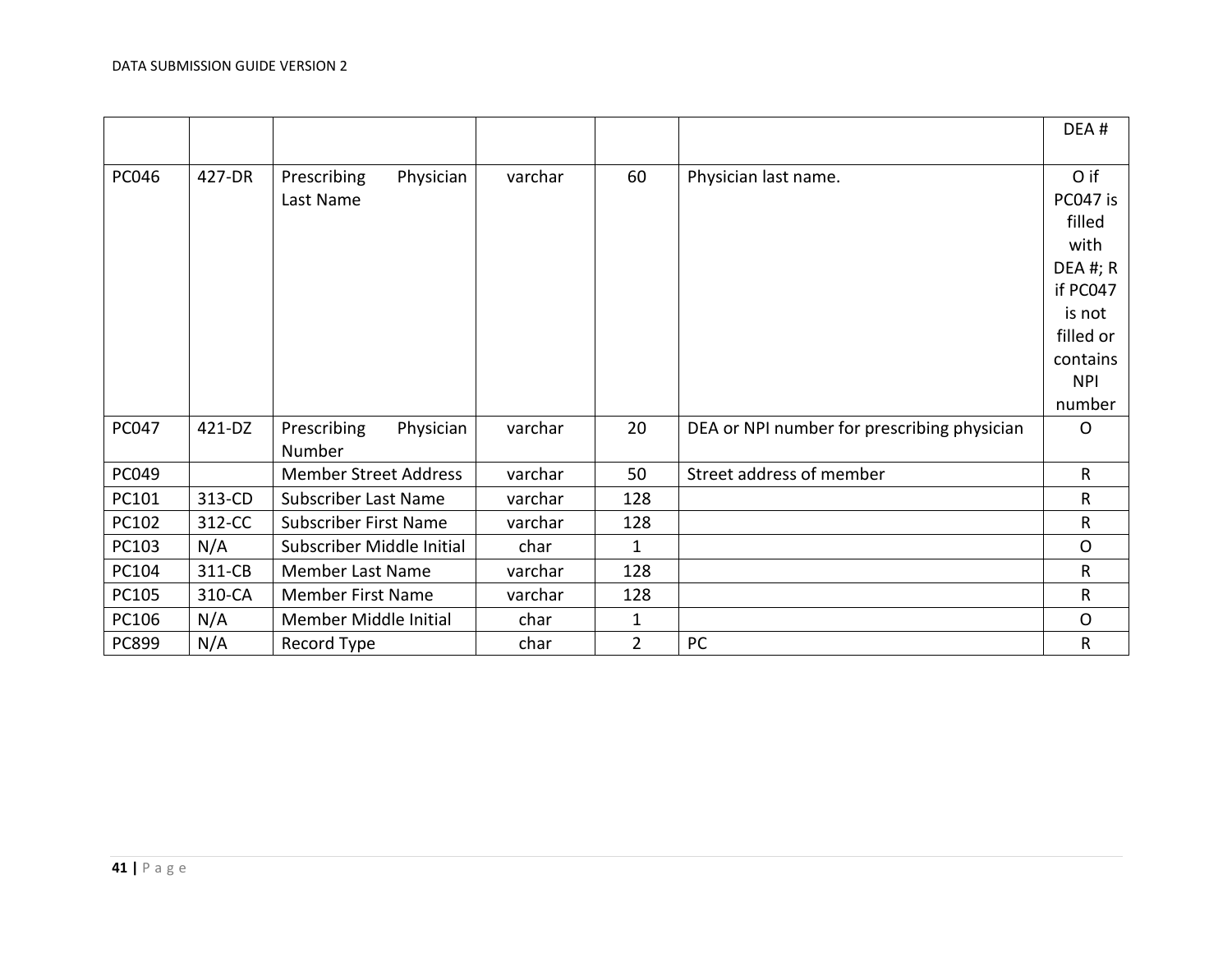#### A-4 PROVIDER DATA

Frequency: Monthly Upload via FTP or Web Portal

Additional formatting requirements:

- Payers submit data in a single, consistent format for each data type.
- A provider means a health care facility, health care practitioner, health product manufacturer, health product vendor or pharmacy.
- A billing provider means a provider or other entity that submits claims to health care claims processors for health care services directly performed or provided to a subscriber or member by a service provider.
- A service provider means the provider who directly performed or provided a health care service to a subscriber of member.
- <span id="page-41-0"></span>One record submitted for each provider for each unique physical address.

| Data Element # | Data Element        | Type    | <b>Max Length</b> | <b>Description/valid values</b>                                                                              |
|----------------|---------------------|---------|-------------------|--------------------------------------------------------------------------------------------------------------|
|                | <b>Name</b>         |         |                   |                                                                                                              |
| HD001          | Record Type         | char    |                   | MP.                                                                                                          |
| HD002          | Payer Code          | varchar | 8                 | NAIC code (example: 12345); leave blank if not applicable                                                    |
| HD003          | Payer Name          | varchar | 75                |                                                                                                              |
| HD004          | Beginning<br>Month  | Date    | 6                 | CCYYMM (Example: 200801)                                                                                     |
| HD005          | <b>Ending Month</b> | Date    | 6                 | CCYYMM (Example: 200812)                                                                                     |
| HD006          | Record count        | int     | 10                | Total number of records submitted in the medical eligibility  <br>file, excluding header and trailer records |

PROVIDER FILE HEADER RECORD

PROVIDER FILE TRAILER RECORD

<span id="page-41-2"></span><span id="page-41-1"></span>

| Data Element # | Data Element<br><b>Name</b> | Type    | Max Length | <b>Description/valid values</b>                           |
|----------------|-----------------------------|---------|------------|-----------------------------------------------------------|
| <b>TR001</b>   | Record Type                 | char    |            | МP                                                        |
| <b>TR002</b>   | Payer Code                  | varchar | -8         | NAIC code (example: 12345); leave blank if not applicable |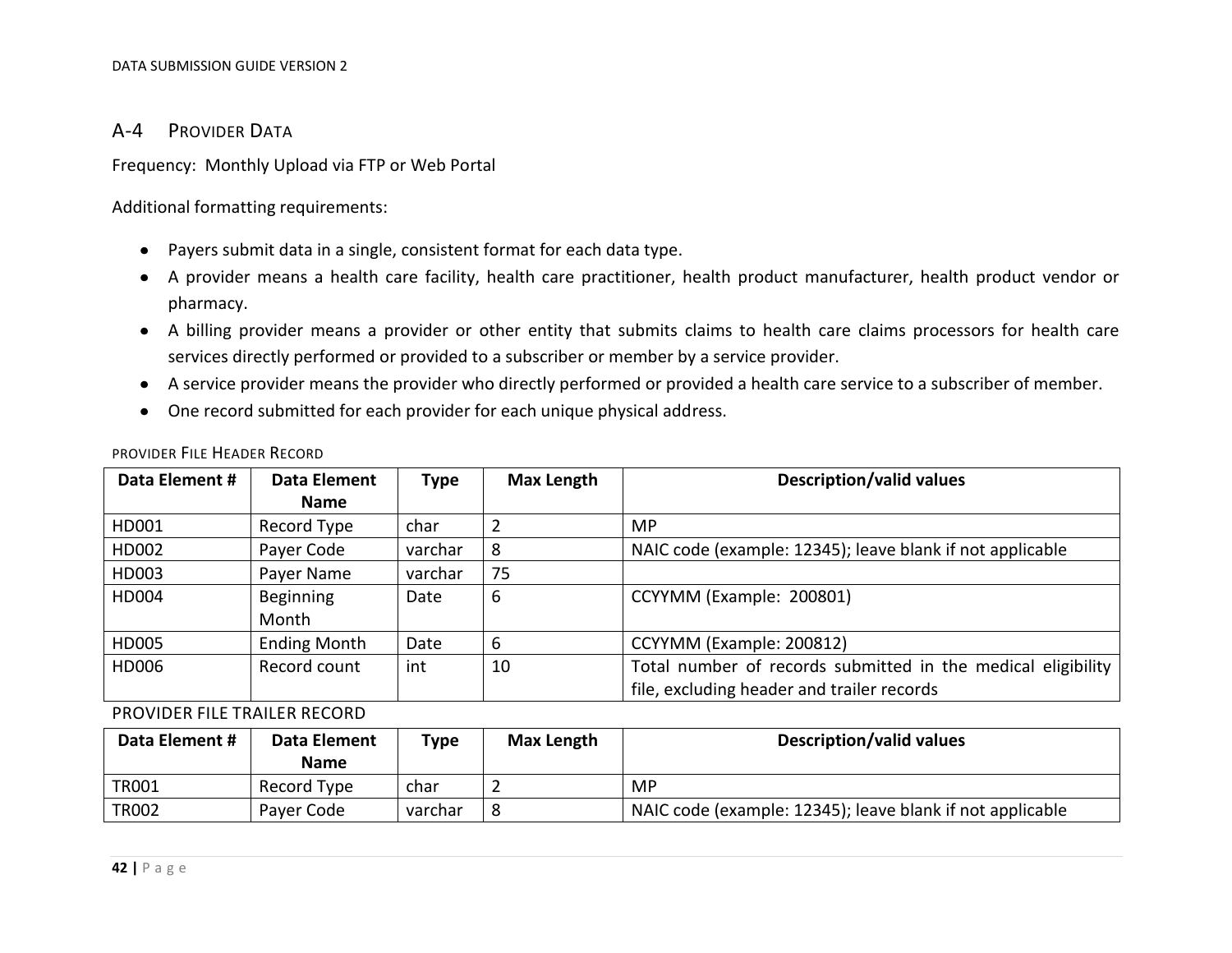| <b>TR003</b> | Payer Name                | varchar | 75 |                          |
|--------------|---------------------------|---------|----|--------------------------|
| <b>TR004</b> | <b>Beginning</b><br>Month | Date    |    | CCYYMM (Example: 200801) |
| <b>TR005</b> | <b>Ending Month</b>       | Date    |    | CCYYMM (Example: 200812) |
| <b>TR006</b> | <b>Extraction Date</b>    | Date    |    | <b>CCYYMMDD</b>          |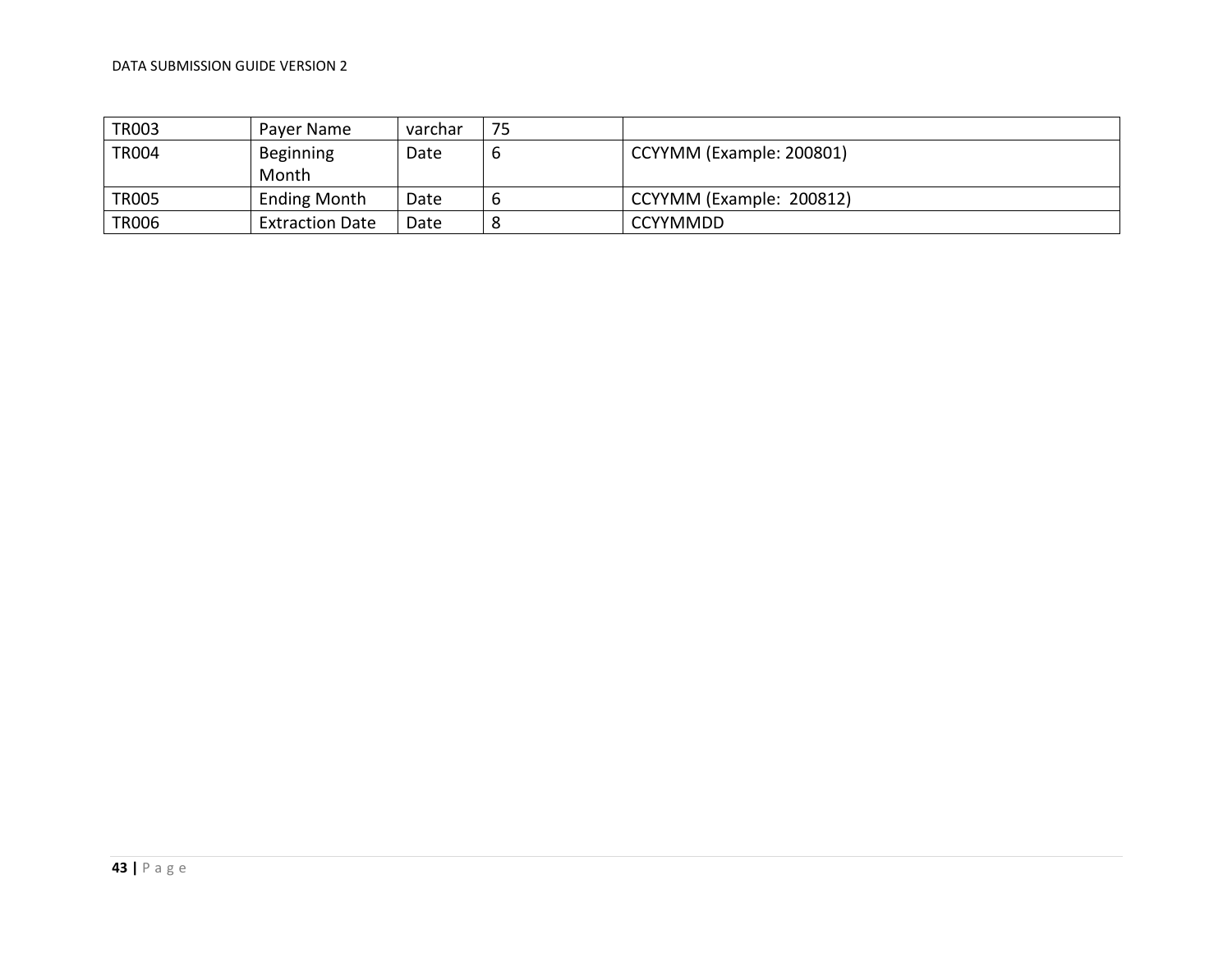#### A-4.1 PROVIDER FILE

<span id="page-43-0"></span>

| <b>Data</b><br>Element<br># | Reference | <b>Data Element Name</b>                                                | <b>Type</b> | Length       | <b>Description/Codes/Sources</b>                                                                                                                                  | <b>Required</b> |
|-----------------------------|-----------|-------------------------------------------------------------------------|-------------|--------------|-------------------------------------------------------------------------------------------------------------------------------------------------------------------|-----------------|
| MP001                       | N/A       | Provider ID                                                             | varcha<br>r | 30           | Unique identified for the provider as<br>assigned by the reporting entity                                                                                         | $\mathsf{R}$    |
| <b>MP002</b>                | N/A       | Provider Tax ID                                                         | varcha      | 10           | Tax ID of the provider.<br>Do not code<br>punctuation.                                                                                                            | R               |
| MP003                       | N/A       | <b>Provider Entity</b>                                                  | char        | $\mathbf{1}$ | $F$ – Facility<br>G - Provider<br>$I - IPA$<br>P - Practitioner                                                                                                   | $\mathsf{R}$    |
| MP004                       | N/A       | <b>Provider First Name</b>                                              | varcha<br>r | 25           | Individual first name. Set to null if<br>provider is a facility or organization.                                                                                  | $\mathsf{R}$    |
| <b>MP005</b>                | N/A       | Provider Middle Name or<br>Initial                                      | varcha      | 25           |                                                                                                                                                                   | $\Omega$        |
| <b>PM006</b>                | N/A       | Provider<br>Last<br>Name<br>or <sub>l</sub><br><b>Organization Name</b> | varcha<br>r | 60           | Full name of provider organization or<br>last name of individual provider                                                                                         | $\mathsf{R}$    |
| <b>MP007</b>                | N/A       | <b>Provider Suffix</b>                                                  | varcha<br>r | 10           | Example: Jr;null if provider is an<br>organization. Do not use credentials<br>such as MD or PhD                                                                   | $\circ$         |
| <b>MP008</b>                | N/A       | <b>Provider Specialty</b>                                               | varcha<br>r | 50           | Report the HIPAA-compliant health care<br>provider taxonomy code. Code set is<br>freely available at the National Uniform<br>Claims<br>Committee's<br>web<br>site | $\mathsf{R}$    |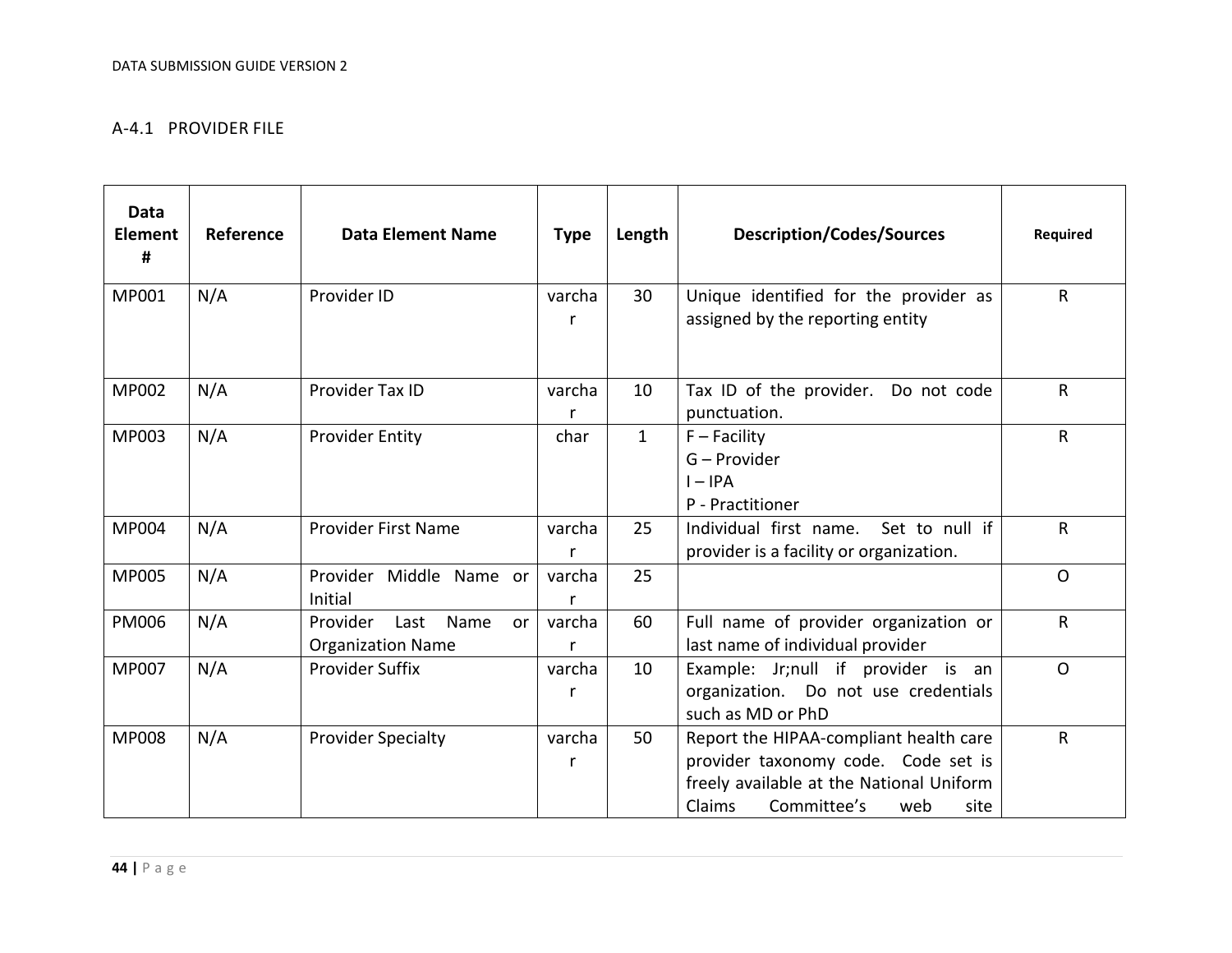|       |     |                                     |        |                | http://www.nucc.org/                    |           |
|-------|-----|-------------------------------------|--------|----------------|-----------------------------------------|-----------|
| MP009 | N/A | Office<br>Provider<br>Street        | varcha | 50             | Physical address - address where        | R         |
|       |     | Address                             | r      |                | provider delivers health care services  |           |
| MP010 | N/A | Provider Office City                | varcha | 30             | Physical address - address where        | R         |
|       |     |                                     |        |                | provider delivers health care services  |           |
| MP011 | N/A | <b>Provider Office State</b>        | char   | $2^{\circ}$    | Physical address - address where        | R         |
|       |     |                                     |        |                | provider delivers health care services. |           |
|       |     |                                     |        |                | Use postal service standard 2 letter    |           |
|       |     |                                     |        |                | abbreviations.                          |           |
| MP012 | N/A | Provider Office Zip                 | varcha | 11             | Physical address - address where        | R         |
|       |     |                                     | r      |                | provider delivers health care services. |           |
|       |     |                                     |        |                | Minimum 5 digit code.                   |           |
| MP013 | N/A | Provider DEA Number                 | varcha | 12             |                                         | TH        |
|       |     |                                     |        |                |                                         |           |
| MP014 | N/A | Provider NPI                        | varcha | 20             |                                         | <b>TH</b> |
|       |     |                                     | r      |                |                                         |           |
| MP015 | N/A | Provider<br><b>State</b><br>License | varcha | 15             | Prefix with two-character<br>state of   | <b>TH</b> |
|       |     | Number                              | r      |                | licensure with no punctuation. Example  |           |
|       |     |                                     |        |                | COLL12345                               |           |
| MP899 | N/A | Record Type                         | char   | $\overline{2}$ | <b>MP</b>                               | R         |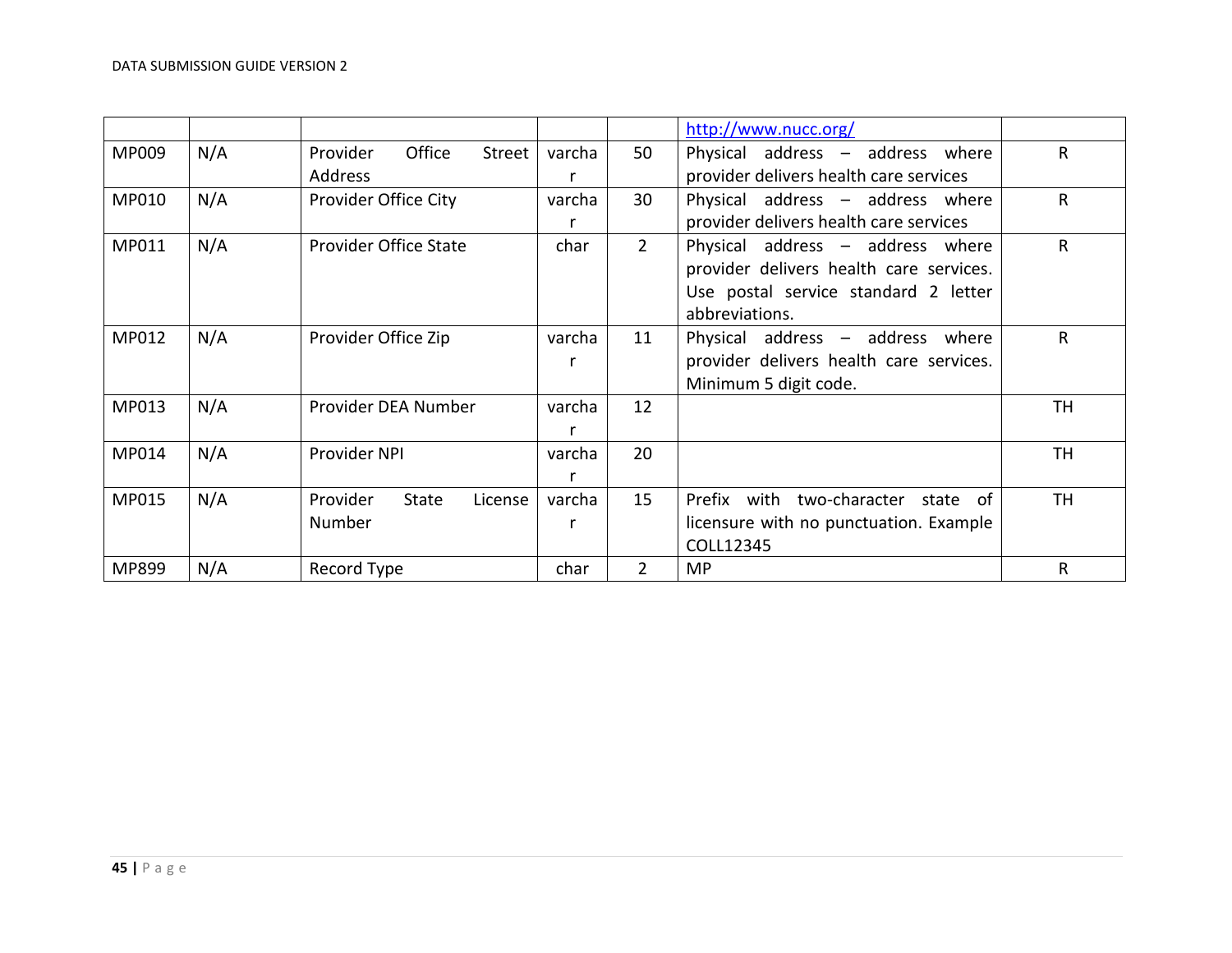# B-1 LOOKUP TABLES

# B-1.A INSURANCE TYPE

<span id="page-45-1"></span><span id="page-45-0"></span>

| 12 Preferred Provider Organization (PPO)                    |
|-------------------------------------------------------------|
| 13 Point of Service (POS)                                   |
| 15 Indemnity Insurance                                      |
| 16 Health Maintenance Organization (HMO) Medicare Advantage |
| CI Commercial Insurance Company                             |
| HM Health Maintenance Organization                          |
| HN HMO Medicare Risk/ Medicare Part C                       |
| MA Medicare Part A                                          |
| <b>MB</b> Medicare Part B                                   |
| MC Medicaid                                                 |
| MD Medicare Part D                                          |
| <b>MP Medicare Primary</b>                                  |
| QM Qualified Medicare Beneficiary                           |
| SP Supplemental Policy                                      |
| TV Title V                                                  |
| 99 Other                                                    |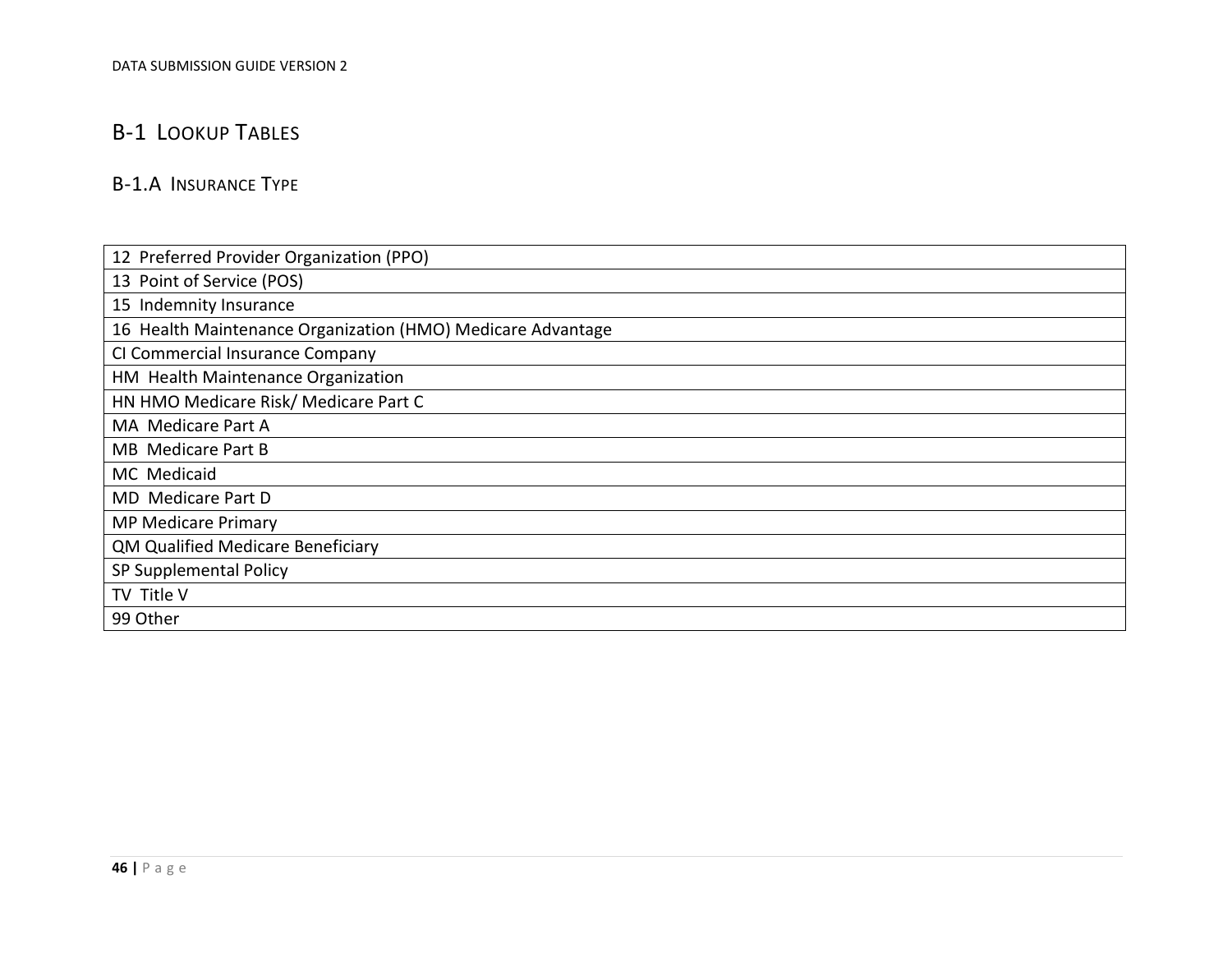# B-1.B RELATIONSHIP CODES

<span id="page-46-0"></span>

| 01 Spouse                                              |
|--------------------------------------------------------|
| 04 Grandfather or Grandmother                          |
| 05 Grandson or Granddaughter                           |
| 07 Nephew or Niece                                     |
| 10 Foster Child                                        |
| 15 Ward                                                |
| 17 Stepson or Stepdaughter                             |
| 19 Child                                               |
| 20 Employee/Self                                       |
| 21 Unknown                                             |
| 22 Handicapped Dependent                               |
| 23 Sponsored Dependent                                 |
| 24 Dependent of a Minor Dependent                      |
| 29 Significant Other                                   |
| 32 Mother                                              |
| 33 Father                                              |
| 36 Emancipated Minor                                   |
| 39 Organ Donor                                         |
| 40 Cadaver Donor                                       |
| 41 Injured Plaintiff                                   |
| 43 Child Where Insured Has No Financial Responsibility |
| 53 Life Partner                                        |
| 76 Dependent                                           |